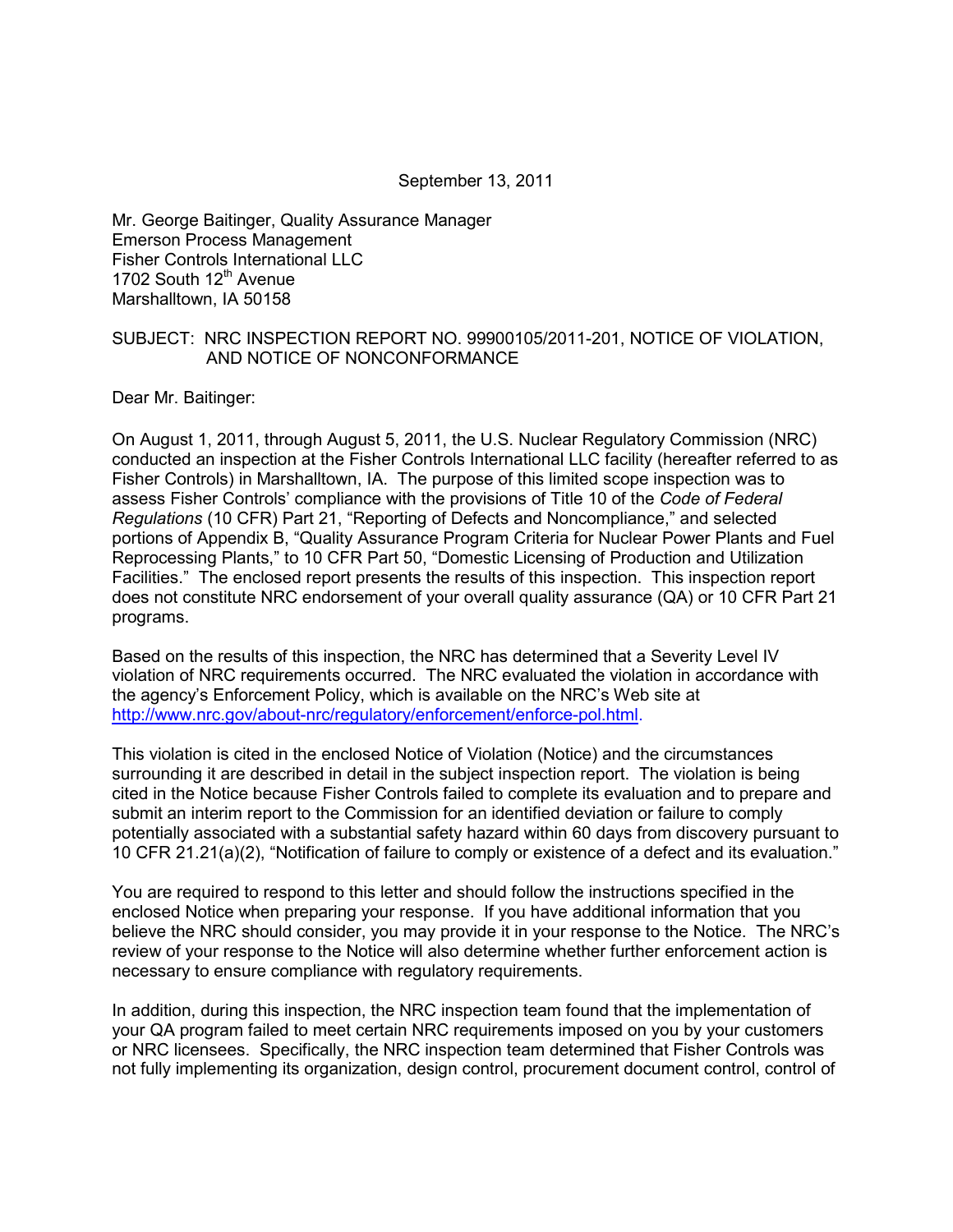#### G. Baitinger **- 2 -** 2 -

purchase material, equipment, and services, corrective action, and audit programs consistent with regulatory requirements, the Fisher Controls Nuclear Quality Assurance Manual, or applicable implementing procedures. These nonconformances are cited in the enclosed Notice of Nonconformance (NON), and the circumstances surrounding them are described in detail in the enclosed inspection report.

Please provide a written explanation or statement within 30 days of this letter in accordance with the instructions specified in the enclosed NON. We will consider extending the response time if you show good cause for us to do so.

In accordance with 10 CFR 2.390, "Public Inspections, Exemptions, Requests for Withholding," of the NRC's "Rules of Practice," a copy of this letter, its enclosures, and your response will be made available electronically for public inspection in the NRC Public Document Room or from the NRC's Agencywide Documents Access and Management System, accessible from the NRC Web site at [http://www.nrc.gov/reading-rm/adams.html.](http://www.nrc.gov/reading-rm/adams.html) To the extent possible, your response should not include any personal privacy, proprietary, or Safeguards Information so that it can be made available to the public without redaction. If personal privacy or proprietary information is necessary to provide an acceptable response, then please provide a bracketed copy of your response that identifies the information that should be protected and a redacted copy of your response that deletes such information. If you request that such material be withheld from public disclosure, you must specifically identify the portions of your response that you seek to have withheld and provide, in detail, the bases for your claim (e.g., explain why the disclosure of information will create an unwarranted invasion of personal privacy or provide the information required by 10 CFR 2.390(b) to support a request for withholding confidential commercial or financial information). If Safeguards Information is necessary to provide an acceptable response, please provide the level of protection described in 10 CFR 73.21, "Protection of Safeguards Information: Performance Requirements."

Sincerely,

#### */RA/*

Juan D. Peralta, Chief Quality and Vendor Branch 1 Division of Construction Inspection and Operational Programs Office of New Reactors

Docket No.: 99900105

Enclosures:

- 1. Notice of Violation
- 2. Notice of Nonconformance
- 3. Inspection Report No. 99900105/2011-201 and Attachment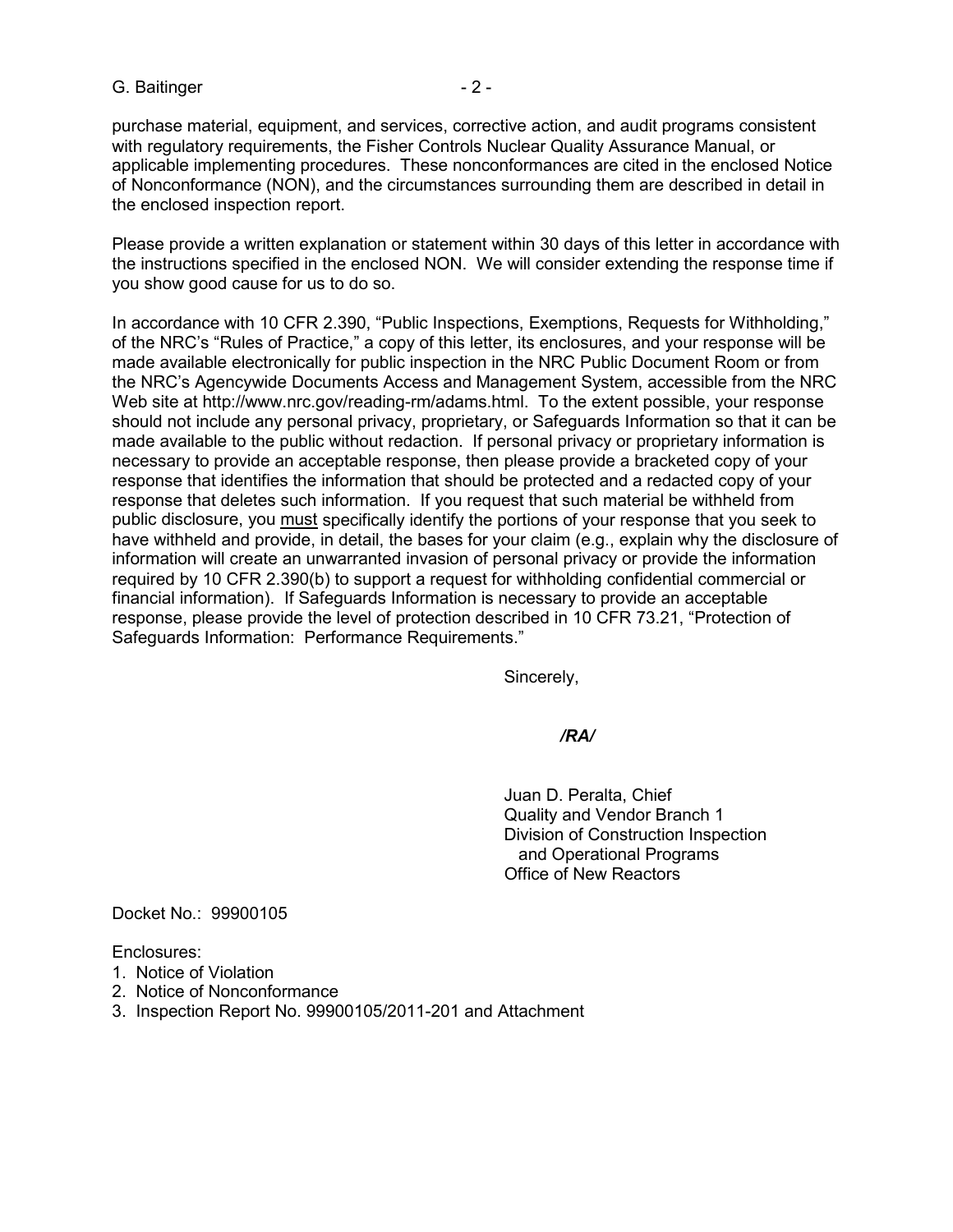purchase material, equipment, and services, corrective action, and audit programs consistent with regulatory requirements, the Fisher Controls Nuclear Quality Assurance Manual, or applicable implementing procedures. These nonconformances are cited in the enclosed Notice of Nonconformance (NON), and the circumstances surrounding them are described in detail in the enclosed inspection report.

Please provide a written explanation or statement within 30 days of this letter in accordance with the instructions specified in the enclosed NON. We will consider extending the response time if you show good cause for us to do so.

In accordance with 10 CFR 2.390, "Public Inspections, Exemptions, Requests for Withholding," of the NRC's "Rules of Practice," a copy of this letter, its enclosures, and your response will be made available electronically for public inspection in the NRC Public Document Room or from the NRC's Agencywide Documents Access and Management System, accessible from the NRC Web site at [http://www.nrc.gov/reading-rm/adams.html.](http://www.nrc.gov/reading-rm/adams.html) To the extent possible, your response should not include any personal privacy, proprietary, or Safeguards Information so that it can be made available to the public without redaction. If personal privacy or proprietary information is necessary to provide an acceptable response, then please provide a bracketed copy of your response that identifies the information that should be protected and a redacted copy of your response that deletes such information. If you request that such material be withheld from public disclosure, you must specifically identify the portions of your response that you seek to have withheld and provide, in detail, the bases for your claim (e.g., explain why the disclosure of information will create an unwarranted invasion of personal privacy or provide the information required by 10 CFR 2.390(b) to support a request for withholding confidential commercial or financial information). If Safeguards Information is necessary to provide an acceptable response, please provide the level of protection described in 10 CFR 73.21, "Protection of Safeguards Information: Performance Requirements."

Sincerely,

*/RA/*

Juan D. Peralta, Chief Quality and Vendor Branch 1 Division of Construction Inspection and Operational Programs Office of New Reactors

Docket No.: 99900105

Enclosures:

- 1. Notice of Violation
- 2. Notice of Nonconformance

3. Inspection Report No. 99900105/2011-201 and Attachment

**DISTRIBUTION:** R Rasmussen K Kavanagh J Dixon-Herrity RidsNroDcipCQVB RidsNroDcipCQVA RidsNroDcip [george.baitinger@emerson.com](mailto:george.baitinger@emerson.com) ADAMS Accession No.: ML112440676 \*concur via email NRO-001

| <b>OFFICE</b> | NRO/DCIP/CQVA  | NRO/DCIP/CQVB   | NRO/DCIP/CQVB   | NRO/DCIP/CQVA |
|---------------|----------------|-----------------|-----------------|---------------|
| <b>NAME</b>   | YDiaz-Castillo | SCrane          | <b>DBollock</b> | PCoco         |
| <b>DATE</b>   | 09/13/2011     | 09/13/2011      | 09/13/2011      | 09/13/2011    |
| <b>OFFICE</b> | NRO/DCI/CQVA   | NRO/DCIP/CQVA   | NRO/DE/EMB1     | RIV/DRS/EB1   |
| <b>NAME</b>   | ABelen         | SDowney         | TLe             | *RLatta       |
| <b>DATE</b>   | 09/13/2011     | 09/13/2011      | 09/13/2011      | 09/13/2011    |
| <b>OFFICE</b> | NRO/DCIP/CAEB  | NRO/DCIP/CQVA   |                 |               |
| <b>NAME</b>   | TFrye          | <b>JPeralta</b> |                 |               |
| <b>DATE</b>   | 09/13/2011     | 09/13/2011      |                 |               |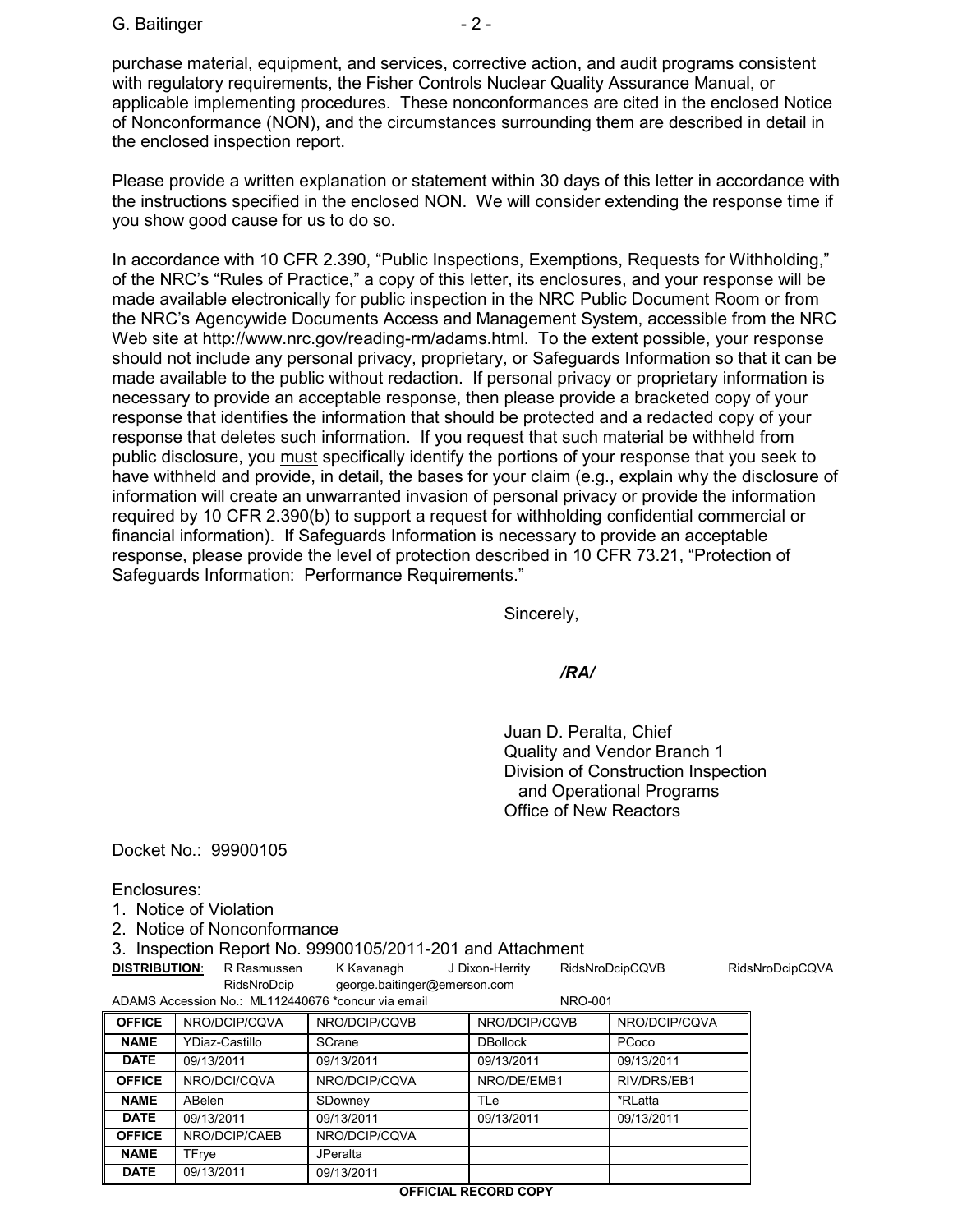#### **NOTICE OF VIOLATION**

Fisher Controls International LLC and the Controls of the Docket No. 99900105 1702 South 12<sup>th</sup> Avenue **Report No. 2011-201** Marshalltown, Iowa 50158

During a U.S. Nuclear Regulatory Commission (NRC) inspection conducted at the Fisher Controls International LLC facility (hereafter referred to as Fisher Controls) in Marshalltown, IA, on August 1, 2011 through August 5, 2011, a violation of NRC requirements was identified. In accordance with the NRC Enforcement Policy, the violation is described below:

Title 10 of the *Code of Federal Regulations* (10 CFR) 21.21(a), "Notification of failure to comply or existence of a defect and its evaluation," requires, in part, that "[e]ach individual, corporation, partnership, or other entity subject to the regulations in this part shall adopt appropriate procedures to  $-$  (2) [e]nsure that if an evaluation of an identified deviation or failure to comply potentially associated with a substantial safety hazard cannot be completed within 60 days from discovery of the deviation or failure to comply, an interim report is prepared and submitted in writing to the Commission. . . within 60 days of discovery of the deviation or failure to comply."

Section 8c of Fisher General Specification 15B76, "Reporting of Potential Defects and Noncompliance in Accordance with 10 CFR Part 21, US Code of Federal Regulations," Revision D, dated June 2, 2011, states, in part, that "if an evaluation of the deviation cannot be completed within 60 days, an interim report must be submitted to the NRC by the Director, Quality-Valve Division."

Contrary to the above, as of August 5, 2011, Fisher Controls International LLC did not complete an evaluation and failed to prepare and submit in writing to the Commission an interim report within 60 days of discovery of an identified deviation or failure to comply potentially associated with a substantial safety hazard. Specifically, Fisher Controls did not complete its evaluation, nor prepared and submitted an interim report to the Commission for an ongoing 10 CFR Part 21 evaluation initially identified on March 3, 2011.

This issue has been identified as Violation 99900105/2011-201-01.

This is a Severity Level IV violation (Section 6.5.d of the NRC Enforcement Policy).

Pursuant to the provisions of 10 CFR 2.201, "Notice of Violation," Fisher Controls is hereby required to submit a written statement or explanation to the U.S. Nuclear Regulatory Commission, ATTN: Document Control Desk, Washington, DC 20555-001 with a copy to the Chief, Vendor Branch 1, Division of Construction Inspection and Operational Programs, Office of New Reactors, within 30 days of the date of the letter transmitting this Notice of Violation (Notice). This reply should be clearly marked as a "Reply to a Notice of Violation" and should include for each violation: (1) the reason for the violation, or, if contested, the basis for disputing the violation or severity level, (2) the corrective steps that have been taken and the results achieved, (3) the corrective steps that will be taken, and (4) the date when full compliance will be achieved. Your response may reference or include previous docketed correspondence, if the correspondence adequately addresses the required response. Where good cause is shown, consideration will be given to extending the response time.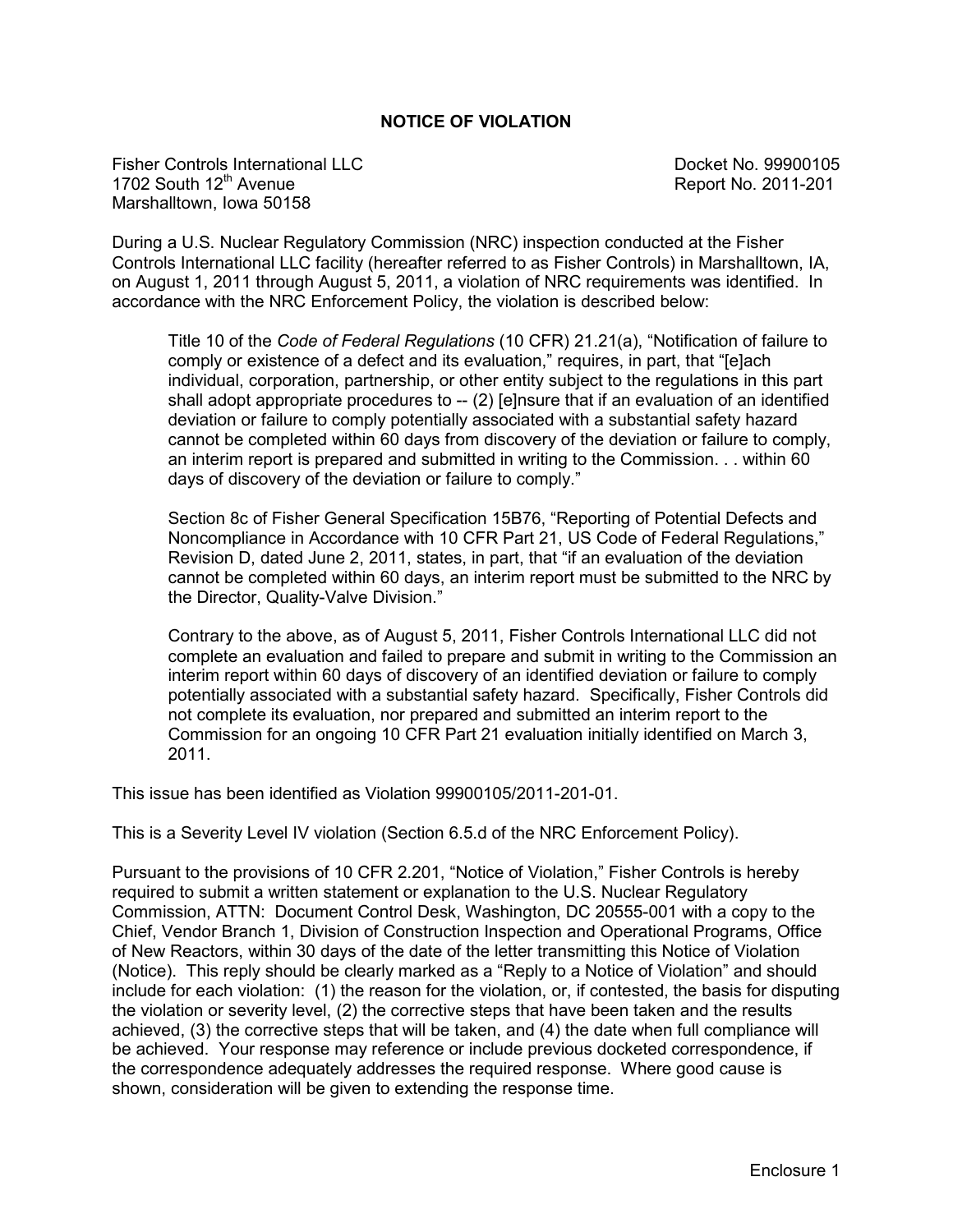If you contest this enforcement action, you should also provide a copy of your response, with the basis for your denial, to the Director, Office of Enforcement, U.S. Nuclear Regulatory Commission, Washington, DC 20555-0001.

Because your response will be made available electronically for public inspection in the NRC Public Document Room or from the NRC's Agencywide Documents Access and Management System, accessible from the NRC Web site at [http://www.nrc.gov/reading-rm/adams.html,](http://www.nrc.gov/reading-rm/adams.html) to the extent possible, it should not include any personal privacy, proprietary, or Safeguards Information so that it can be made available to the public without redaction. If personal privacy or proprietary information is necessary to provide an acceptable response, then please provide a bracketed copy of your response that identifies the information that should be protected and a redacted copy of your response that deletes such information. If you request withholding of such material, you must specifically identify the portions of your response that you seek to have withheld and provide in detail the bases for your claim of withholding (e.g., explain why the disclosure of information will create an unwarranted invasion of personal privacy or provide the information required by 10 CFR 2.390(b) to support a request for withholding confidential commercial or financial information). If Safeguards Information is necessary to provide an acceptable response, please provide the level of protection described in 10 CFR 73.21, "Protection of Safeguards Information: Performance Requirements."

Dated at Rockville, MD, this 13<sup>th</sup> day of September 2011.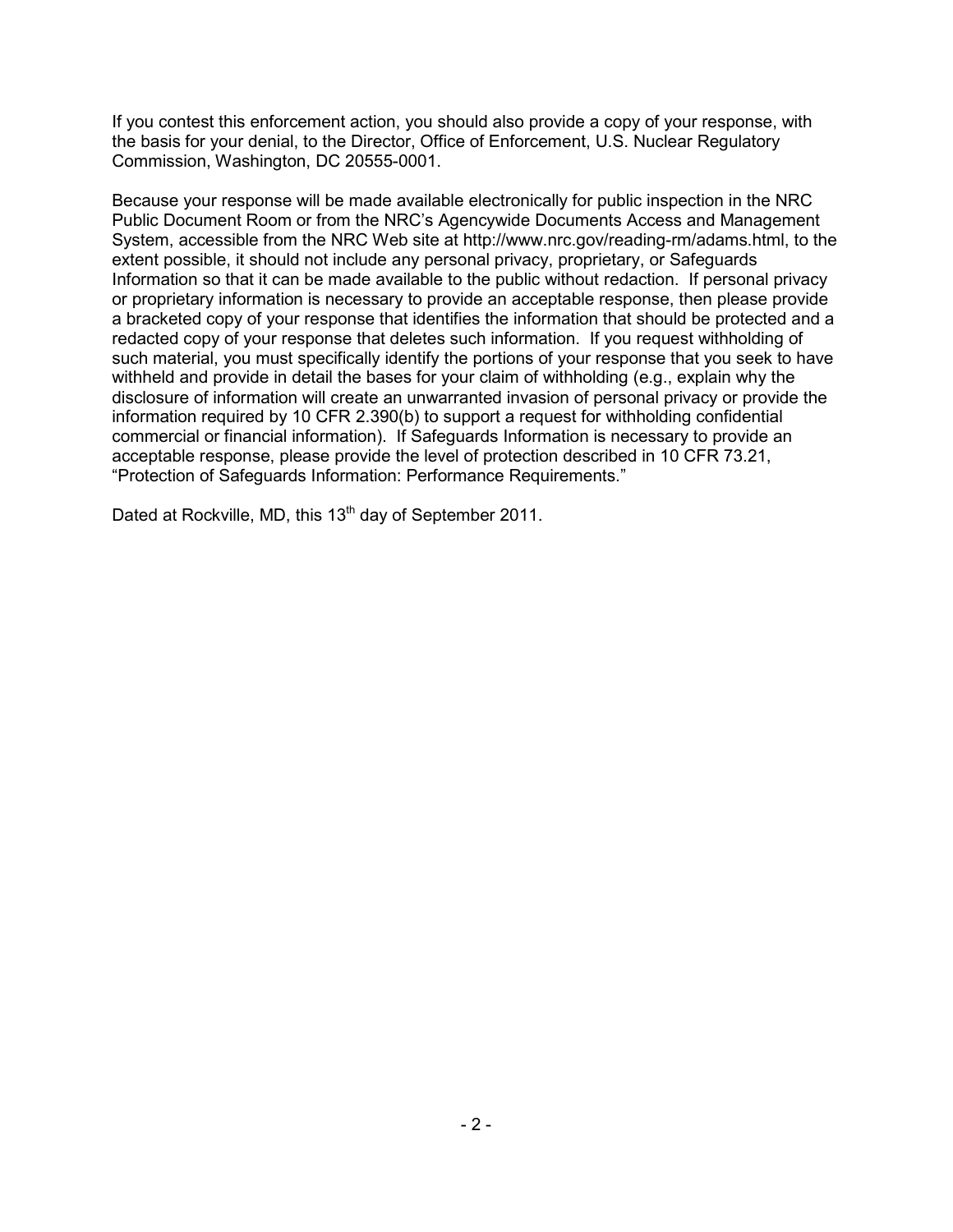#### **NOTICE OF NONCONFORMANCE**

Fisher Controls International **Docket No. 99900105** Controls International Docket No. 99900105 1702 South 12<sup>th</sup> Avenue **Report No. 2011-201** Marshalltown, Iowa 50158

Based on the results of a U.S. Nuclear Regulatory Commission (NRC) inspection conducted at the Fisher Controls International LLC facility (hereafter referred to as Fisher Controls) in Marshalltown, IA, on August 1, 2011 through August 5, 2011, it appears that certain activities were not conducted in accordance with NRC requirements that were contractually imposed on Fisher Controls by NRC licensees:

A. Criterion III, "Design Control," of Appendix B, "Quality Assurance Program Criteria for Nuclear Power Plants and Fuel Reprocessing Plants," to Title 10 of the *Code of Federal Regulations* (10 CFR) Part 50, "Domestic Licensing of Production and Utilization Facilities," states, in part, that "Measures shall also be established for the selection and review for suitability of application of materials, parts, equipment, and processes that are essential to the safety-related functions of the structures, systems, and components."

Fisher Manufacturing Procedure (FMP) 2G19.3, "Material Verification Using Niton Alloy Analyzers," Revision 8, dated November 14, 2005, states, in part, that "the test methods outlined in this procedure are intended to identify alloy materials and are not intended to establish the exact conformance of a material to a particular alloy specification."

Contrary to the above, as of August 5, 2011, Fisher Controls failed to review for suitability of application materials that are essential to the safety-related functions of the structures, systems, and components. Specifically, Fisher Controls did not employ a suitable method to verify that a pin and a stud connection for a nuclear safety-related butterfly valve met the material specifications identified as critical characteristics in the associated dedication plans.

This issue has been identified as Nonconformance 99900105/2011-201-02.

B. Criterion IV, "Procurement Document Control," of Appendix B to 10 CFR Part 50 states, in part, that "measures shall be established to assure that applicable regulatory requirements, design bases, and other requirements which are necessary to assure adequate quality are suitably included or referenced in the documents for procurement of material, equipment, and services, whether purchased by the applicant or by its contractors or subcontractors."

FMP 2K47, "Supplier Qualification and Control," Revision 2, dated June 3, 2010, states, in part, that "The nuclear buyer uses the ASL along with Purchasing Notes information in the supplier to ensure that proper requirements are passed on to the supplier by the Purchase Order (PO) or Purchase Order Appendix (POA). A POA should be attached to the PO in order to convey additional requirements to the supplier as applicable."

FMP 2K27, "Control of Commercial Grade Items to be Dedicated for Use in Nuclear Safety Related Applications," Revision 15, dated October 15, 2010, states, in part, that "Commercial grade items which are to be produced and tested by the original equipment manufacturer may be purchased from the approved suppliers list (ASL) when the test is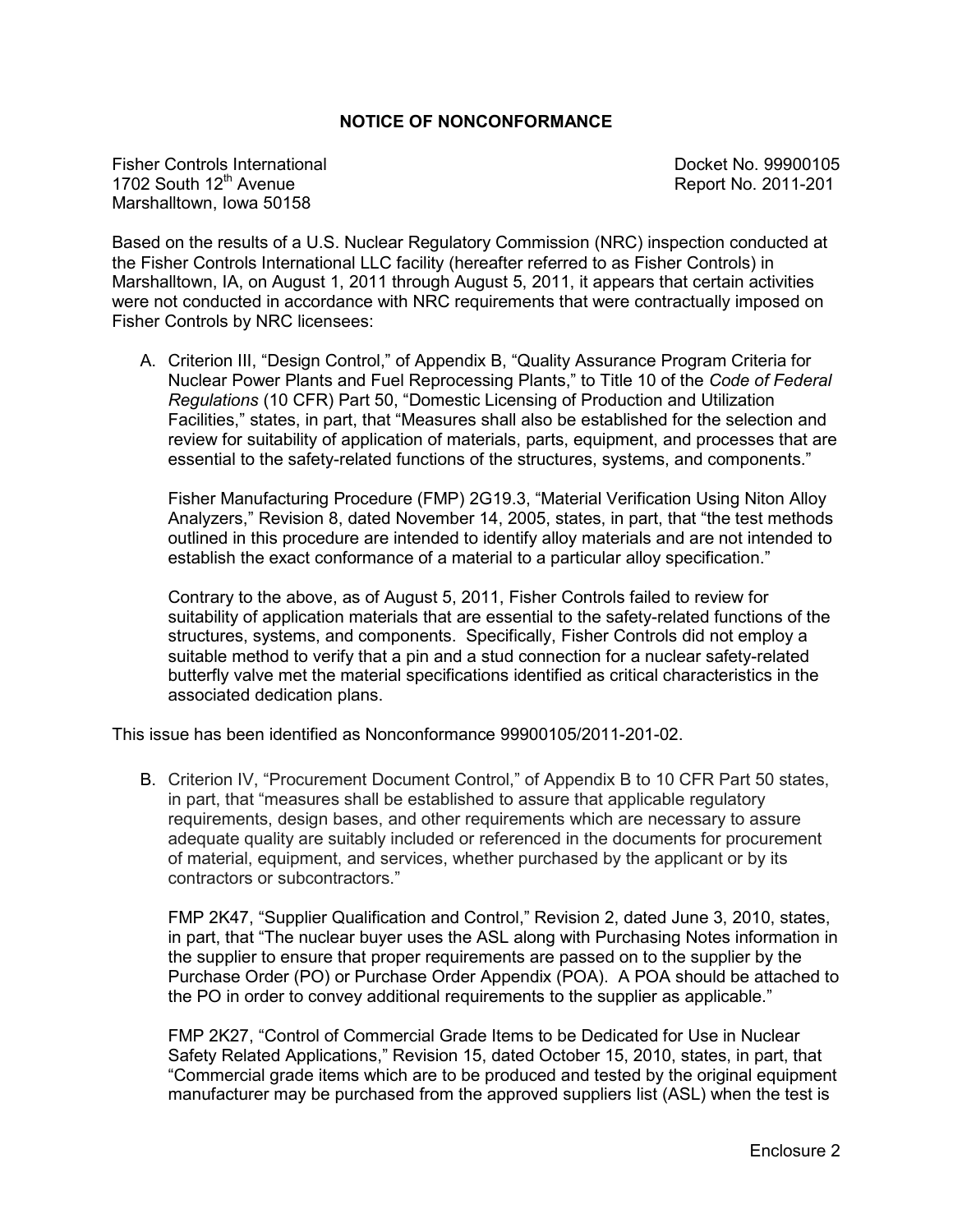used as part of the dedication process. Procurement documents shall specify the required tests or controls as stated in the scope of qualification listed in the ASL."

Contrary to the above, as of August 5, 2011, Fisher Controls failed to impose the applicable requirements in procurement documents. Specifically, Fisher Controls failed to impose the requirements of Appendix B to 10 CFR Part 50 on two purchase orders for valve body forgings intended for use in a safety-related valve and failed to impose the required controls identified during a commercial grade survey that are necessary to verify the critical characteristics of a valve positioner.

This issue has been identified as Nonconformance 99900105/2011-201-03.

C. Criterion VII, "Control of Purchased Material, Equipment, and Services," of Appendix B to 10 CFR Part 50 states, in part, that "Measures shall be established to assure that purchased material, equipment, and services, whether purchased directly or through contractors and subcontractors, conform to the procurement documents. These measures shall include provisions, as appropriate, for source evaluation and selection, objective evidence of quality furnished by the contractor or subcontractor, inspection at the contractor or subcontractor source, and examination of products upon delivery."

Contrary to the above, as of August 5, 2011, Fisher Controls failed to provide objective evidence of quality by the contractor through commercial grade surveys. Specifically, Fisher Controls' commercial grade surveys of SIMCO Electronics and Honeywell Inc. did not verify the critical characteristics identified in the commercial grade survey checklist.

This issue has been identified as Nonconformance 99900105/2011-201-04.

D. Criterion XVI, "Corrective Action," of Appendix B to 10 CFR Part 50 states that "Measures shall be established to assure that conditions adverse to quality, such as failures, malfunctions, deficiencies, deviations, defective material and equipment, and nonconformances are promptly identified and corrected. In the case of significant conditions adverse to quality, the measures shall assure that the cause of the condition is determined and corrective action taken to preclude repetition. The identification of the significant condition adverse to quality, the cause of the condition, and the corrective action taken shall be documented and reported to appropriate levels of management."

Contrary to the above, as of August 5, 2011, Fisher Controls failed to establish measures to evaluate significant conditions adverse to quality. Specifically, Fisher Controls considers all nonconformances, deviations, malfunctions, etc., as conditions adverse to quality and does not evaluate them to determine if any are significant conditions adverse to quality, which require (1) that the cause of the condition be determined, (2) corrective action be taken to preclude repetition, and (3) that appropriate levels of management be notified of the significant condition adverse to quality, the cause of the condition, and the corrective action taken to preclude repetition.

This issue has been identified as Nonconformance 99900105/2011-201-05.

E. Criterion XVIII, "Audits," of Appendix B to 10 CFR Part 50 states, in part, that "The audits shall be performed in accordance with the written procedures or check lists by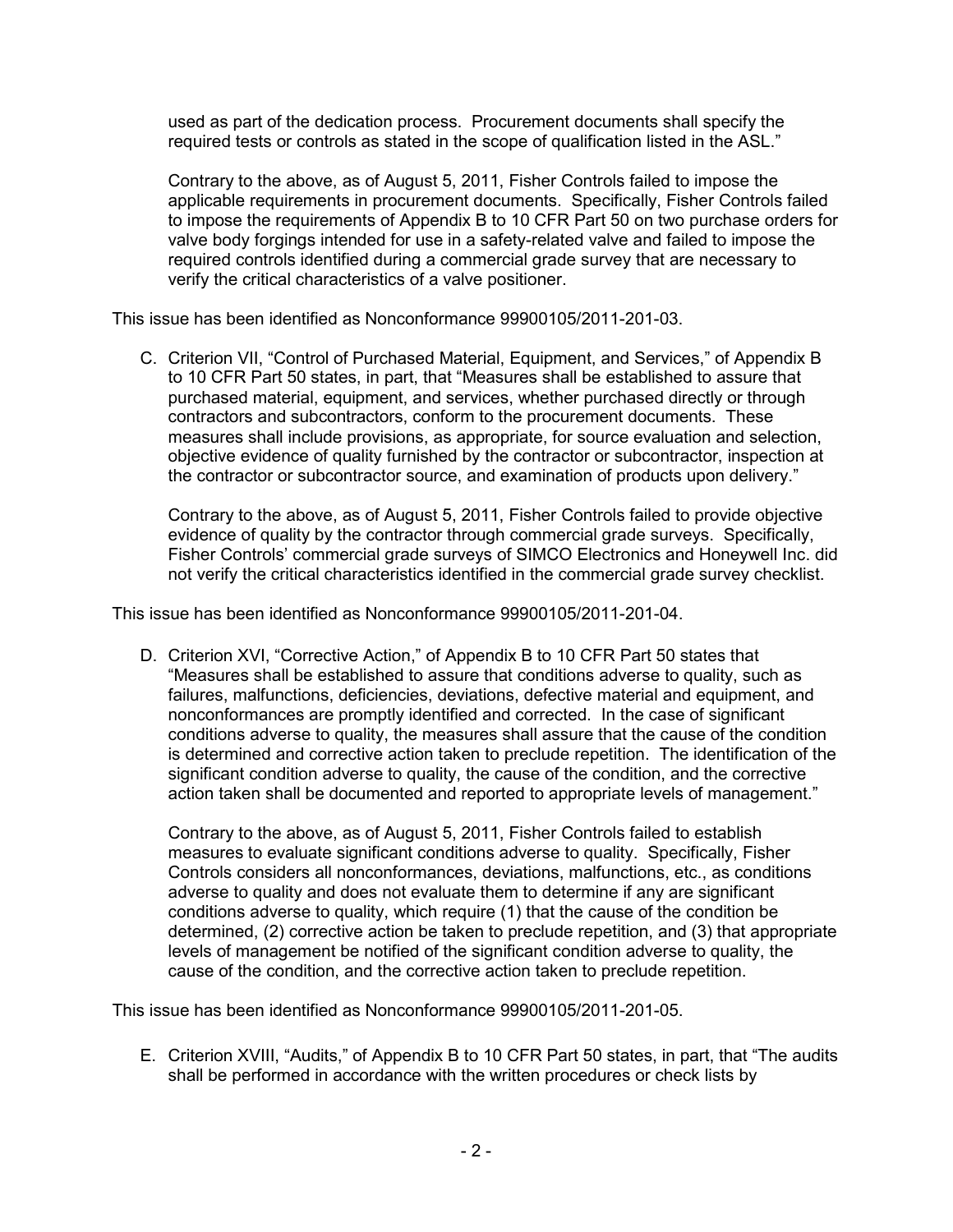appropriately trained personnel not having direct responsibilities in the areas being audited."

Subsection 19.2.1 of Fisher Controls' Nuclear Quality Assurance Manual, Revision 8, dated October 4, 2010, states, in part, that "Auditors selected shall not have direct responsibilities in the area he/she is auditing."

Contrary to the above, as of August 5, 2011, Fisher Controls failed to verify that audits were performed by personnel not having direct responsibilities in the areas being audited. Specifically, the NRC inspection team identified one internal audit in which the QA Manager, who has direct responsibility for the implementation of Fisher Controls' QA program, participated in an internal audit as a member of the audit team and audited an area for which he has direct responsibility.

This issue has been identified as Nonconformance 99900105/2011-201-06.

Please provide a written statement or explanation to the U.S. Nuclear Regulatory Commission, ATTN: Document Control Desk, Washington, DC 20555-0001, with a copy to the Chief, Quality and Vendor Branch 1, Division of Construction Inspection and Operational Programs, Office of New Reactors, within 30 days of the date of the letter transmitting this Notice of Nonconformance. This reply should be clearly marked as a "Reply to a Notice of Nonconformance" and should include for each noncompliance (1) the reason for the noncompliance or, if contested, the basis for disputing the noncompliance, (2) the corrective steps that have been taken and the results achieved, (3) the corrective steps that will be taken to avoid noncompliance, and (4) the date when the corrective action will be completed. Where good cause is shown, the NRC will consider extending the response time.

Because your response will be made available electronically for public inspection in the NRC Public Document Room or from the NRC's Agencywide Documents Access and Management System, accessible from the NRC Web site at [http://www.nrc.gov/reading-rm/adams.html,](http://www.nrc.gov/reading-rm/adams.html) to the extent possible, it should not include any personal privacy, proprietary, or Safeguards Information so that it can be made available to the public without redaction. If personal privacy or proprietary information is necessary to provide an acceptable response, then please provide a bracketed copy of your response that identifies the information that should be protected and a redacted copy of your response that deletes such information. If you request withholding of such material, you must specifically identify the portions of your response that you seek to have withheld and provide in detail the bases for your claim of withholding (e.g., explain why the disclosure of information will create an unwarranted invasion of personal privacy or provide the information required by 10 CFR 2.390(b) to support a request for withholding confidential commercial or financial information). If Safeguards Information is necessary to provide an acceptable response, please provide the level of protection described in 10 CFR 73.21, "Protection of Safeguards Information: Performance Requirements."

Dated at Rockville, MD, this 13<sup>th</sup> day of September 2011.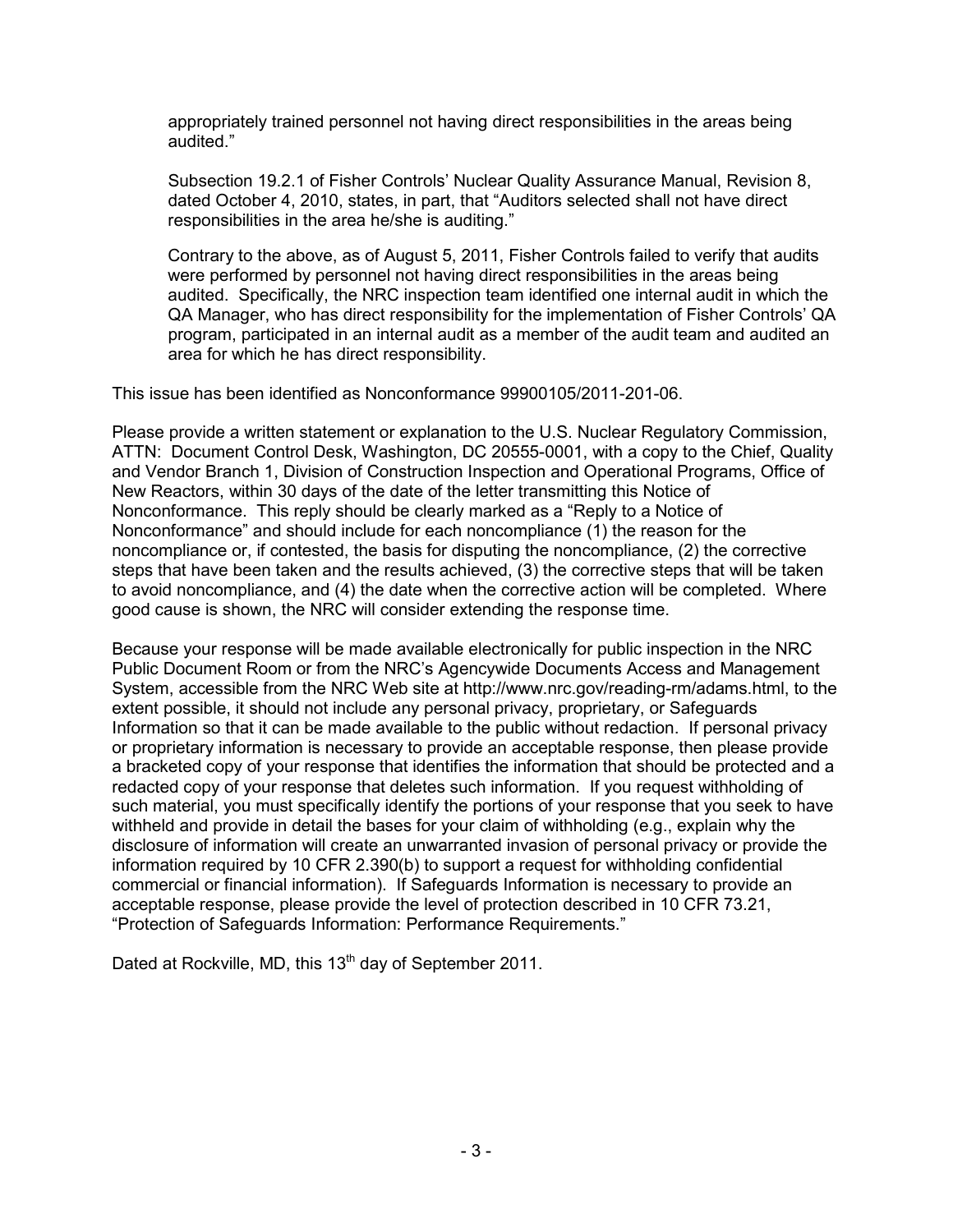#### U.S. NUCLEAR REGULATORY COMMISSION OFFICE OF NEW REACTORS DIVISION OF CONSTRUCTION INSPECTION AND OPERATIONAL PROGRAMS

| Docket No.:                       | 99900105                                                                                                                                                                                                                                                                                                                                                                                                                                                                                                                                                                                                                                                                                                                                                                            |                                                                                                                                   |                    |
|-----------------------------------|-------------------------------------------------------------------------------------------------------------------------------------------------------------------------------------------------------------------------------------------------------------------------------------------------------------------------------------------------------------------------------------------------------------------------------------------------------------------------------------------------------------------------------------------------------------------------------------------------------------------------------------------------------------------------------------------------------------------------------------------------------------------------------------|-----------------------------------------------------------------------------------------------------------------------------------|--------------------|
| Report No.:                       | 99900105/2011-201                                                                                                                                                                                                                                                                                                                                                                                                                                                                                                                                                                                                                                                                                                                                                                   |                                                                                                                                   |                    |
| Vendor:                           | Fisher Controls International, LLC<br>1702 South 12th Avenue<br>Marshalltown, IA 50158                                                                                                                                                                                                                                                                                                                                                                                                                                                                                                                                                                                                                                                                                              |                                                                                                                                   |                    |
| Vendor Contact:                   | George Baitinger, Quality Assurance Manager<br>George.Baitinger@emerson.com<br>641-754-2026                                                                                                                                                                                                                                                                                                                                                                                                                                                                                                                                                                                                                                                                                         |                                                                                                                                   |                    |
| <b>Nuclear Industry Activity:</b> | Fisher Controls International LLC (hereafter referred to as Fisher<br>Controls) is an American Society of Mechanical Engineers N<br>(nuclear components) and NPT (nuclear parts) certificate holder.<br>Fisher Controls' scope of supply for the commercial domestic<br>nuclear industry includes manufacturing, maintenance, repair, and<br>replacement of safety-related control valves; including spare and<br>replacement parts, components, associated engineering, and field<br>services. Fisher Controls' rotary and sliding-stem control valves,<br>as well as other new valve designs, will be used in new nuclear<br>power plant designs including the Advance Passive (AP) 1000<br>new plant design that will be constructed in the United States in<br>the near future. |                                                                                                                                   |                    |
| <b>Inspection Dates:</b>          | August 1 - 5, 2011                                                                                                                                                                                                                                                                                                                                                                                                                                                                                                                                                                                                                                                                                                                                                                  |                                                                                                                                   |                    |
| Inspectors:                       | Yamir Diaz-Castillo<br>Samantha Crane<br>Douglas Bollock<br>Paul Coco<br>Aixa Belén-Ojeda<br>Steven Downey<br>Tuan Le<br><b>Robert Latta</b>                                                                                                                                                                                                                                                                                                                                                                                                                                                                                                                                                                                                                                        | NRO/DCIP/CQVA<br>NRO/DCIP/CQVB<br>NRO/DCIP/CQVB<br>NRO/DCIP/CQVA<br>NRO/DCIP/CQVA<br>NRO/DCIP/CQVA<br>NRO/DE/EMB1<br>R-IV/DRS/EB1 | <b>Team Leader</b> |
| Approved by:                      | Juan D. Peralta, Chief<br>Quality and Vendor Branch 1<br>Division of Construction Inspection<br>and Operational Programs<br>Office of New Reactors                                                                                                                                                                                                                                                                                                                                                                                                                                                                                                                                                                                                                                  |                                                                                                                                   |                    |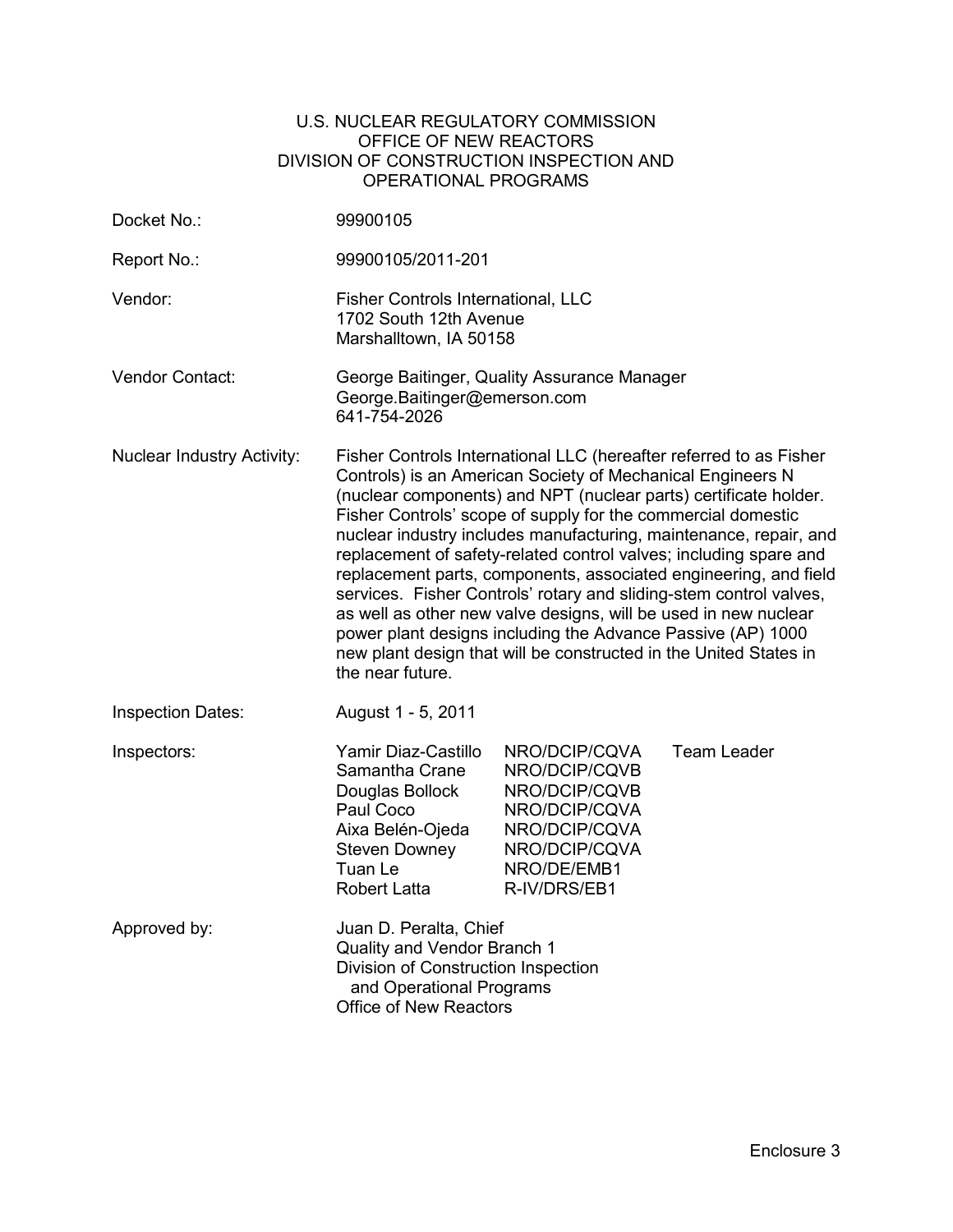## **EXECUTIVE SUMMARY**

Fisher Controls International LLC 99900105/2011-201

The U.S. Nuclear Regulatory Commission (NRC) conducted this inspection to verify that the Fisher Controls International LLC facility (hereafter referred to as Fisher Controls) implemented an adequate quality assurance (QA) program that complied with the requirements of Appendix B, "Quality Assurance Criteria for Nuclear Power Plants and Fuel Reprocessing Plants," to Title 10 of the *Code of Federal Regulations* (10 CFR) Part 50, "Domestic Licensing of Production and Utilization Facilities." In addition, the inspection was performed to verify that Fisher Controls implemented a program under 10 CFR Part 21, "Reporting of Defects and Noncompliance," that met NRC's regulatory requirements. The inspection was conducted at the Fisher Controls' facility in Marshalltown, IA, during the period of August 1 - 5, 2011.

The NRC based its inspection on the following:

- 10 CFR Part 21
- Appendix B to 10 CFR Part 50

During this inspection, the NRC inspection team implemented Inspection Procedure (IP) 43002, "Routine Inspections of Nuclear Vendors," IP 43004, "Inspection of Commercial-Grade Dedication Programs," and IP 36100, "Inspection of 10 CFR Part 21 and 50.55(e) Programs for Reporting Defects and Noncompliance," all dated April 25, 2011.

With the exception of the violation and nonconformances described below, the NRC inspection team concluded that Fisher Controls is effectively implementing its QA and 10 CFR Part 21 programs. The results of the inspection are summarized below.

### 10 CFR Part 21 Program

The NRC inspection team concluded that Fisher Controls is not effectively implementing its 10 CFR Part 21 program consistent with the requirements of 10 CFR Part 21. The NRC inspection team issued Violation 99900105/2011-201-01 for Fisher Controls' failure to prepare and submit an interim report for an ongoing evaluation of an identified deviation or failure to comply, potentially associated with a substantial safety hazard, within 60 days from discovery, in accordance with 10 CFR 21.21(a)(2). Specifically, Fisher Controls had not completed its evaluation, nor had it prepared and submitted an interim report to the Commission for an ongoing 10 CFR Part 21 evaluation initially identified on March 3, 2011.

### Training and Qualification of Personnel

The NRC inspection team concluded that Fisher Controls is effectively implementing its training and qualification program consistent with the regulatory requirements of Criterion II, "Quality Assurance Program," of Appendix B to 10 CFR Part 50. Based on the limited sample of documents reviewed, the NRC inspection team determined that Fisher Controls is effectively implementing its policies and procedures associated with the training and qualification of personnel. No findings of significance were identified.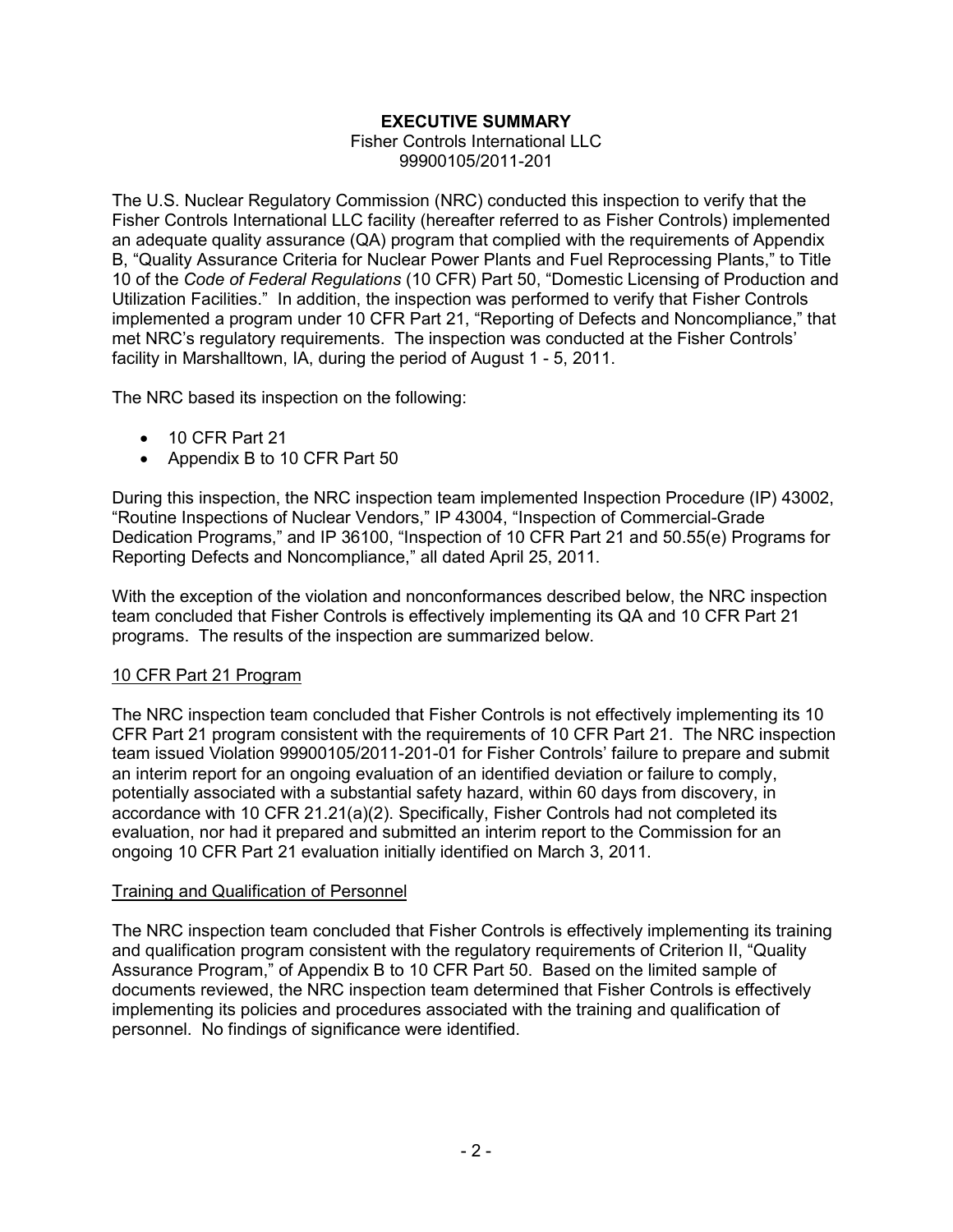## Commercial Grade Dedication

The NRC inspection team concluded that Fisher Controls is not effectively implementing its commercial grade dedication program consistent with the regulatory requirements of Criterion III, "Design Control," Criterion IV, "Procurement Document Control," and Criterion VII, "Control of Purchased Equipment, Materials, and Services," of Appendix B to 10 CFR Part 50. The NRC inspection team issued Nonconformance 99900105/2011-201-02 for Fisher Controls' failure to review the suitability of the application of materials that are essential to the safety-related functions of the structures, systems, and components; Nonconformance 99900105/2011-201-03 for Fisher Controls' failure to impose the applicable requirements in procurement documents; and Nonconformance 99900105/2011-201-04 for Fisher Controls' failure to provide objective evidence of quality by the contractor through commercial grade surveys. Each of the sections below provides more information regarding these nonconformances.

## Design Control

The NRC inspection team concluded that Fisher Controls is not effectively implementing its design control program consistent with the regulatory requirements of Criterion III, "Design Control," of Appendix B to 10 CFR Part 50. The NRC inspection team issued Nonconformance 99900105/2011-201-02 for Fishers Controls' failure to review the suitability of the application of materials that are essential to the safety-related functions of the structures, systems, and components. Specifically, Fisher Controls did not identify a suitable method to verify that a pin and a stud connection for a nuclear safety-related butterfly valve met the material specifications identified as critical characteristics in the associated dedication plans.

## Procurement Document Control

The NRC inspection team concluded that Fisher Controls is not effectively implementing its procurement document control program consistent with the regulatory requirements of Criterion IV, "Procurement Document Control," of Appendix B to 10 CFR Part 50. The NRC inspection team issued Nonconformance 99900105/2011-201-03 for Fisher Controls' failure to include the applicable requirements in the procurement documents. Specifically, Fisher Controls failed to impose the requirements of Appendix B to 10 CFR Part 50 in two safety related purchase orders for valve body forgings intended for use in a safety-related valve and failed to impose the required controls that are necessary to control the critical characteristics of a valve positioner identified during a commercial grade survey.

### Control of Purchased Equipment, Materials, and Services

The NRC inspection team concluded that Fisher Controls is not effectively implementing its control of purchased material, equipment, and services program consistent with the regulatory requirements of Criterion VII, "Control of Purchased Material, Equipment, and Services," of Appendix B to 10 CFR Part 50. The NRC inspection team issued Nonconformance 99900105/2011-201-04 for Fisher Controls' failure to provide objective evidence of quality by the contractor through commercial grade surveys. Specifically, Fisher Controls' commercial grade surveys of SIMCO Electronics and Honeywell, Inc. did not verify the critical characteristics identified in the commercial grade survey checklist.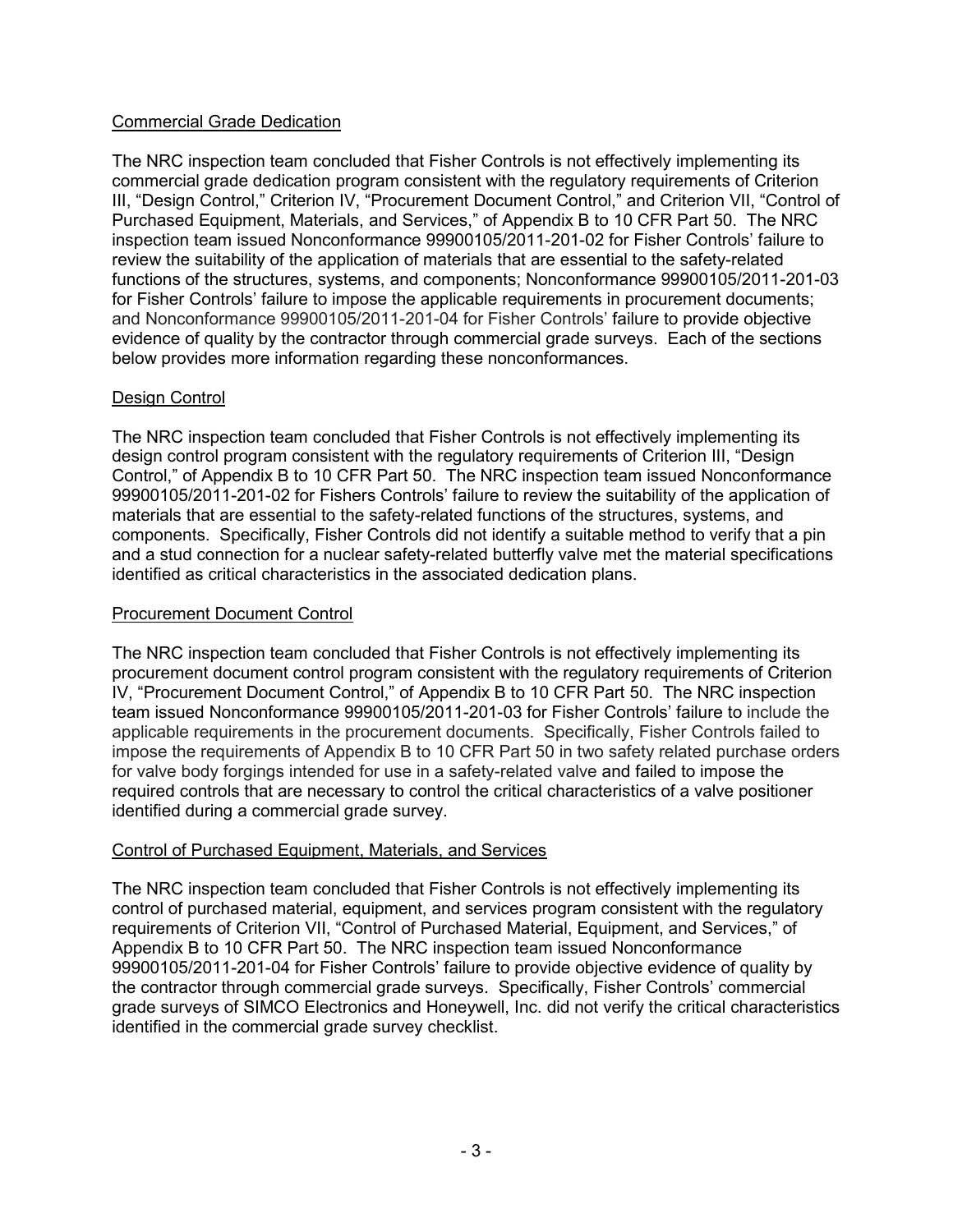## Control of Special Processes

The NRC inspection team concluded that Fisher Controls is effectively implementing its control of special processes program consistent with the regulatory requirements of Criterion IX, "Control of Special Processes," of Appendix B to 10 CFR Part 50. Based on the limited sample of documents reviewed, the NRC inspection team determined that Fisher Controls is effectively implementing its policies and procedures associated with the control of special processes. No findings of significance were identified.

## Test Control

The NRC inspection team concluded that Fisher Controls is effectively implementing its test control program consistent with the regulatory requirements of Criterion XI, "Test Control," of Appendix B to 10 CFR Part 50. Based on the limited sample of documents reviewed, the NRC inspection team determined that Fisher Controls is effectively implementing its policies and procedures associated with test control. No findings of significance were identified.

### Control of Measuring and Test Equipment

The NRC inspection team concluded that Fisher Controls is effectively implementing its control of measuring and test equipment program consistent with the regulatory requirements of Criterion XII, "Control of Measuring and Test Equipment," of Appendix B to 10 CFR Part 50. Based on the limited sample of documents reviewed, the NRC inspection team determined that Fisher Controls is effectively implementing its policies and procedures associated with the control of measuring and test equipment. No findings of significance were identified.

### Nonconforming Materials, Parts or Components

The NRC inspection team concluded that Fisher Controls is effectively implementing its nonconforming materials, parts, or components program consistent with the regulatory requirements of Criterion XV, "Nonconforming Materials, Parts, or Components," of Appendix B to 10 CFR Part 50. Based on the limited sample of documents reviewed, the NRC inspection team determined that Fisher Controls is effectively implementing its policies and procedures associated with the control of nonconforming materials, parts, or components. No findings of significance were identified.

### Corrective Action

The NRC inspection team concluded that Fisher Controls is not effectively implementing its corrective action program consistent with the regulatory requirements of Criterion XVI, "Corrective Action," of Appendix B to 10 CFR Part 50. The NRC inspection team issued Nonconformance 99900105/2011-201-05 for Fisher Controls' failure to establish measures to evaluate significant conditions adverse to quality. Specifically, Fisher Controls considers all nonconformances, deviations, malfunctions, etc., as conditions adverse to quality and does not evaluate them to determine if any are significant conditions adverse to quality, which require (1) that the cause of the condition be determined, (2) corrective action be taken to preclude repetition, and (3) that appropriate levels of management be notified of the significant condition adverse to quality, the cause of the condition, and the corrective action taken to preclude repetition.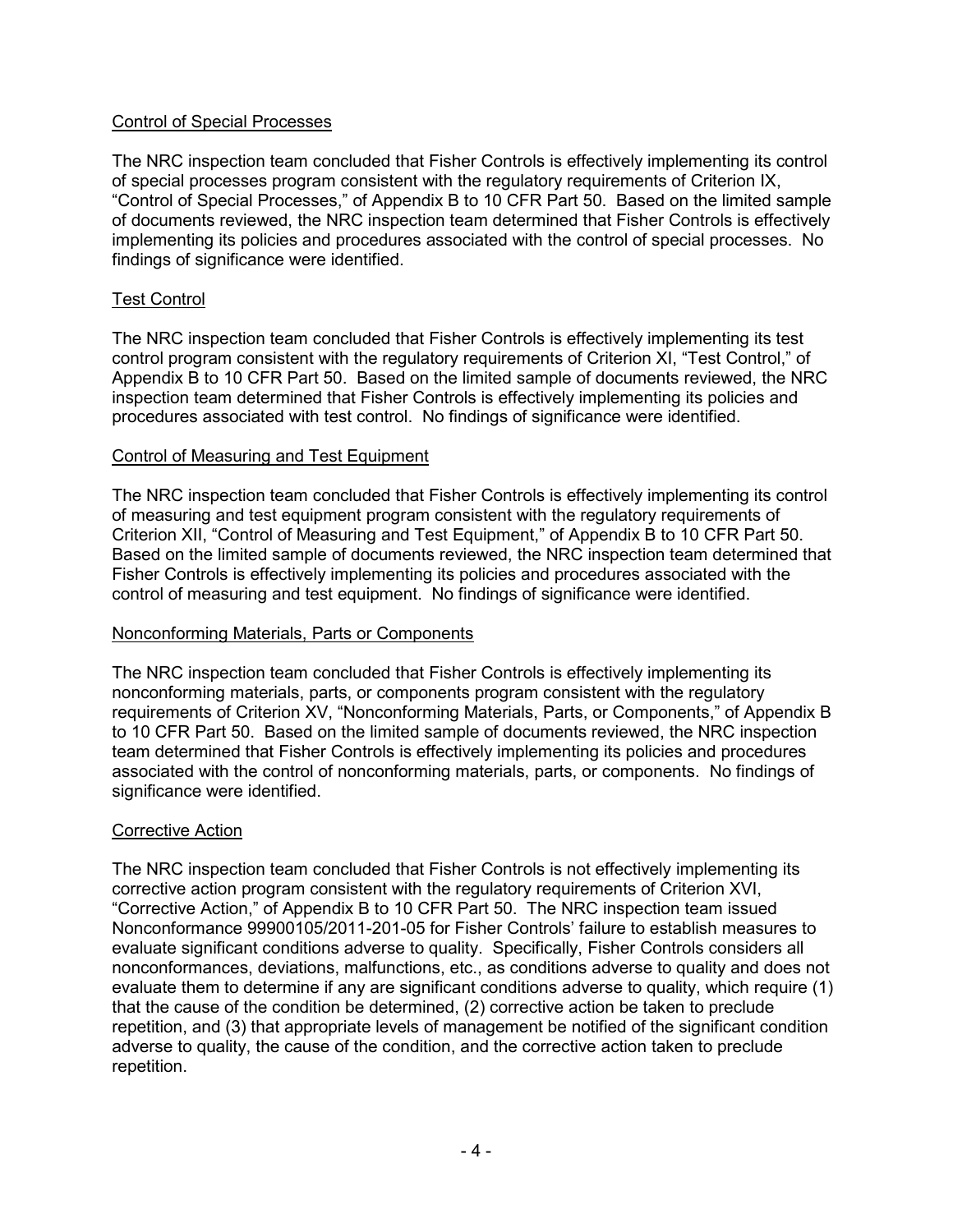## Audits

The NRC inspection team concluded that Fisher Controls is not effectively implementing its audits program consistent with the regulatory requirements of Criterion XVIII, "Audits," of Appendix B to 10 CFR Part 50. The NRC inspection team issued Nonconformance 99900105/2011-201-06 for Fisher Controls' failure to verify that audits were performed by personnel not having direct responsibilities in the areas being audited. Specifically, the NRC inspection team identified one internal audit in which the QA Manager, who has direct responsibility for the implementation of Fisher Controls' QA program, participated in an internal audit as a member of the audit team and audited an area for which he has direct responsibility.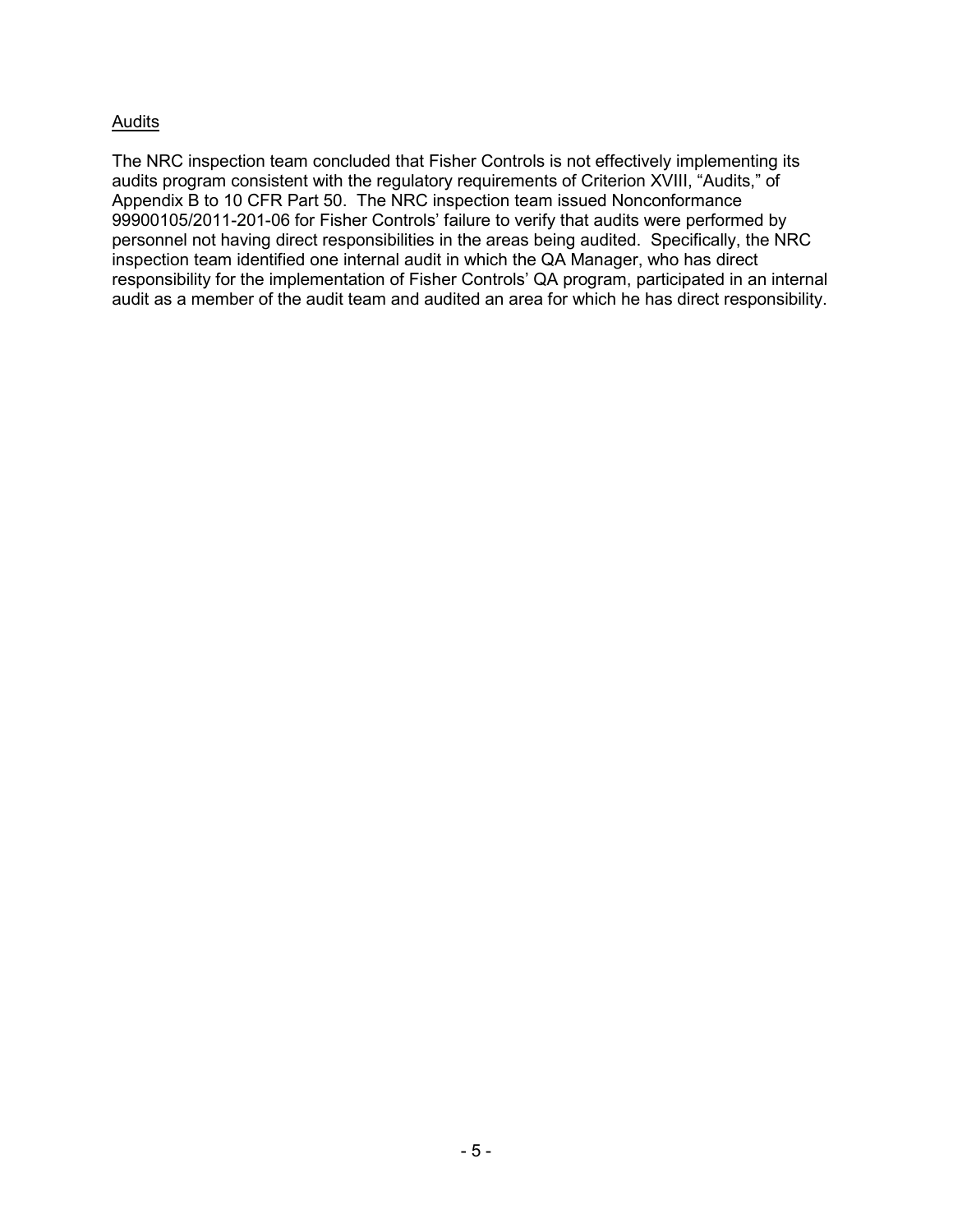## **REPORT DETAILS**

## 1. 10 CFR Part 21 Program

#### a. Inspection Scope

The U.S. Nuclear Regulatory Commission (NRC) reviewed Fisher Controls International LLC (hereafter referred to as Fisher Controls) policies and implementing procedures that govern the Fisher Controls program under Title 10 of the *Code of Federal Regulations* (10 CFR) Part 21, "Reporting of Defects and Noncompliance," to verify compliance with the regulatory requirements. In addition, the NRC inspection team evaluated the 10 CFR Part 21 postings and a sampling of Fisher Controls' purchase orders (POs) for compliance with the requirements of 10 CFR 21.6, "Posting Requirements," and 10 CFR 21.31, "Procurement Documents," respectively.

The NRC inspection team reviewed the following documents for this inspection area:

- Fisher Controls Nuclear Quality Assurance Manual (NQAM),Section 16, "Nonconforming Materials and Items," Revision 8, dated October 4, 2010
- Fisher General Specification (FGS) 15B76, "Reporting of Potential Defects and Noncompliance in Accordance with 10 CFR Part 21, US Code of Federal Regulations" Revision D, dated June 2, 2011
- Fisher Manufacturing Procedure (FMP) 2K9, "Procedure for Corrective Action," Revision 19, dated July 14, 2011
- FMP 2K29, "Processing of Nonconforming Materials and Items," Revision 10, dated July 8, 2011

### b. Observations and Findings

### b.1 Postings

The NRC inspection team verified that Fisher Controls had posted notices that included (1) a copy of Section 206 of the Energy Reorganization Act of 1974, (2) a copy of 10 CFR Part 21, and (3) a description of the Fisher Controls' procedure that implements the regulation.

### b.2 Purchase Orders

The NRC inspection team reviewed a sample of POs to verify that Fisher Controls had implemented a program consistent with the requirements described in 10 CFR 21.31, "Procurement Documents," which specify the applicability of 10 CFR Part 21 in POs for safety-related services. The NRC inspection team verified that Fisher Controls imposed the requirements of 10 CFR Part 21 on qualified suppliers having programs meeting the requirements of Appendix B, "Quality Assurance Criteria for Nuclear Power Plants and Fuel Reprocessing Plans," to 10 CFR Part 50, "Domestic Licensing of Production and Utilization Facilities."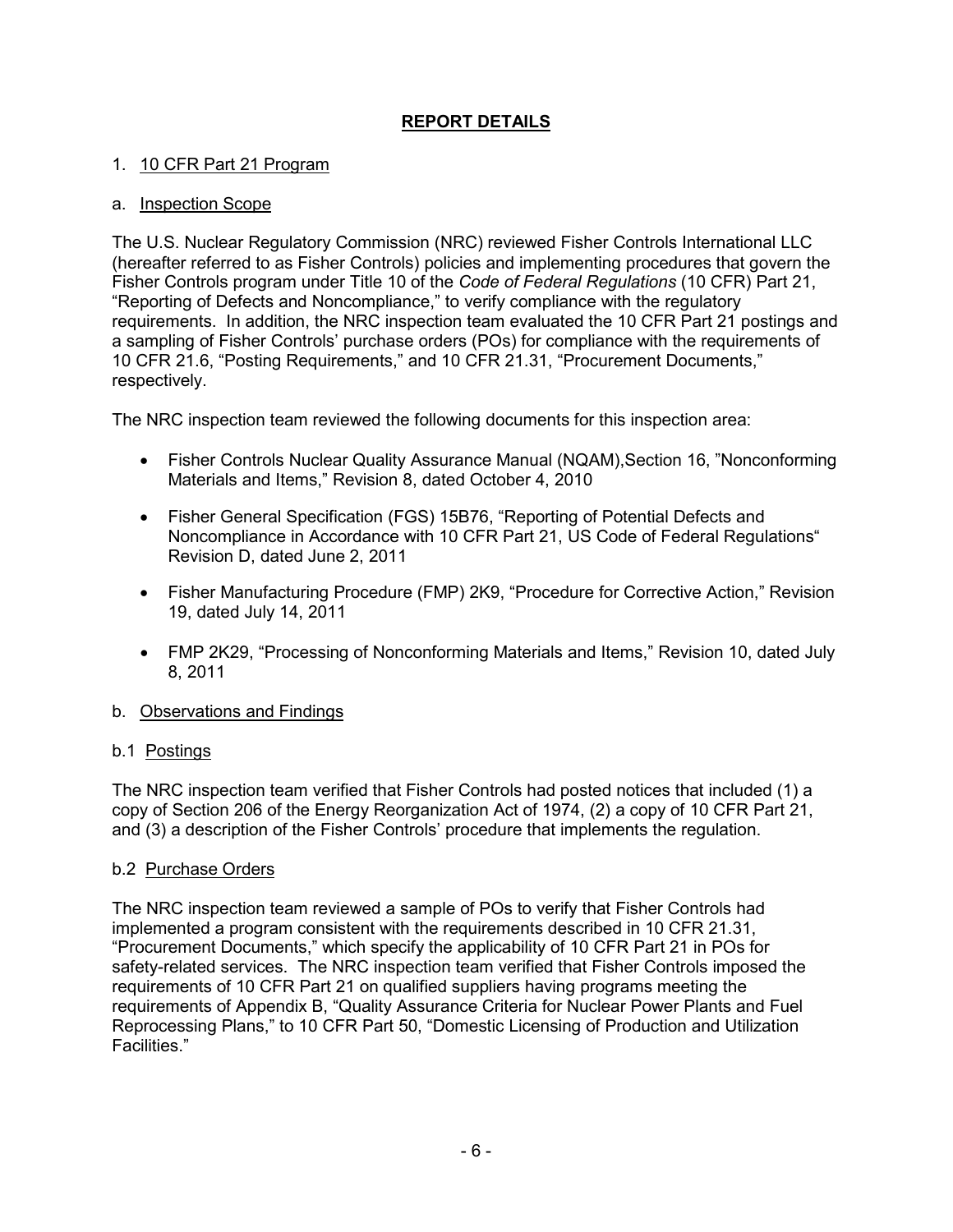## b.3 10 CFR Part 21 Procedures and Implementation

Section 16 of Fisher Controls' NQAM and FGS 15B76 establish the requirements for compliance with the regulatory requirements of 10 CFR Part 21. These documents define the process for reporting defects; the posting requirements; and the responsibilities, timelines, and actions for identifying and evaluating deviations and failures to comply. The NRC inspection team also verified that Fisher Controls' corrective action program, as described in procedure FMP 2K9 provides a connection to the 10 CFR Part 21 program.

The NRC inspection team verified that Fisher Controls' procedural guidance was adequate to initiate the 10 CFR Part 21 process. The NRC inspection team also verified that Fisher Controls' staff is knowledgeable about the conditions that would warrant a 10 CFR Part 21 evaluation. The NRC inspection team also reviewed a sample of completed and ongoing 10 CFR Part 21 evaluations.

During the review of corrective action requests (CARs), the NRC inspection team identified that a 10 CFR Part 21 evaluation was initiated for CAR No. 1474, related to the use of a non American Society of Mechanical Engineers (ASME) certified weld rod in weld repair of castings intended for nuclear service. Although the 10 CFR Part 21 evaluation was identified March 3, 2011, the NRC inspection team determined that as of August 3, 2011, Fisher Controls had not completed its evaluation or submitted an interim report to the Commission. In 10 CFR 21.21(a)(2), the regulation states, in part, "that if an evaluation of an identified deviation or failure to comply potentially associated with a substantial safety hazard cannot be completed within 60 days from discovery of the deviation or failure to comply, an interim report is prepared and submitted to the Commission." Therefore, Fisher Controls failed to meet the 60 day interim reporting requirement as specified by 10 CFR 21.21(a)(2), for the 10 CFR Part 21 evaluation for CAR No. 1474. The NRC inspection team identified this issue as Violation 99900105/2011-201- 01. Fisher Controls initiated CAR No.1505 to address this issue.

### **Conclusions**

The NRC inspection team concluded that Fisher Controls is not effectively implementing its 10 CFR Part 21 program consistent with the requirements of 10 CFR Part 21. The NRC inspection team issued Violation 99900105/2011-201-01 for Fisher Controls' failure to prepare and submit an interim report for an ongoing evaluation of an identified deviation or failure to comply, potentially associated with a substantial safety hazard, within 60 days from discovery, in accordance with 10 CFR 21.21(a)(2). Specifically, the NRC inspection team determined that Fisher Controls had not completed its evaluation, nor had it prepared and submitted an interim report to the Commission for an ongoing 10 CFR Part 21 evaluation initially identified on March 3, 2011.

### 2. Training and Qualification of Personnel

## a. Inspection Scope

The NRC inspection team reviewed Fisher Controls' policies and procedures governing the implementation of Fisher Controls' training and qualification program to verify compliance with Criterion II, "Quality Assurance Program," of Appendix B to 10 CFR Part 50. In addition, the NRC inspection team discussed the training and qualification program with Fisher Controls' management and technical staff.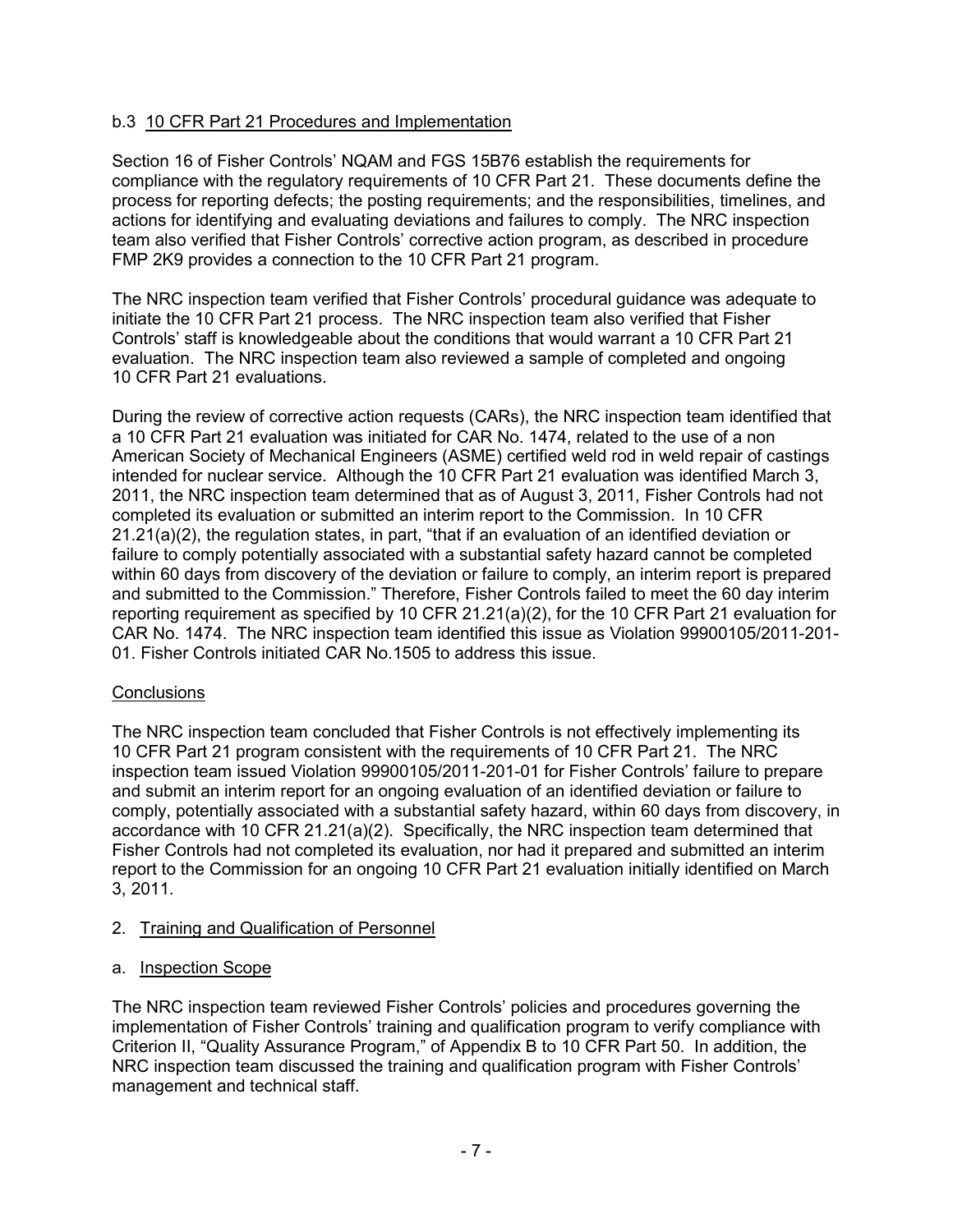The NRC inspection team reviewed the following documents for this inspection area:

- NQAM, Section 2, "Quality Assurance Program," Revision 8, dated October 4, 2010
- FMP 2J1 "American Society for Nondestructive Testing Personnel Qualification and Certification," Revision 26, dated October 21, 2010
- FMP 2J3, "Qualification of Auditors/Audit Program," Revision 12, dated May 24, 2011

## b. Observations and Findings

## b.1 Policies and Procedures

Sections 2.6 and 2.7 of Fisher Controls' NQAM serve as the implementing procedure for indoctrination, general training, and specific training of Fisher Controls' personnel.

FMP 2J1 requires personnel performing quality control (QC) functions, such as nondestructive testing (NDT) and/or evaluation, to be qualified, certified and recertified as required by applicable codes and standards, such as the 2006 Revision of the American Society of Nondestructive Testing SNT-TC-1A, "Non-Destructive Testing - Qualification and Certification of NDT Personnel."

FMP 2J3 defines the requirements for selecting and qualifying auditors and lead auditors and provides a common set of criteria necessary for auditor qualifications as required by the ASME NQA-1-1994, "Quality Assurance Requirements for Nuclear Facility Applications."

## b.2 Implementation of the Training and Qualification Program

The NRC inspection team verified that Fisher Controls had established and implemented training programs for the indoctrination and training of personnel who perform activities that affect quality, including senior management, lead auditors and auditors, NDT personnel, engineers, and quality assurance (QA) personnel, to ensure that proficiency is achieved and maintained. The NRC inspection team verified that all personnel performing activities affecting quality had completed the required training and met all the specified requirements in accordance with Fisher Controls' policies and procedures.

## b.3 Audit Personnel

The NRC inspection team reviewed a sample of the training and qualification records of Fisher Controls' lead auditors and auditors and confirmed that auditing personnel had completed all required training and maintained qualification and certification in accordance with Fisher Controls' policies and procedures. The NRC inspection team also verified that audit teams selected by Fisher Controls were sufficiently qualified to evaluate areas within the scope of the audit. In addition, the NRC inspection team verified that the qualification requirements for lead auditors and auditors are consistent with Supplement 2S-3, "Supplementary Requirements for the Qualification of Quality Assurance Program Audit Personnel," to ASME NQA-1-1994, and Nonmandatory Appendix 2A-3, "Nonmandatory Guidance on the Education and Experience of Lead Auditors," to ASME NQA-1-1994.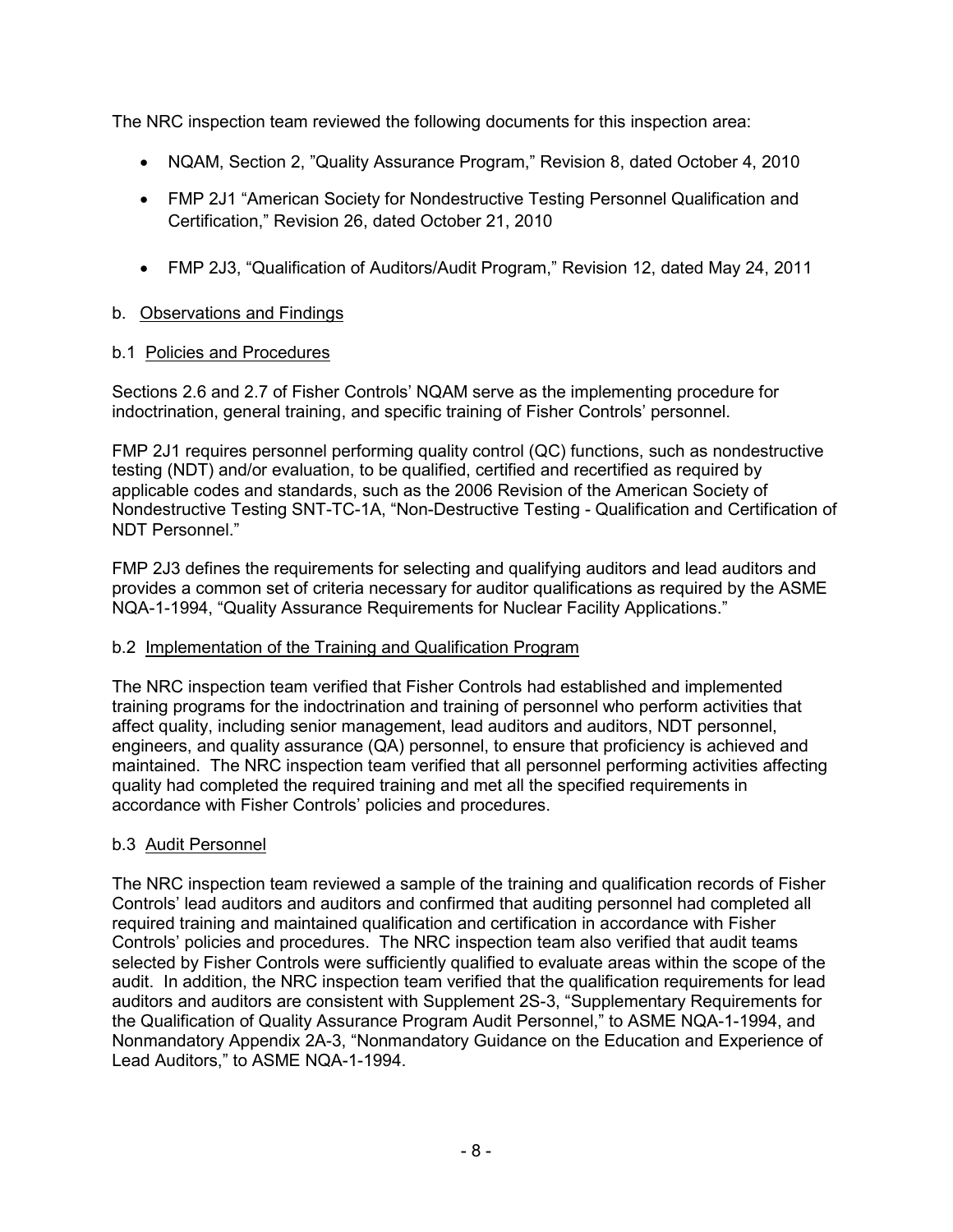## b.4 Nondestructive Testing Personnel

The NRC inspection team reviewed a sample of the training and qualification records for Fisher Controls' NDT personnel and confirmed that NDT personnel had completed all required training and maintained qualification and certification in accordance with Fisher Controls' policies and procedures. NDT personnel are certified as Level I, II, or III based on their education, training, and experience.

The NRC inspection team also verified that the qualification requirements for NDT personnel are consistent with Section NX-5500 of the ASME Code, Section III, and with SNT-TC-1A.

## c. Conclusions

The NRC inspection team concluded that the implementation of the Fisher Controls' training and qualification program is consistent with the regulatory requirements of Criterion II, "Quality Assurance Program," of Appendix B to 10 CFR Part 50. Based on the limited sample of documents reviewed, the NRC inspection team determined that Fisher Controls is effectively implementing its policies and procedures associated with the training and qualification of personnel. No findings of significance were identified.

### 3. Commercial Grade Dedication

## a. Inspection Scope

The NRC inspection team reviewed Fisher Controls' policies and procedures governing the implementation of Fisher Controls' dedication program of commercial grade items (CGIs) for use in safety-related application to verify compliance with applicable regulatory requirements. Specifically, the NRC inspection team verified that Fisher Controls had established adequate controls for performing technical evaluations of items being dedicated, including Fisher Controls' review of materials, parts, equipment, and processes for suitability of application as established in Criterion III of Appendix B to 10 CFR Part 50.

The NRC inspection team reviewed the following documents for this inspection area:

- NQAM, Section 2, "Quality Assurance Program," Revision 8, dated October 4, 2010
- Engineering Standard (ES) 142, "Identification of Essential-to-Function Parts or Assemblies for Use in Nuclear Safety Related Applications," Revision H, dated December 22, 2005
- ES 266, "Commercial Grade Dedication Requirements for Fisher Manufactured Instruments and Accessories," Revision A, dated December 22, 2005
- ES 248, "Classification and Processing of Nuclear Valve Parts, Accessories and Components," Revision E, dated January 10, 2010
- FMP 2G19.3, "Material Verification Using Niton Alloy Analyzers," Revision 8, dated November 14, 2005
- FMP 2K27, "Control of Commercial Grade Items to be Dedicated for Use in Nuclear Safety Related Applications," Revision 15, dated October 15, 2010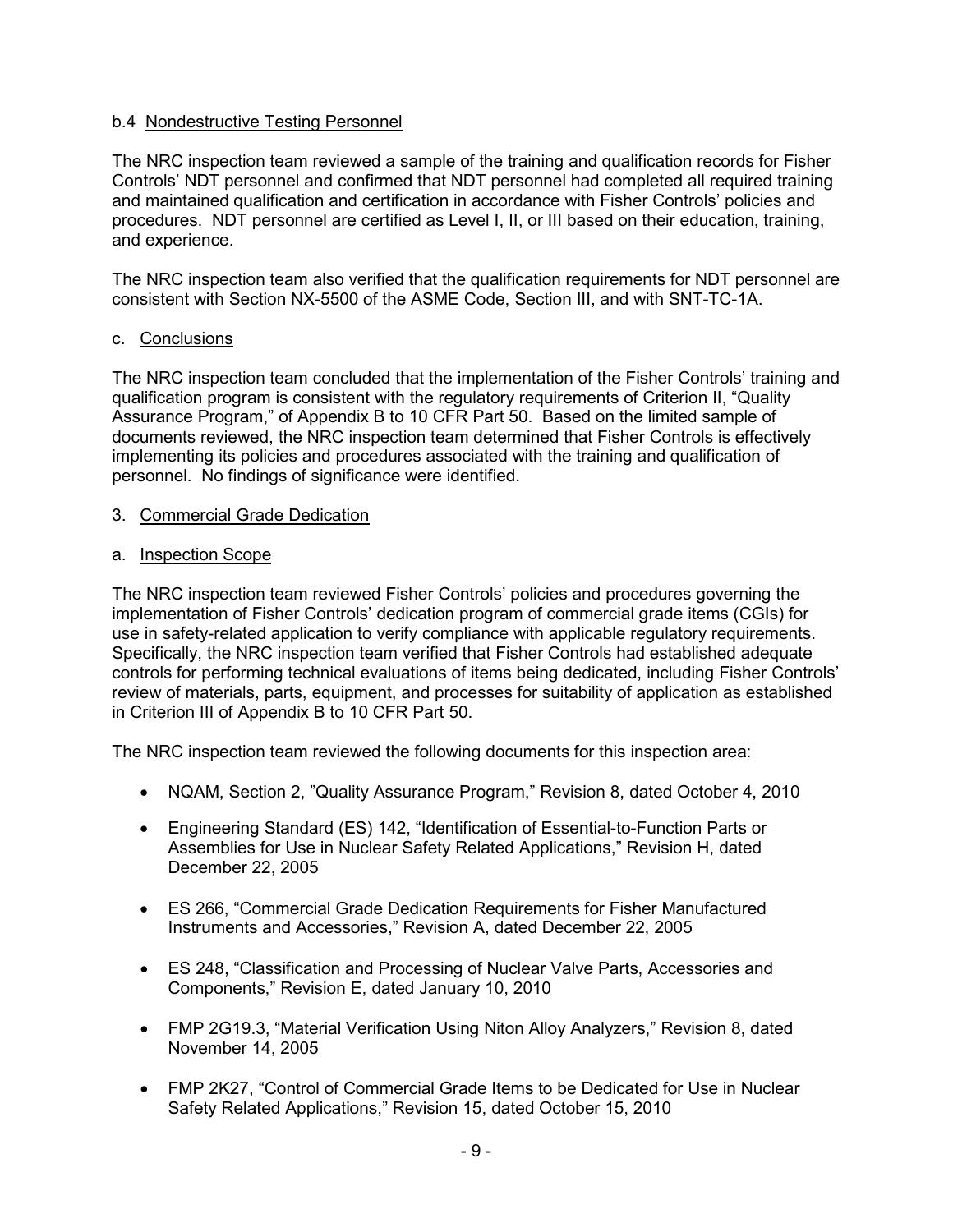- FMP 2K43, "Supplier Evaluation Commercial Grade Survey," Revision 2, dated February 4, 2009
- FMP 2K43, "Supplier Checklist Commercial Grade Survey," Revision 1, dated June 10, 2011
- FMP 2K43.1, "Supplier Evaluation Commercial Grade Survey Calibration Services," Revision 1, dated June 10, 2011
- FMP 2K43.1, "Supplier Checklist Commercial Grade Survey Calibration Services," Revision 1, dated June 10, 2011
- FMP 2K43.1.1, "Supplier Evaluation Accreditation Calibration Services," Revision 1, dated June 20, 2011
- FMP 2K43.1.1, "Supplier Checklist Accreditation Evaluation Calibration Services," Revision 1, dated June 20, 2011
- FMP 2K43.2, "Supplier Evaluation Commercial Grade Survey Laboratory Services," Revision 1, dated June 10, 2010
- FMP 2K43.2, "Supplier Checklist Commercial Grade Survey Laboratory Services," Revision 1, dated June 10, 2010
- FMP 2K46, "Supplier Evaluations Audits, Surveys (Code) and Commercial Grade Surveys," Revision 7, dated February 4, 2009
- FMP 2K49, "Supplier Evaluation Technical Surveillance," Revision 0, dated March 11, 2011
- FMP 2K49, "Supplier Checklist Technical Surveillance," Revision 0, dated March 11, 2011
- FMP 2Q22, "Control of Safety-Related Components," Revision 4, dated January 5, 1995

In addition, the NRC inspection team reviewed the following sample of POs, drawings, inspection reports, inspection plans, and supplier evaluations and surveillances to verify proper implementation of Fisher Controls' commercial grade dedication program:

- PO 135447 to Martin Calibration for Commercial Calibration Services, dated June 6, 2011
- PO 135228 to SIMCO Electronics for Calibration Services, dated July 22, 2009
- PO 135400 to Honeywell Inc for Commercial Calibration Services
- Drawing Number 1B5992, Revision C, dated December 13, 1990
- Drawing Number 11B1273, "Design E Connection Stud Bellows Seal," Revision C, dated June 2, 2011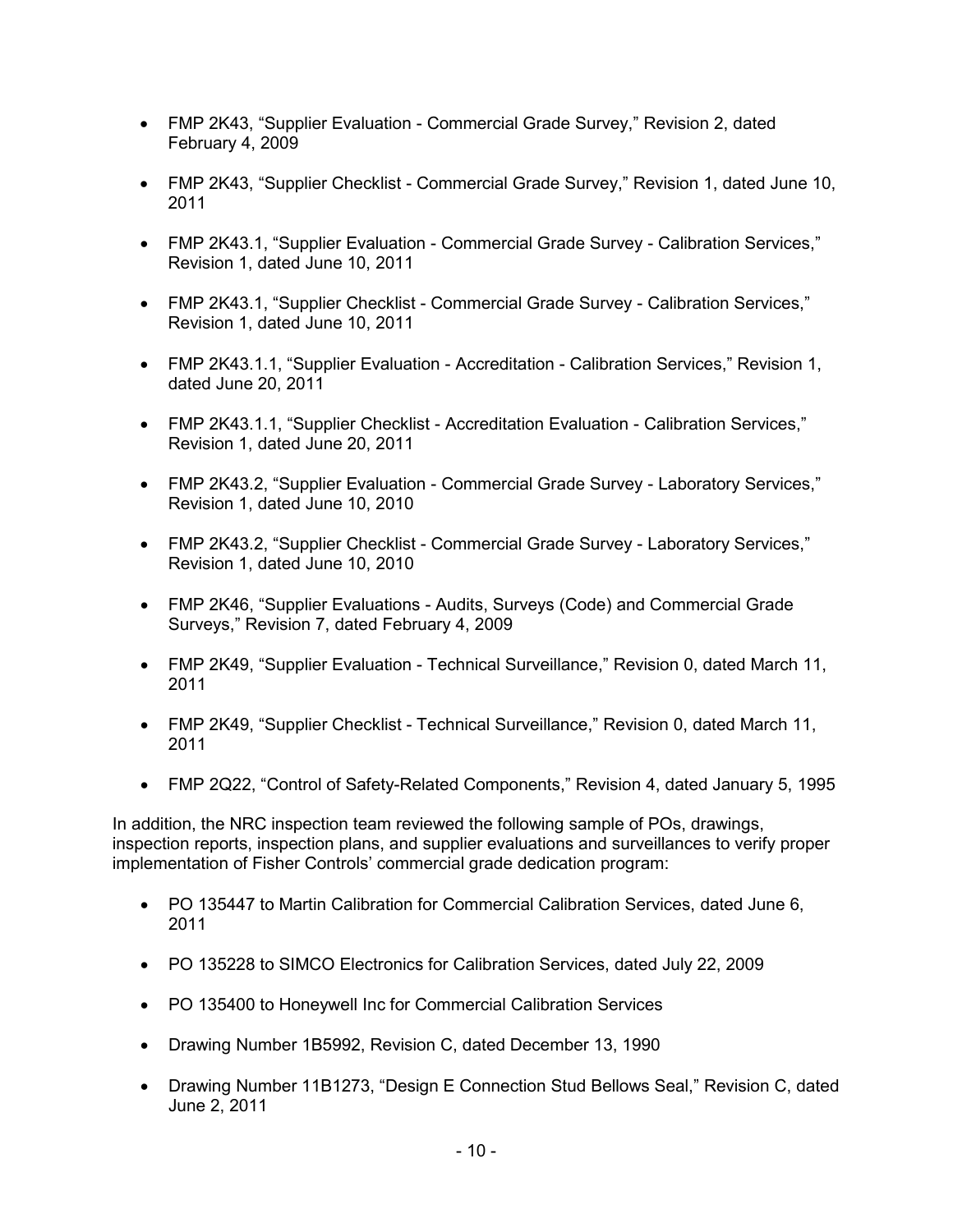- Fisher Controls Bao'An Manufacturer's Certification for Customer PO 088G-132636, dated July 15, 2011
- Level C Nuclear Safety Related Inspection Report for Pin, Groove, Type F and H, Serial No. 19462625, dated July 12, 2010
- Level C Nuclear Safety Related Inspection Plan No 1303C for Part FS3582-12, Serial Number 20201917, Positioner, Type 3582, dated August 2, 2011
- Level C Nuclear Safety Related Inspection Report for Serial Number (SN) 110803-2, Screw, Mach, RD HD; 10-24X0.38
- Level C Nuclear Safety Related Inspection Report for Part V110744X012, "Lee Spring, LC-072J-7," dated August 4, 2011
- Level C Nuclear Safety Related Inspection Report for Part 1B599235072, "Pin, Groove, Type F; 3/32X0.69," per Drawing 1B599235072, SN 19462625, dated July 12, 2010
- Level C Nuclear Safety Related Inspection Report for Part 11B1273X012, "Stud Connection; 1/2X1 ½," per Drawing 11B1273X012, SN 19462625, dated July 12, 2010
- Level C Nuclear Safety Related Inspection Plan 1388C for Part 11B1273X012, "Stud Connection; 1/2X1 ½," dated August 2, 2011
- Level C Nuclear Safety Related Inspection Plan 1001C for Part Number 1A340828992, "Screw, round head, slotted," per Drawing 1A3408 for a Control Valve Assembly for McGuire Nuclear Station
- Level C Nuclear Safety Related Inspection Plan 1028C for Part V110744X012, "Lee Spring, LC-072J-7" SN 110803-3 dated August 4, 2011
- Level C Nuclear Safety Related Inspection Plan 1005C for Part 1A35724122, "L/NUT HEX ¼-20 CV; ¼-20," per Drawing 1A347, SN110804-3-6
- Level C Nuclear Safety Related Inspection Plan 1021C for Part 1B599235072, "Pin, Groove, Type F; 3/32X0.69," dated August 2, 2011
- Positive Material Identification Test Report reading number 677 for Part 1B599235072, "Pin, Groove, Type F; 3/32X0.69"
- Positive Material Identification Test Report reading number 679
- "Subcontractor/Calibration Services Supplier Evaluation 10 CFR 50 Appendix B for SIMCO Electronics," dated June 10, 2008
- Supplier Checklist Accreditation Evaluation Calibration Services for Martin Calibration, dated June 2011
- Supplier Checklist Technical Surveillance of Fisher Controls Sherman, dated April, 4, 2011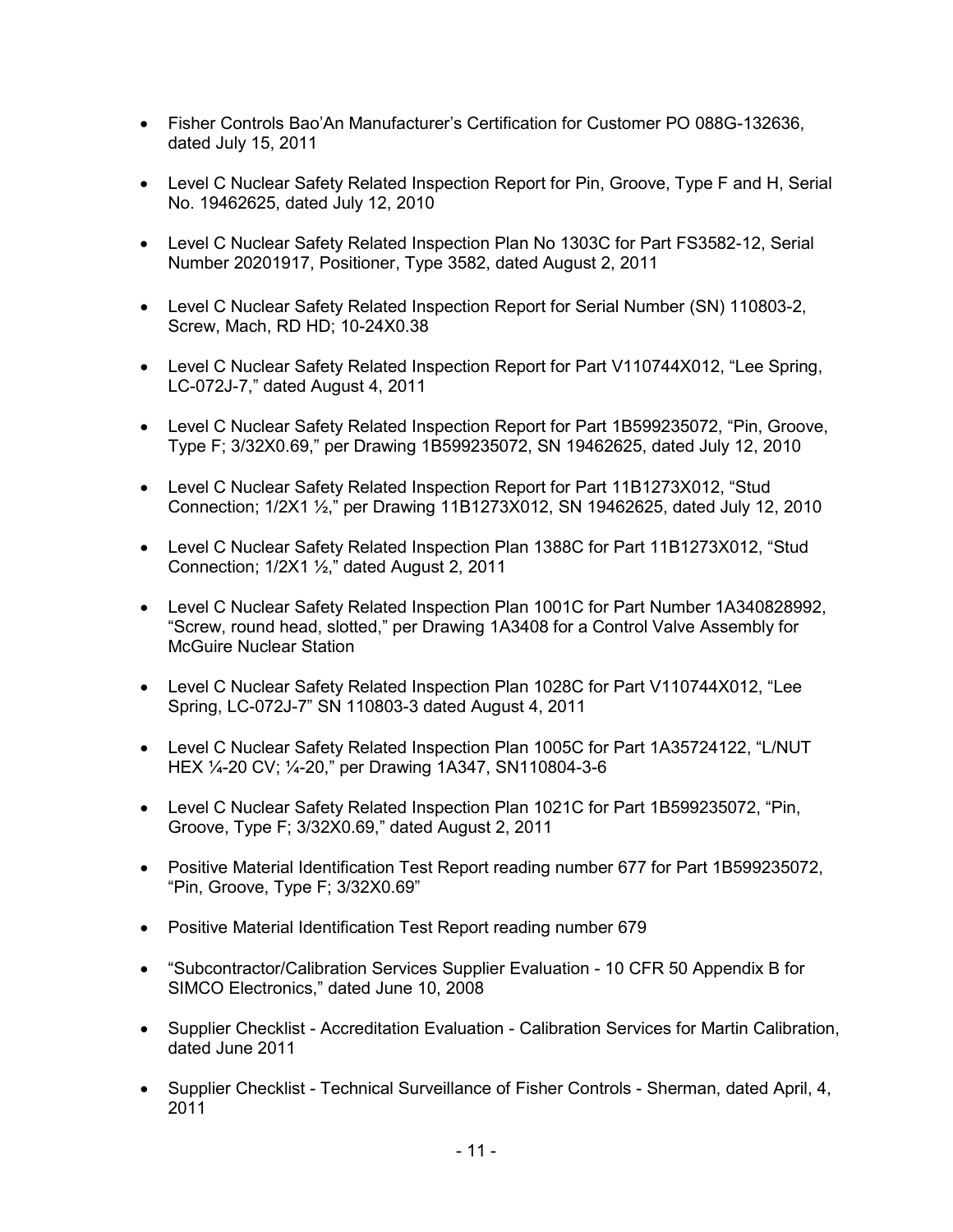- Survey of Suppliers- Calibration Checklist for Honeywell Inc, dated February 24, 2009
- Surveillance of Interface Sealing Solutions, dated February 24, 2009

The NRC inspection team also observed dedication activities and reviewed several dedication packages, including dedication plans, the criteria for the selection of critical characteristics, the selection of verification methods, commercial grade surveys, and source surveillances to verify effective implementation of the Fisher Controls' CGI dedication process.

## b. Observations and Findings

## b.1 Technical Evaluations and Identification of Critical Characteristics

ES 248 provides guidance for classifying valve parts, accessories, and appurtenances for use in nuclear safety-related applications. This procedure is used to identify essential-to-function parts that will need to be dedicated or procured as safety related, and defines active and nonactive safety functions for valves and actuators. The procedure gives examples of which parts of the valves and actuators must be procured as ASME Code Section III safety related, or purely commercial grade. The procedure also describes how Fisher Controls performs technical evaluations and determines the critical characteristics based on the safety function, lists typical safety functions of the commonly supplied Fisher Controls valves and actuator assemblies, and explains the difference between active and passive safety functions. In addition, the procedure explains how to determine which piece parts are essential to ensuring that the valves and assemblies perform their safety function.

ES 142 identifies potential essential-to-function parts or assemblies when these parts or assemblies are to be selected for use in nuclear safety-related applications. The procedure is the result of Fisher Controls' technical evaluation of its standard valve and actuator assemblies and provides a representative list of critical characteristics for certain types of parts or assemblies. It further specifies that the qualification engineer or product engineer is responsible for determining the essential-to-function parts for a particular customer's PO.

## b.2 Acceptance of Commercial Grade Items

FMP 2K27 describes the controls necessary to verify the critical characteristics of CGIs. The controls described in this procedure are designed around the Electric Power Research Institute's NP-5652, "Guideline for the Utilization of Commercial Grade Items in Nuclear Safety Related Applications," dated June 1998, and 10 CFR Part 21. FMP 2K27 provides high level guidance on performing special tests and inspections. The procedure also includes definitions, directs the qualification engineer to identify the critical characteristics and acceptance methods and to include them on the dedication plan, and requires the results of the dedication to be documented on the inspection report.

FMP 2K46 provides the requirements for performing and documenting commercial grade surveys. This procedure describes the high level requirements for performing surveys and refers to the FMP 2K43 procedures series and checklists used to perform various types of commercial grade surveys, including surveys of material and hardware manufacturers, surveys of calibration services, evaluations of the National Voluntary Laboratory Accreditation Program, the American Association for Laboratory Accreditation, ACLASS, the Laboratory Accreditation Bureau, International Accreditation Service, or Perry Johnson Laboratory Accreditation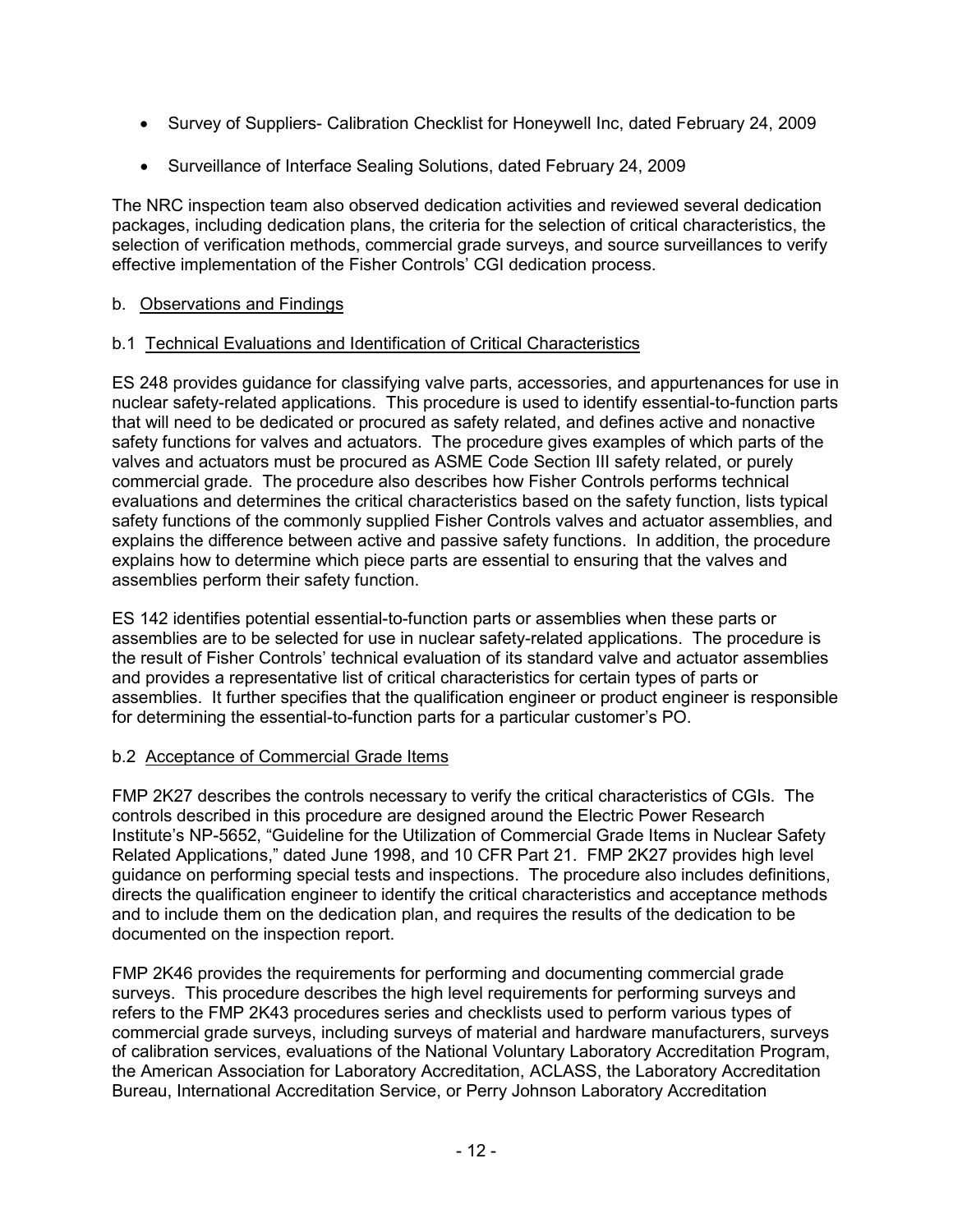calibration services, and surveys of laboratory services. The NRC inspection team verified that the checklists are specific to the control of critical characteristics necessary to accept CGIs.

FMP 2K49 provides the requirements and a checklist for performing source verifications. The checklist describes the surveillance scope and lists the requirements that Fisher Controls will be surveying, the applicable documents necessary to control the critical characteristics, and whether the supplier is in compliance with the requirements specified in the Fisher Controls' PO.

### b.3 Implementation of Fisher Control's Commercial Grade Item Dedication Program

The NRC inspection team observed dedication activities and reviewed completed dedication packages, commercial grade surveys, and source surveillances to verify that Fisher Controls had properly developed and implemented a plan for CGIs.

The NRC inspection team reviewed two completed dedication packages for a pin and a stud connection for a sliding stem and a butterfly valve that were shipped to Watts Bar Nuclear Plant Unit 2. The NRC inspection team reviewed the dedication plans, associated drawings and inspection reports to verify that the critical characteristics and verification methods were specified on the dedication plans, that the dedication plans referenced drawings and material specifications that contained the associated acceptance criteria for each critical characteristic, and that the inspection report documented the acceptance of the critical characteristics.

During the review of the dedication plans, the NRC inspection team noted that both dedication plans included the material specifications as a critical characteristic and called for verification that the material met ASME Code material specifications using the positive material identification (PMI) technique in accordance with FMP 2G19.3. FMP 2G19.3 describes Fisher Controls' material verification process using PMI and states, in part, that "the test methods outlined in this procedure are intended to identify alloy materials and are not intended to establish the exact conformance of a material to a particular alloy specification." The dedication plans for (1) the pin and (2) the stud connection required both to meet the ASME Code material specification SA479 S31600 and SA276 S31600 for 316 type stainless steel, respectively. The dedication plan specified no methods other than PMI for verifying the material characteristics.

To implement the PMI technique on the pin and stud connection, Fisher Controls used a Niton Alloy Analyzer, which employs x-ray fluorescence (XRF) in air, to verify that the material meets the ASME Code material specifications. XRF is a characterization technique used for quantitative and qualitative elemental analysis, but has quantitative limitations due to inherent instrument constraints that do not allow for the detection of light atomic elements such as carbon, sulfur, phosphorus, and silicon, because the low energy x-rays are largely absorbed in air within a very short distance and never reach the detectors. XRF may be considered a qualitative or semiquantitative technique and should not be used to check for elemental compliance with standards limits. Both ASME Code SA479 S31600 and SA276 S31600 contain maximum limits on carbon, phosphorus, sulfur, silicon, and nitrogen which XRF cannot detect in air. Therefore, XRF alone would not be able to verify the material specifications of the pin and stud connection. The NRC inspection team identified this issue as an example of Nonconformance 99900105/2011-201-02 for Fisher Controls' failure to adequately verify that a pin and a stud connection for a nuclear safety-related butterfly valve met the material specifications identified as critical characteristics in the associated dedication plans.

The NRC inspection team observed special tests and inspections, including dimensional verification, XRF, and hardness testing for four commercial grade dedications of a screw and a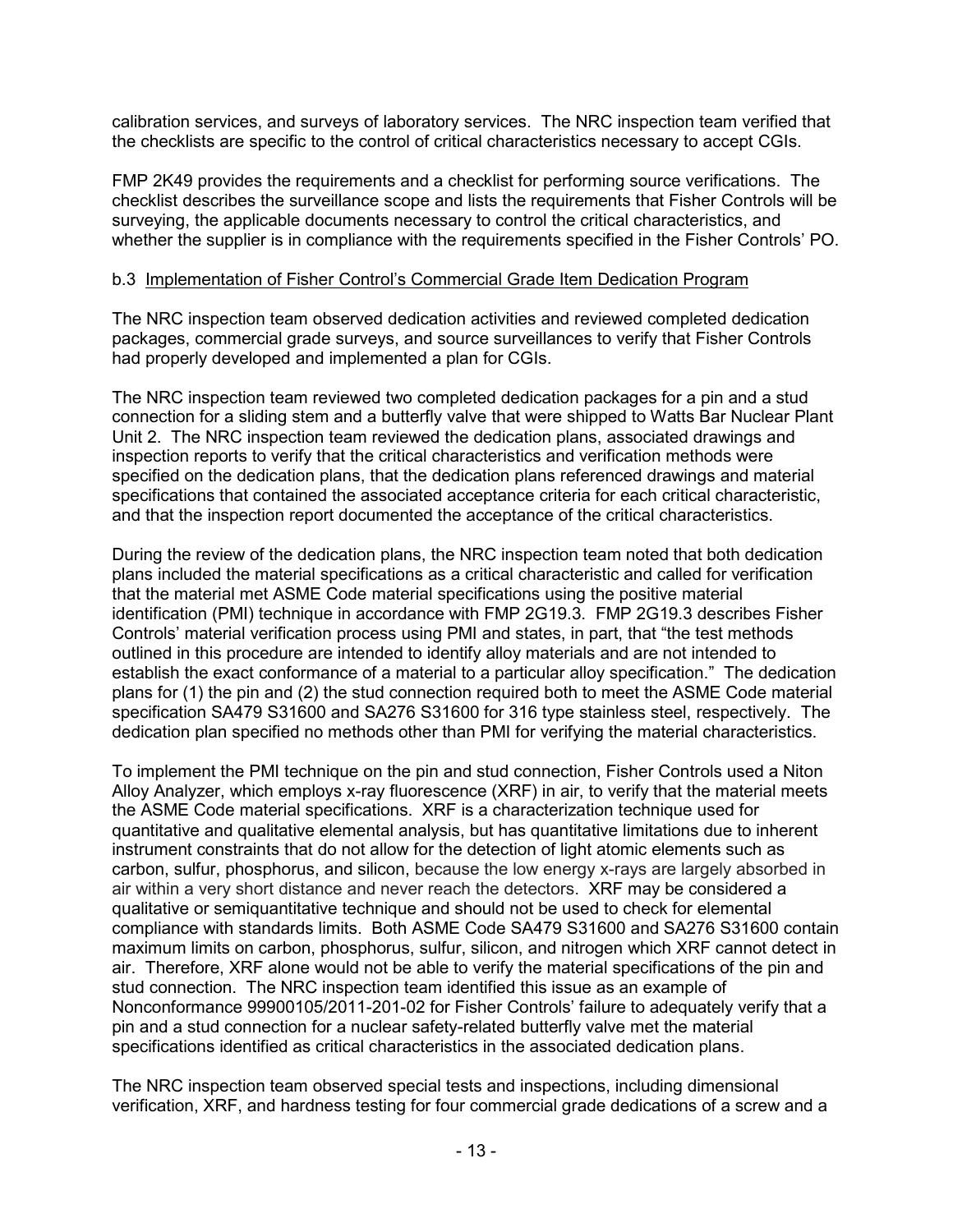lee spring for a control valve assembly for McGuire Nuclear Station, four hexagonal nuts, and a 3582 valve positioner for Fermi Unit 2. The NRC inspection team verified that the Fisher Controls nuclear value stream technician was qualified, picked the correct item, and used qualified equipment. The NRC inspection team also verified that the associated dedication plans specified the critical characteristics and verification methods. The dedication plans referenced drawings and material specifications that contained the associated acceptance criteria for each critical characteristic. The nuclear technician verified the part number, dimensional critical characteristics, and chemical critical characteristics according to the dedication plan and associated drawings and documented them on the inspection record. The NRC inspection team did not identify any issues with the dedication of the screw or hexagonal nuts.

While dedicating the lee spring, the nuclear technician observed that the drawing of the lee spring (V110744) that identified the dimensional critical characteristics did not contain tolerances and that the lee spring did not meet the dimensional specifications identified on the drawing. The technician called the qualification engineer responsible for the lee spring dedication plan and the qualification engineer explained that he had previously opened Engineering Change Request Notice 20110872 to revise Drawing V110744 to add tolerances. The technician also opened Nonconformance Report (NCR) 103736-1 to address the dimensional nonconformity.

While observing the dedication of the 3582 valve positioner, the NRC inspection team noted that the dedication plan identified the material properties as critical characteristics, which are to be verified by commercial grade survey and review of the material certification provided by the supplier. The NRC inspection team ascertained that the commercial grade survey had verified that the supplier had a documented and effectively implemented program and procedures to control the critical characteristics of the items procured. However, the NRC inspection team found that the PO to Fisher Controls-Bao'An for an FS3582-12/\*SR valve positioner did not invoke the controls identified in the commercial grade survey necessary to control the critical characteristics as contract requirements by referencing the applicable procedure and revision in the PO. Therefore, Fisher Controls could not be assured that the controls reviewed and accepted during the survey were implemented during the manufacturing process of the valve positioner. In addition, the manufacturer's certification did not include the cure date for elastomeric material, which is one of the critical characteristics listed on the dedication plan. The NRC inspection team identified this issue as an example of Nonconformance 99900105/2011-201-03 for Fisher Controls' failure to impose the applicable requirements in the procurement documents. Fisher Controls initiated NCR 103706-1 and CAR 1510 to address this issue.

The NRC inspection team also verified that commercial grade surveys were conducted frequently enough to ensure that the process controls applicable to the critical characteristics of the CGIs continue to be effectively implemented. In addition, the NRC inspection team reviewed a sample of commercial grade surveys and evaluations to verify that the surveys were specific to the control of critical characteristics and that the supplier's programmatic and procedural controls necessary to accept CGIs were adequately identified.

During the review of the commercial grade surveys, the NRC inspection team observed that two of the surveys did not contain sufficient objective evidence showing that the critical characteristics were adequately controlled. For example, Fisher Controls issued a safety related PO to SIMCO Electronics for calibration services although SIMCO did not have an Appendix B QA program. The NRC inspection team asked Fisher Controls if it had dedicated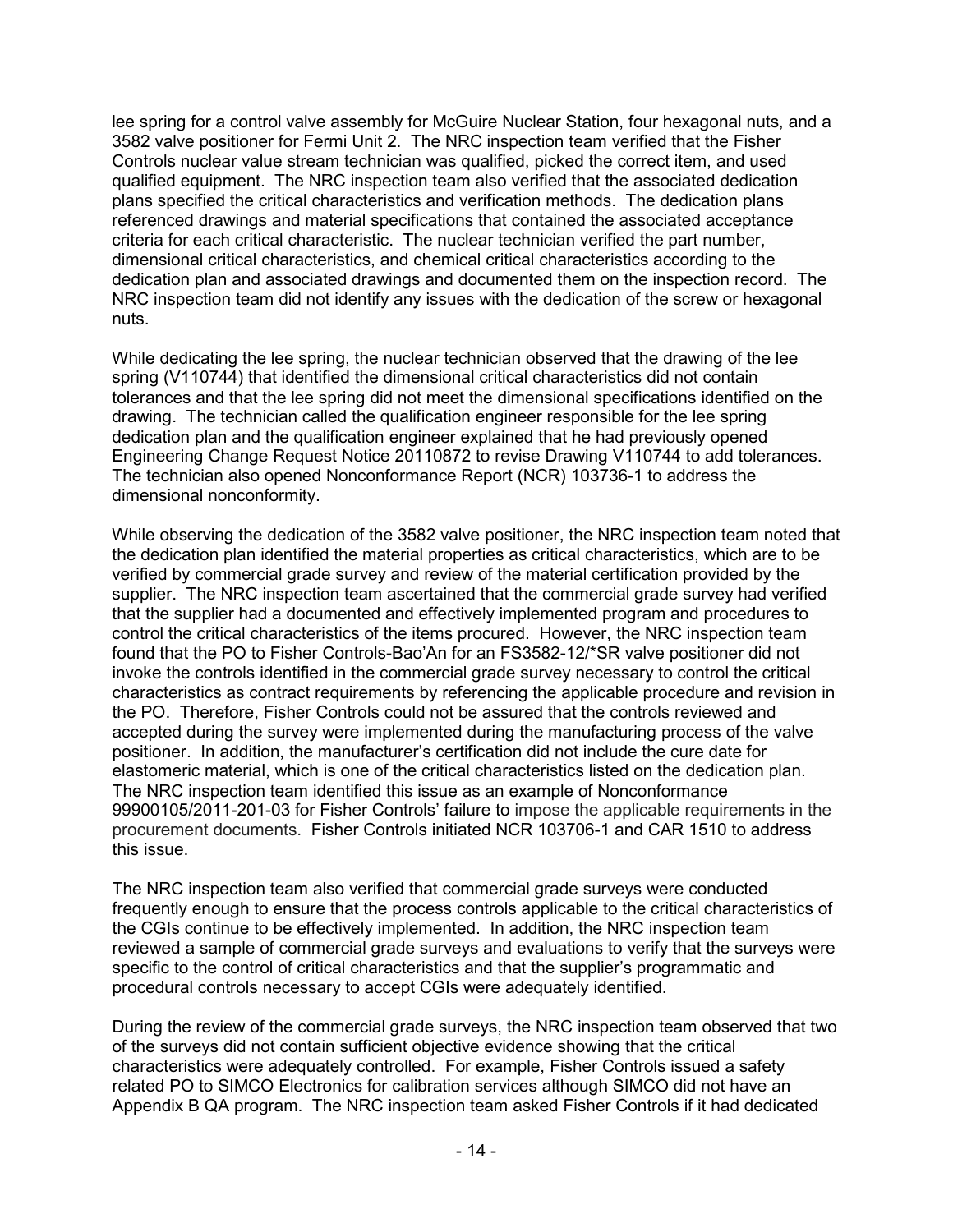the calibration services before using the commercially calibrated equipment in safety related applications. Fisher Controls informed the NRC inspection team that this issue was identified during a 2008 audit performed by the Nuclear Procurement Issues Committee and opened CAR 1332. Subsequently, an evaluation was performed, which determined that the audit covered all the controls for the critical characteristics necessary to accept the commercial grade calibration services and that the audit was equivalent to a commercial grade survey. The NRC inspection team reviewed the portion of the CAR related to the SIMCO Electronics audit review and found that while Fisher Controls had determined that the audit was sufficient to verify most of the critical characteristics, the audit did not verify controls for at least two of the critical characteristics. The audit did not verify that programs or procedures were in place to (1) ensure that the measuring and test equipment (M&TE) was calibrated over the range for which it is intended to be used, and (2) ensure that SIMCO reported nonconforming M&TE or standards used to calibrate Fisher Controls' M&TE. The NRC inspection team also confirmed that the PO did not include the missing controls as additional quality and technical requirements. The NRC inspection team identified this issue as an example of Nonconformance 99900105/2011-201-04 for Fisher Controls' failure to provide adequate objective evidence in the commercial grade surveys necessary to demonstrate that the critical characteristics were adequately controlled. Fisher Controls initiated CAR 1507 to address this issue.

During the review of the commercial grade survey for Honeywell Inc, which provides onsite commercial calibration services, the NRC inspection team noted that Fisher Controls had not verified that Honeywell had documented and effectively implemented a program and procedures to adequately control the critical characteristics. During discussions with the NRC inspection team, Fisher Controls stated that certain controls of critical characteristics identified in the commercial grade survey checklist were not necessary because the calibration was performed at Fisher Controls' facility. Specifically, Fisher Controls stated that the following controls used to verify the critical characteristics were not necessary: (1) verifying that there is a process for documenting and controlling deviations/exceptions to customer POs, (2) resolving deviations before commencing work, (3) verifying that there is sufficient authority and independence, and (4) verifying that there was a 4 to 1 ratio of master to equipment. These four areas in the commercial grade survey were marked as "N/A." The NRC inspection team reviewed the PO to Honeywell and verified that the PO did not invoke these provisions. The NRC inspection team identified this issue as an example of Nonconformance 99900105/2011-201-04 for Fisher Controls' failure to provide adequate objective evidence in the commercial grade surveys necessary to demonstrate that the critical characteristics were adequately controlled. Fisher Controls initiated CAR 1507 to address this issue.

For a sample of two source verifications, the NRC inspection team verified that the source verifications identified the specific process of interest that was correlated with a manufacturing or testing phase, the verification method used to verify the critical characteristics for acceptance, direct observation of the verification of a CGI's critical characteristics and manufacture at the supplier facility, and documentation of the source verification results. The source verification of Fisher Controls - Sherman included surveillance of welding and leak testing of two plug/stem bellows assemblies p/v 23B2323X012 for Order 027D-269110, Items 001 and 001A. The source verification of Interface Sealing Solutions included witnessing cutting, inspection, special handling, packaging and shipping of four nuclear diaphragms, part number 1F7022X0062.

### c. Conclusions

The NRC inspection team concluded that Fisher Controls is not effectively implementing its commercial grade dedication program consistent with the regulatory requirements of Criterion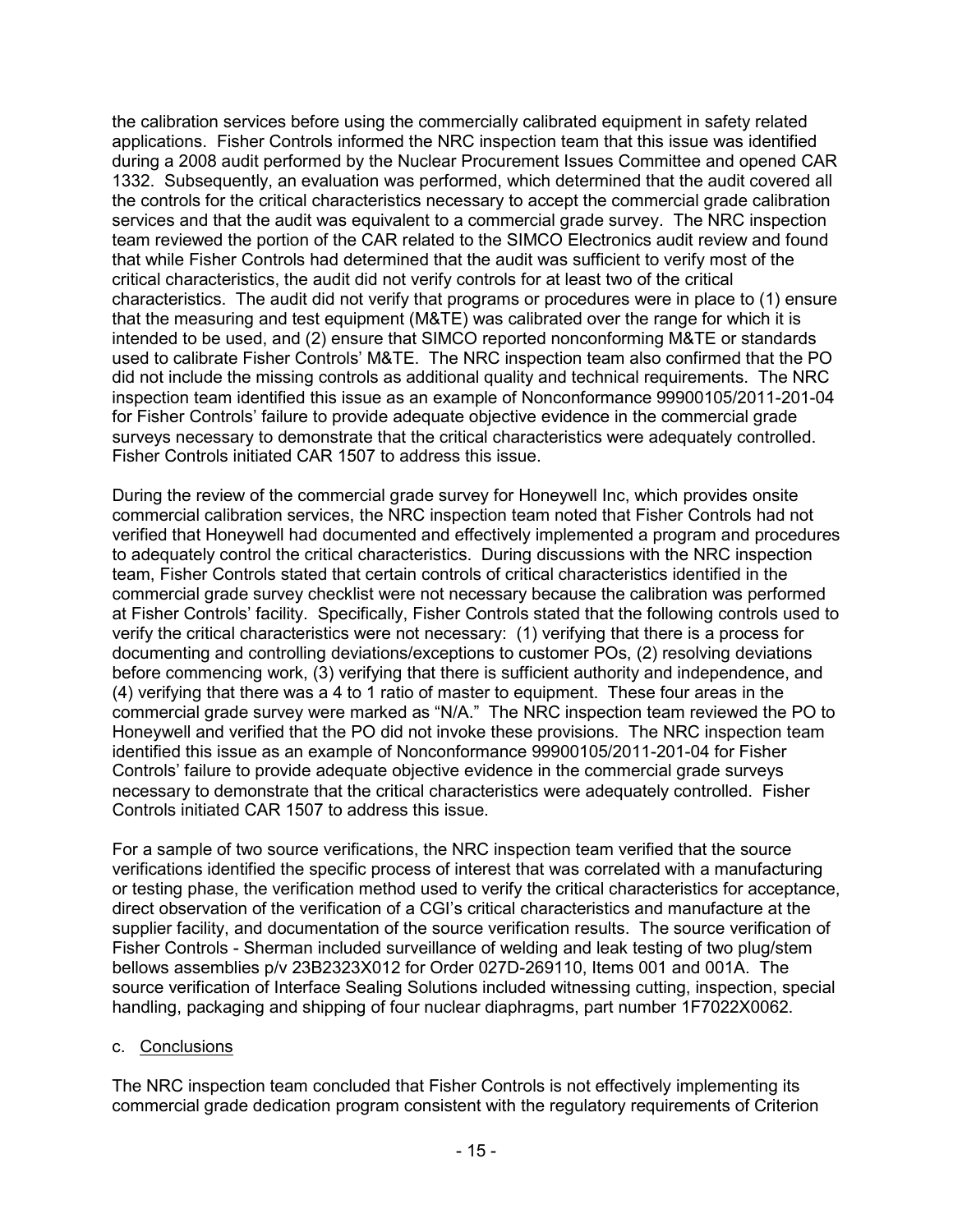III, "Design Control," Criterion IV, "Procurement Document Control," and Criterion VII, "Control of Purchased Equipment, Materials, and Services," of Appendix B to 10 CFR Part 50. The NRC inspection team issued Nonconformance 99900105/2011-201-02 for Fisher Controls' failure to review the suitability of the application of materials that are essential to the safety-related functions of the structures, systems, and components, Nonconformance 99900105/2011-201-03 for Fisher Controls' failure to include in the procurement documents the required controls identified during a commercial grade survey that are necessary to control the critical characteristics of a valve positioner, and Nonconformance 99900105/2011-201-04 for Fisher Controls' failure to provide sufficient objective evidence in the commercial grade surveys necessary to demonstrate that the critical characteristics were adequately controlled. More information regarding the nonconformances identified above is provided in each of the applicable sections below.

## 4. Design Control

## a. Inspection Scope

The NRC inspection team reviewed Fisher Controls' policies and procedures governing the implementation of Fisher Controls' design control program to verify compliance with Criterion III, "Design Control," of Appendix B to 10 CFR Part 50. In addition, the NRC inspection team discussed the design control program with Fisher Controls' management and technical staff.

The NRC inspection team reviewed the following documents for this inspection area:

- NQAM, Section 4, "Order Entry and Design Control," Revision 8, dated October 4, 2010
- Engineering Practice (EP) 20, "Determining Pressure Vessel Strength," Revision F, dated February 18, 2009
- EP 48, "Validation & Documentation of Computational Simulations," Revision D, dated March 3, 2011
- ES 93, "Nuclear Valve Design Reports ASME Boiler and Pressure Vessel Code, Section III, Nuclear Power Plant Components," Revision N, dated August 22, 2000
- ES 121, "Control and Maintenance Procedures for Emerson Process Management Valve Division Analytical Computer Programs and Databases," Revision P, dated April 19, 2011
- ES 235, "Product Safety Fisher Valve Division Safety Checklist," Revision J, dated September 29, 2003
- ES 256, "Code and Specification Reconciliation for Nuclear Service Replacement Parts and Components," Revision C, dated August 25, 2008
- FMP 2G19.3, "Material Verification Using Niton Alloy Analyzers," Revision 8, dated November 14, 2005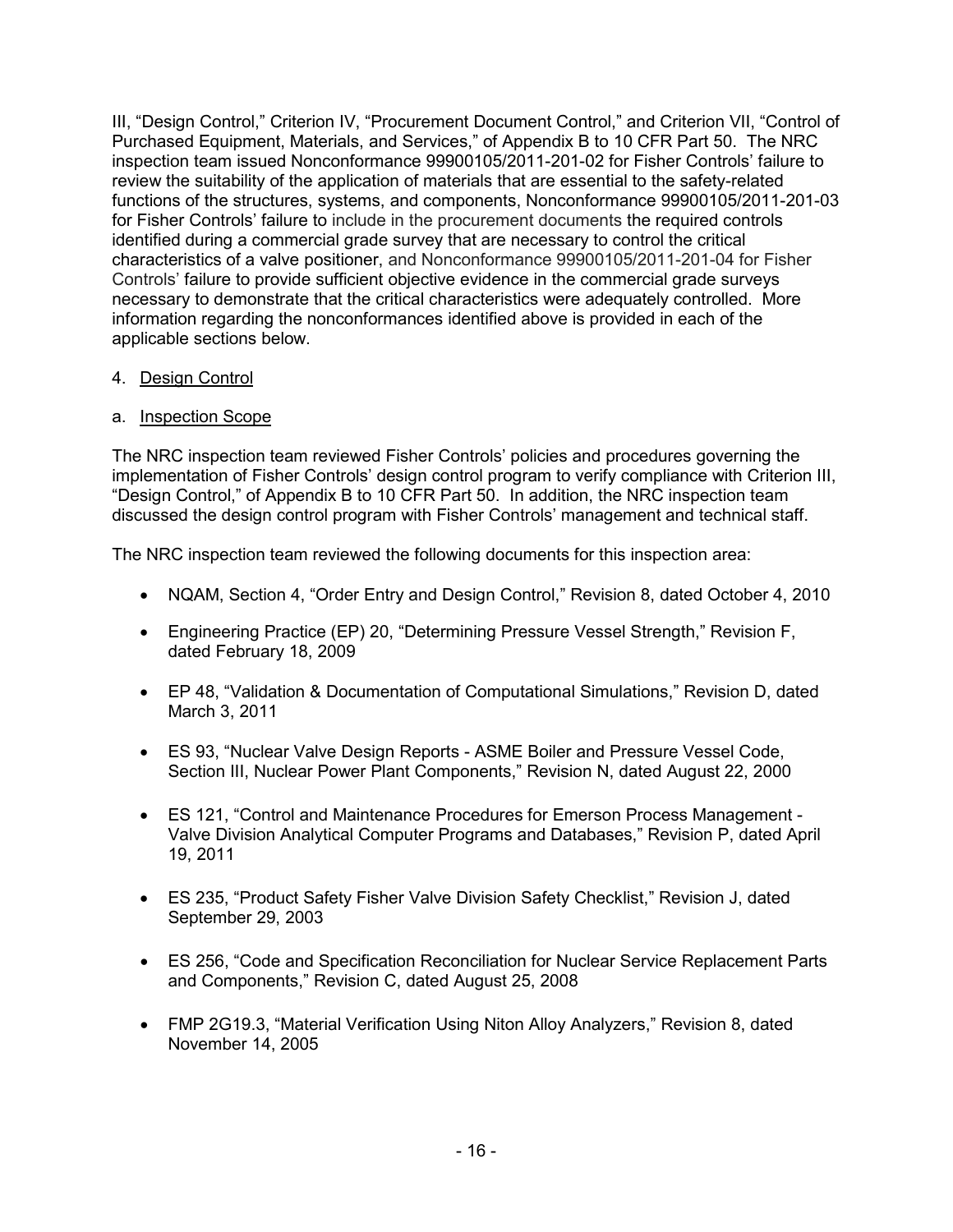- FMP 2Q12, "Large and/or Special Contract (LSC) & Nuclear Order Processing System Determination of Project/Order Processing Requirements," Revision 7, dated September 1, 2010
- FMP 2Q19, "LSC Order Purchasing System-Change Order Processing," Revision 5, dated June 9, 2010
- FMP 2Q20, "LSC Order Processing System Nuclear Repair/Evaluation Order Processing" Revision. 5, dated July 20, 2010
- FMP 2Q22, "Control of Safety-Related Components," Revision 4, dated January 5, 2010
- FMP 2Q23, "Reconciliation of ASME Section III, Division 1 Replacement Orders" Revision. 4, dated August 28, 2008

The NRC inspection team also reviewed the following documentation related to the design and manufacturing of control valves to be used at the Watts Bar Nuclear Power Plant Unit 2 and Westinghouse Electric Company's (WEC's) Advance Passive (AP) 1000 design.

- PO 4500262259 from WEC to Fisher Controls for a 4 inch pressurizer spray valve, ASME Code Section III, Class 1
	- Document No. APP-PV63-Z0-001, "Design Specification for Pressurizer Spray Valve, ASME Boiler and Pressure Vessel Code, Section III Class 1," Revision 5
	- Document No. APP-PV63-V0-001, "Pressurizer Spray Valve 4 inch, CL15000INT Stainless Steel Air Operated w/Position," Revision 1
	- Document. No. 08QN02-DR-01.01, "Design Report for Class 1 Components per ASME Section III, Division 1," Revision A, dated June 11, 2010
	- Document No. 08QN02-0E-01, "Design Report for Operating Experience Report for Westinghouse PV63 Pressurizer Spray Valve," Revision A, dated April 5, 2010
	- Document No. 08QN02-SA-02, "Seismic Qualification Report," Revision A, dated May 28, 2010
	- Document No. 08QN02-SA, "Westinghouse PV63 Pressurizer Spray Valve Seismic Qualification Report," Revision B, dated September 4, 2009
	- Document No. DR0808, "Non-conformance Design Report," Revision A, dated October 17, 2009
	- **Drawing No. GE42385, SS-B4PSV63-1052PSV, Revision L**
- PO 450032524 from WEC to Fisher Controls for a 14 inch passive residual heat removal discharge valve, ASME Code Section III, Class 1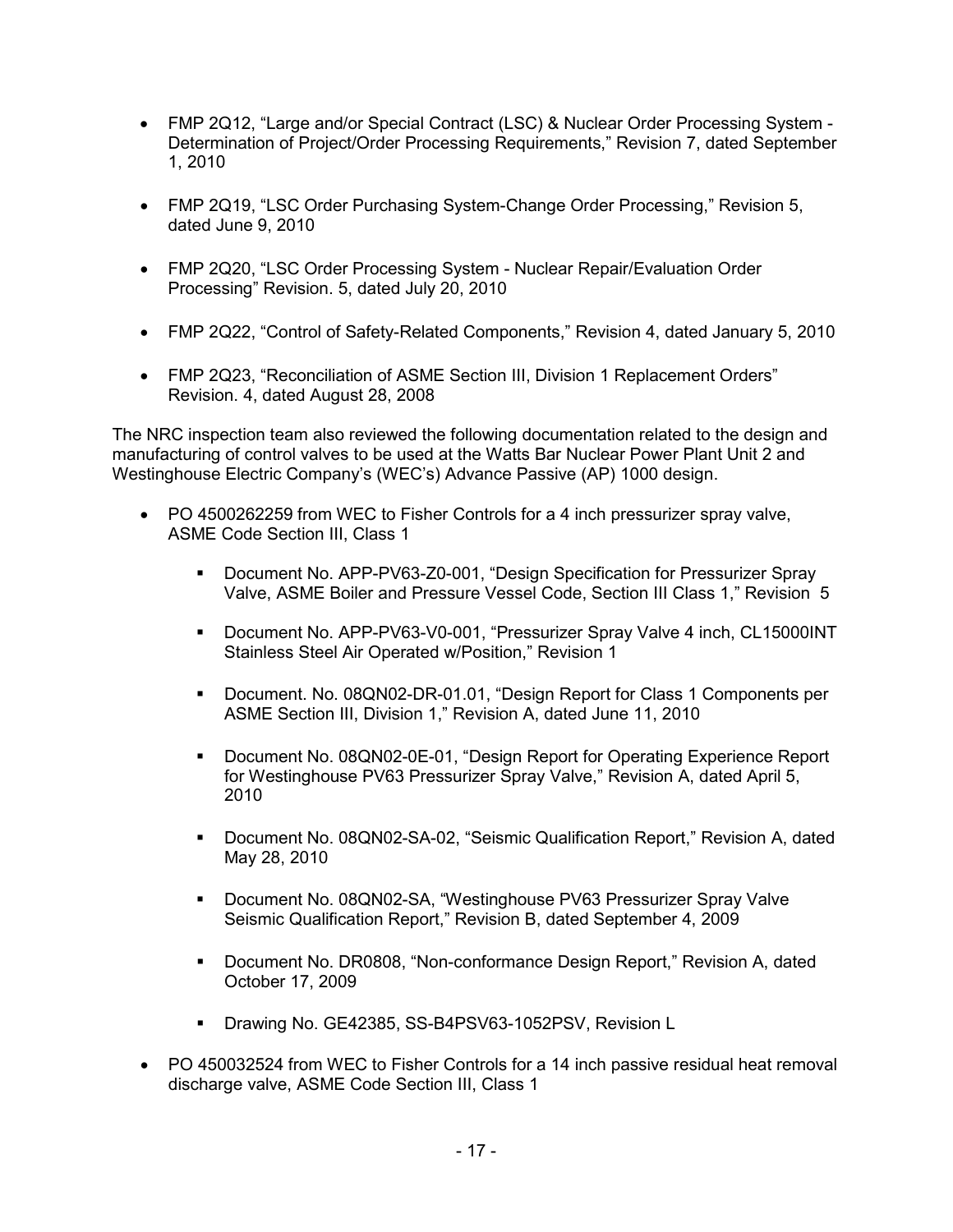- Document No. APP-PV20-Z0-001, "Design Specification for Passive Residual Heat Removal Discharge Valve, ASME Boiler and Pressure Vessel Code Section III, Class 1," Revision 0, dated September 3, 2009
- Document No. CPP-PV20-GDX-001, Appendix 5: "Release Document List (CRDL) for the Procurement of PV20 Passive Residual Heat Removal Valves for China Sanmen 1 and Haiyang," Revision 0
- Document No. 09QN47-SA-01, "Seismic Qualification Report", Revision A, dated June 21, 2011
- PO 450034186 from Watts Bar Nuclear Power Plant Unit 2 to Fisher Controls for a butterfly valve ASME Section III, Division 1, 1971 Edition w/1972 Addenda, Class 2, Revision 6, dated September 13, 2010
	- Document No. 678976, "Butterfly Valves ASME Boiler and Pressure Vessel Code Section III, Class 2 and 3," Revision 6
	- Document No. 10QN65-DR-01, "Design Report," Revision D, dated April 11, 2011
	- Document No. CD73-90, "Seismic Analysis Report," Revision 1, dated October 11, 1976
- PO 4500341879 from Watts Bar Nuclear Power Plant Unit 2 to Fisher Controls for a sliding stem valve ASME Section III Division 1, 1972 Edition
	- Document. No. 10QN66-OR-01, "Design Report," Revision E, dated March 24, 2011
	- Document. No. 10QN67-CC-02, "Seismic Report," Revision F, dated June 21, 2011
	- Document. No. 08QN02-SA, "Seismic Analysis," Revision B, dated February 15, 2010
- Document. No. 1036, "NS Parent Valve Seismic Analysis," Volume 1
- Document No. M20100092, Laboratory Report
- Drawing. No. GE42385, Revision L
- b. Observations and Findings
- b.1 Policies and Procedures

Section 4 of Fisher Controls' NQAM establishes the responsibilities and methods for processing ASME Code and nuclear safety related orders, and describes the preparation of design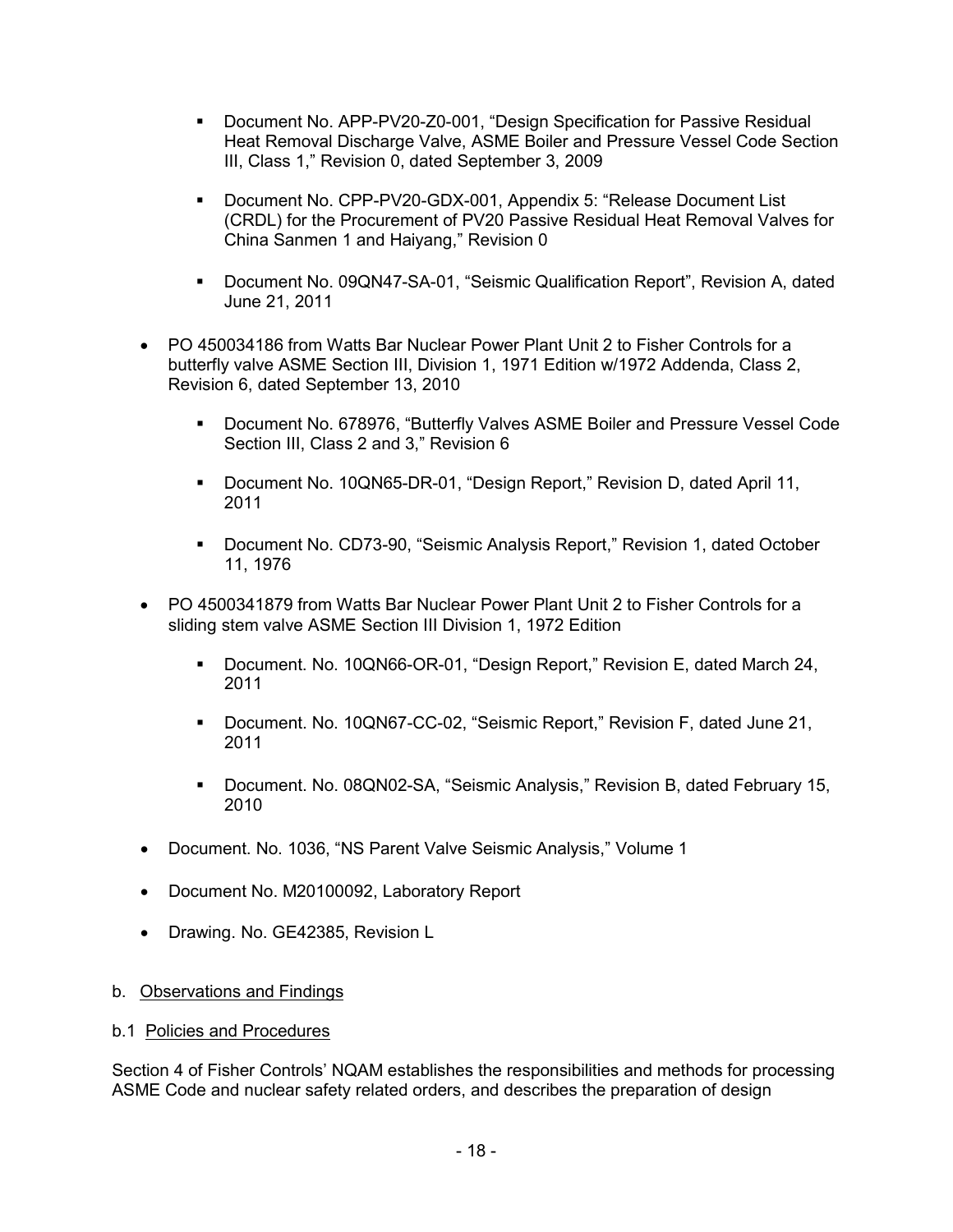documents required to ensure compliance with the ASME Code, design specifications, and contract requirements.

EP 48 provides guidelines for validating and documenting the results of computational simulations.

ES 93 establishes the procedures for developing, reviewing, and certifying nuclear valve design reports.

ES 121 provides a procedure for documenting, revising, and maintaining analytical computer programs and databases to ensure that those programs and databases have been qualified to be accurate and verified in accordance with the applicable procedures.

ES 235 describes the product safety function and its operation, and provides a checklist to assess the safety of the products within the scope of ES 235.

ES 256 addresses the engineering activities associated with reconciliation of nuclear code and specification requirements for material, design, and configuration changes when supplying Level A (ASME Code Section III) and Level B (10 CFR Part 50, Appendix B) replacement parts and components. ES 256 addresses in detail reconciliation activities involving materials, design, fabrication, examination and testing. Specifically, this procedure provides a method to ensure that the nuclear code and specification design and material requirements have been met for nuclear service replacement parts and products, when supplied according to more recent codes and specifications than those originally used.

FMP 2Q12 outlines the normal processing requirements necessary and the responsibility for performing LSC and nuclear project and/or orders.

FMP 2Q19 outlines the normal processing requirements and the responsibilities for performing a change order received for an LSC project and/or order. The limitations or complexities of the change order and the corresponding project and/or order will dictate the deletion or possible addition to be performed.

FMP 2Q20 outlines the normal processing requirements and the responsibilities for performing those requirements in the processing of a repair or evaluation order for nuclear power plant equipment.

FMP 2Q22 provides control of safety related components used in valves, valve parts, and appurtenances for compliance with Appendix B to 10 CFR Part 50, ASME/American National Standards Institute N45.2-1977, "Quality Assurance Program Requirements for Nuclear Facilities," and ASME NQA-1-1994.

FMP 2Q23 outlines the requirements for reconciling the differences between the original valve's contractual requirements and ASME Code Section III, Division 1, requirements to the current order's contractual requirements, including any differences in the original Code edition and addenda and the current applicable edition and addenda for processing Level A items.

## b.2 Implementation of Design Control Program

The NRC inspection team reviewed the design specification reports, seismic analysis and qualification reports for the Watts Bar Nuclear Power Plant and WEC's AP1000 design valves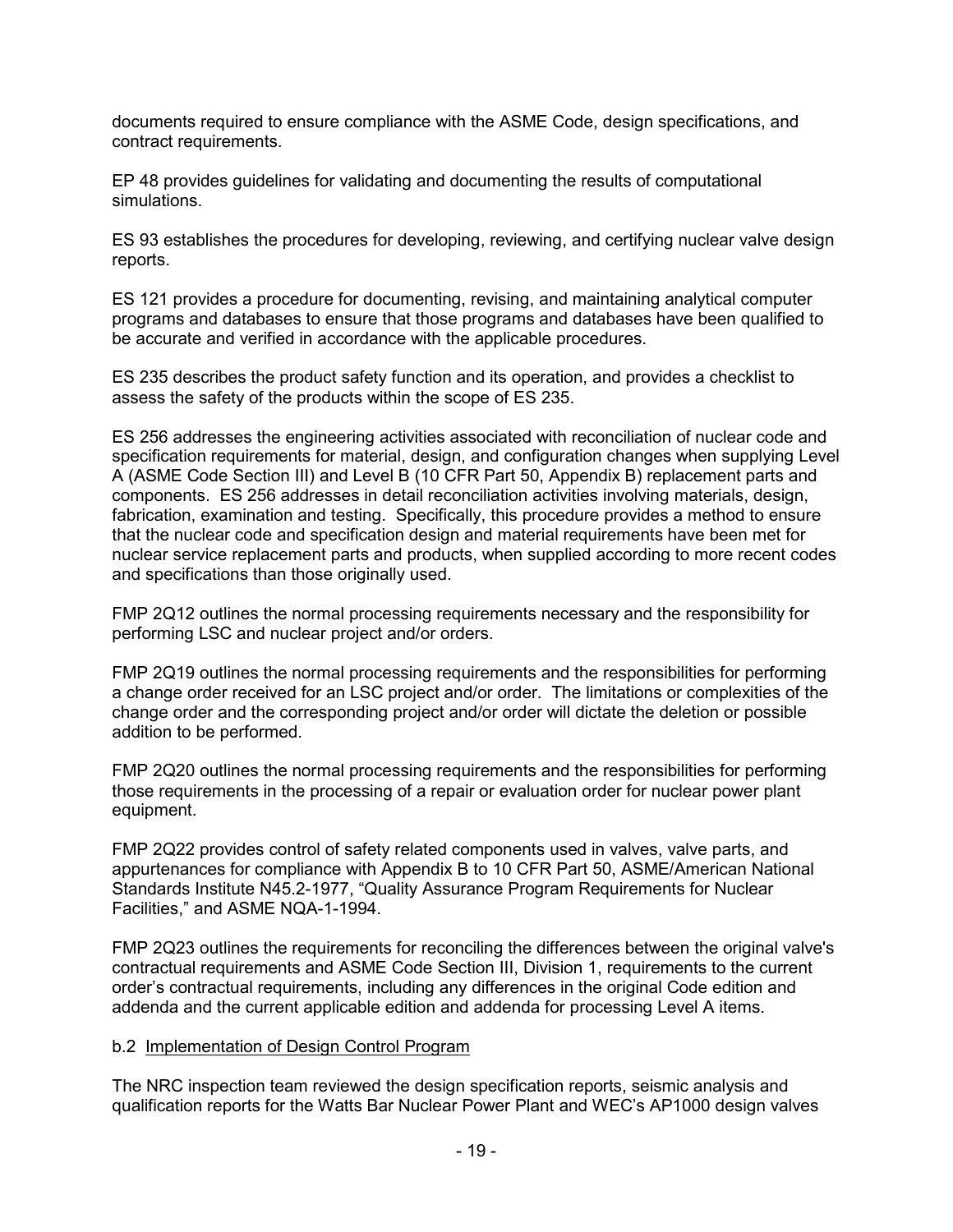and key Fisher Controls' design control documents to verify Fisher Controls' design control process. The NRC inspection team verified that the Watts Bar and WEC design specifications were adequately translated into appropriate manufacturing design documents by Fisher Controls personnel. Specifically, the Fisher Controls design plan (checklist) for the Watts Bar and WEC AP1000 valves documented the required design control activities needed to implement the project, including, but not limited to, the customer-specified reviews, design input development, design report preparation, layout, drawings, and design verification requirements.

The Fisher Controls' design reports included technical details such as applicable codes, calculations, background information, results from information research, component drawings, machine drawing parts, and references to qualification and test reports. The NRC inspection team verified that all governing specifications for traceable components included PO specifications, codes, and Authorized Nuclear Inspector (ANI) review requirements. In addition, the NRC inspection team reviewed seismic analysis, qualification and test reports for the Watts Bar and WEC AP1000 valves. The NRC inspection team concluded that the documents generated by Fisher Controls met the requirements of the Fisher Controls' design control procedures and NQAM.

The NRC inspection team reviewed the Watts Bar and WEC AP1000 valve procurement specifications and valve data sheets to verify that Fisher Controls had correctly translated these design inputs into specifications, drawings, and procedures for the manufacture of the valves. All review activities of Fisher Controls' specification documents and drawings were verified to conform to ASME Code requirements and Watts Bar and WEC specifications and data sheets. The NRC inspection team also reviewed Fisher Controls' procedures for the development, review, and revision of engineering drawings. All drawings reviewed conformed to Fisher Controls' procedures.

In general, the NRC inspection team concluded that Fisher Controls' design control process was consistent with the applicable regulatory requirements, and that Fisher Controls had correctly translated the design basis into the applicable specifications, drawings, procedures, and instructions. The NRC inspection team confirmed that (1) the appropriate quality standards were specified and included in design documents, (2) sufficient coordination between Watts Bar, WEC and Fisher Controls was taking place for the design and manufacturing of the valves, (3) independent verifications and checks were integrated into the process and were being performed, (4) required qualification tests were being performed, and (5) design changes were being effectively controlled and approved.

However, during the review of the dedication plans associated with the design of the Watts Bar valves, the NRC inspection team noted that both dedication plans included the material specifications as a critical characteristic and called for verification that the material met ASME Code material specifications using the PMI technique in accordance with FMP 2G19.3. Fisher Controls failed to adequately verify that a pin and a stud connection met the material specifications identified as critical characteristics in the associated dedication plans. The NRC inspection team identified this issue as an example of Nonconformance 99900105/2011-201-02. Section 3.b.3 above provides a detailed discussion of the nonconformance.

### c. Conclusions

The NRC inspection team concluded that Fisher Controls is not effectively implementing its design control program consistent with the regulatory requirements of Criterion III, "Design Control," of Appendix B to 10 CFR Part 50. The NRC inspection team issued Nonconformance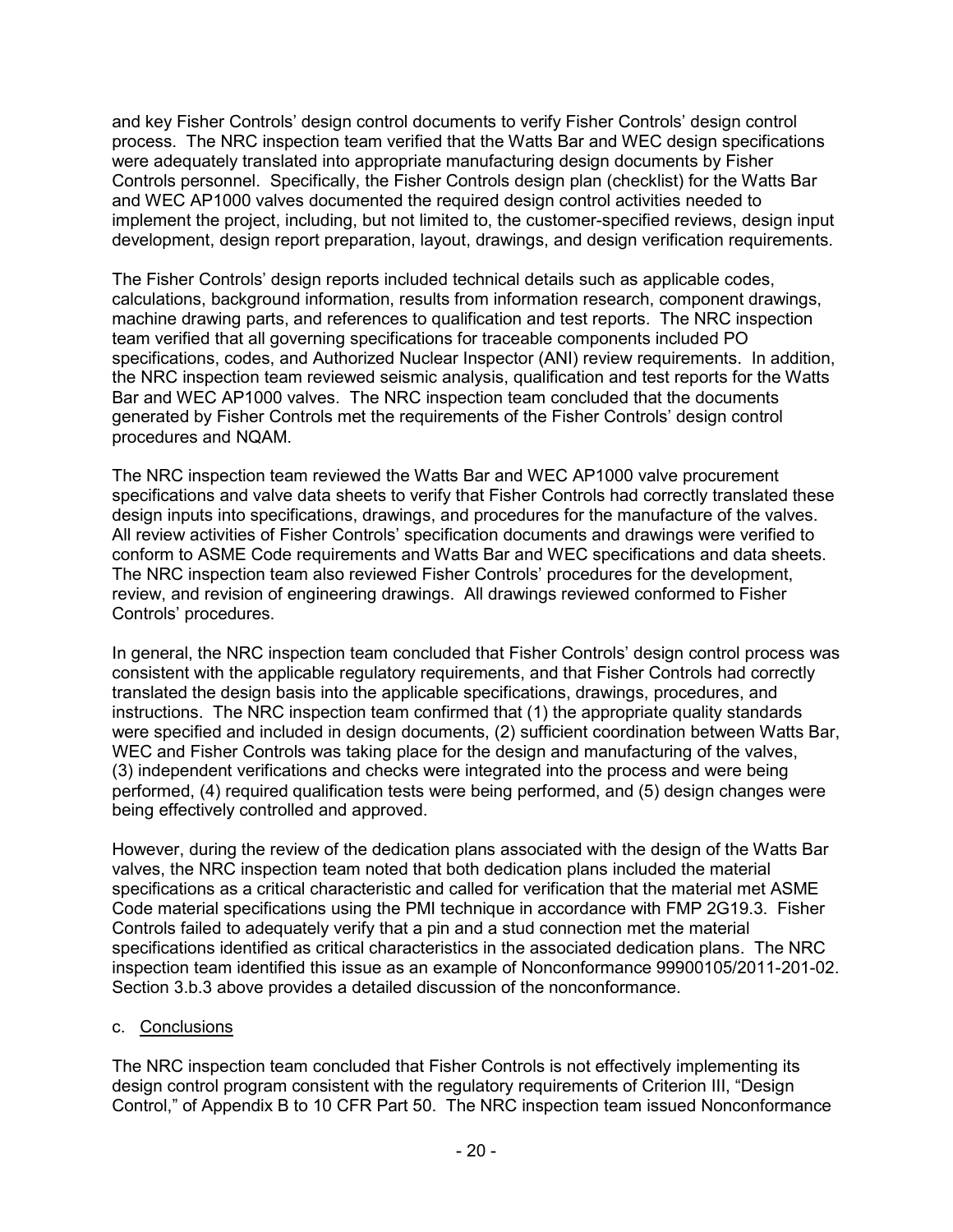99900105/2011-201-02 for Fisher Controls' failure to review the suitability of the application of materials that are essential to the safety-related functions of the structures, systems, and components. Specifically, Fisher Controls did not identify a suitable method to verify that a pin and a stud connection for a nuclear safety-related valve met the material specifications identified as critical characteristics in the associated dedication plans. Please refer to Section 3.b.3 above for a detailed discussion of the nonconformance.

## 5. Procurement Document Control

## a. Inspection Scope

The NRC inspection team reviewed Fisher Controls' policies and procedures governing the implementation of Fisher Controls' procurement document control program to verify compliance with Criterion IV, "Procurement Document Control," of Appendix B to 10 CFR Part 50. In addition, the NRC inspection team discussed the procurement document control program with Fisher Controls' management and technical staff.

The NRC inspection team reviewed the following documents for this inspection area:

- NQAM, Section 8, "Procurement Control," Revision 8, dated October 4, 2010
- FMP 2K47 "Supplier Qualification and Control," Revision 2, dated June 3, 2010
- FMP 2Q12, "LSC & Nuclear Order Processing System Determination of Project/Order Processing Requirements," Revision 7, dated September 1, 2010
- FMP 2Q19, "LCS Order Purchasing System Change Order Processing," Revision 5, dated June 9, 2010
- FMP 2Q22, "Control of Safety-Related Components," Revision 4, dated January 5, 2010

In addition, the NRC inspection team reviewed a sample of POs to verify proper implementation of Fisher Controls' procurement document control program.

## b. Observations and Findings

## b.1 Policies and Procedures

Section 8 of Fisher Controls' NQAM establishes the requirements and assigns responsibilities for the control of procurement documents, including purchase authorizations and POs for nuclear safety-related items, materials, and services; instrumentation, and calibration. Procurement documents specify supplier quality requirements and the elements of the QA program applicable to the items procured and shall identify basic technical requirements, such as drawings, specifications, and codes and industrial standards. Contract provisions include documentation requirements, review of procurement documents and changes to the documents, and access to supplier facilities for the purpose of inspection, surveillance, or audit. Contract provisions also include the extension of contract requirements to lower tier suppliers, right of access to subcontractor facilities, and imposition of 10 CFR Part 21 reporting requirements.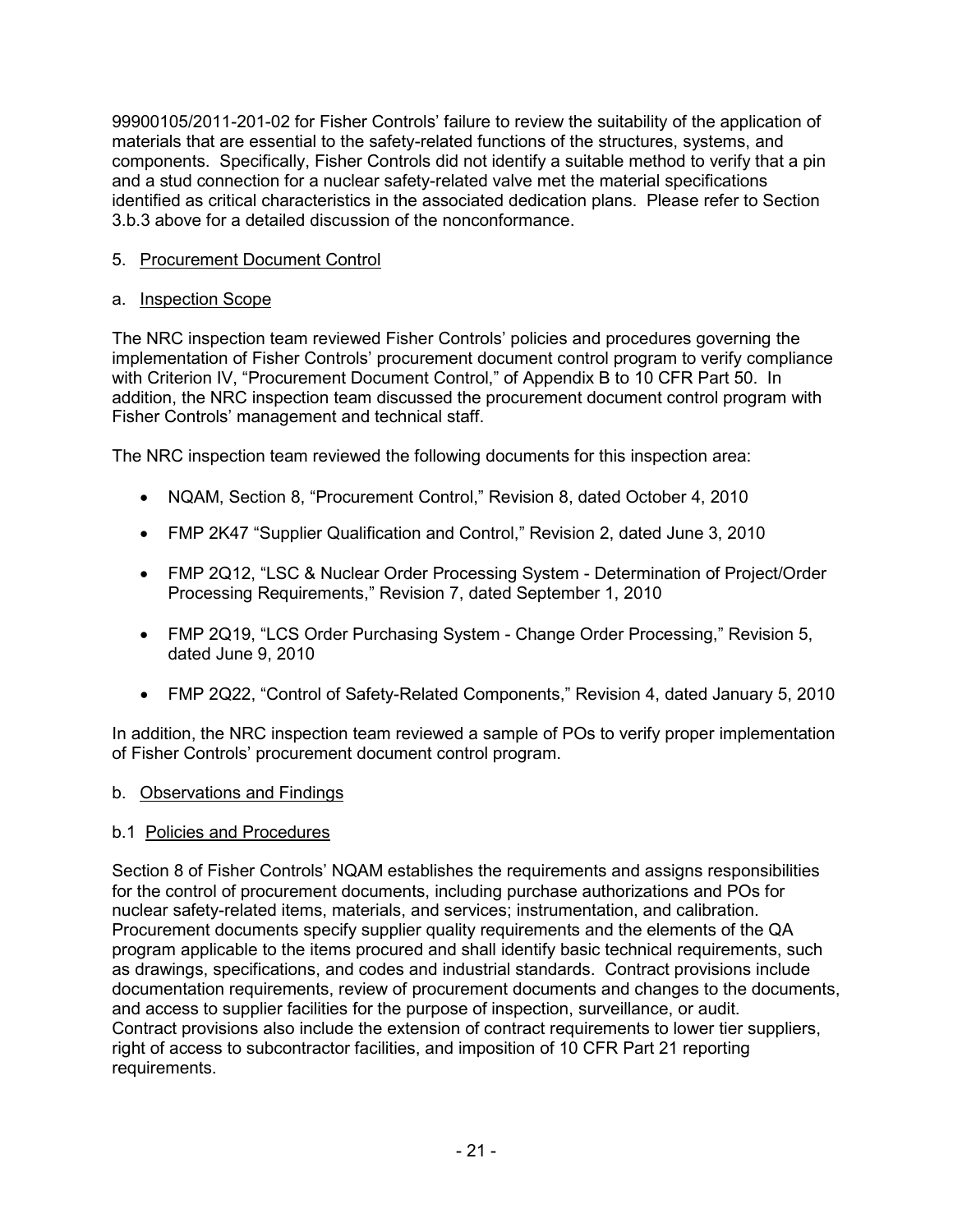FMP 2K47 provides guidance for the approval, maintenance, and use of qualified suppliers which maintain the PO appendixes that convey additional requirements imposed on orders to their suppliers. FMP 2K47 Annex 4 is the appendix attached to safety related POs that imposes the requirements of Appendix B to 10 CFR Part 50 and 10 CFR Part 21 on all items procured as safety-related.

## b.2 Implementation of Procurement Document Control Program

The NRC inspection team reviewed a sample of POs issued by Fisher Controls in support of the Watts Bar Nuclear Plant Unit 2 and WEC's AP1000 design to determine whether the requirements identified in the procedures were imposed on applicable purchasing documents. The NRC inspection team found that most of the POs adequately documented the procurement requirements as established by the governing Fisher Controls' policies and procedures which include (1) task definitions and responsibilities, (2) imposition of appropriate quality, technical, and regulatory requirements, and (3) identification of applicable codes and standards. The NRC inspection team also found that these POs adequately defined contract deliverables, disposition of nonconformances, access rights to subtier suppliers, and extension of contractual requirements to subcontractors.

However, during the review of two POs issued to Dubose National Energy Services for the procurement of a safety related valve body forging and a safety related flange bottom, the NRC inspection team noted that the POs did not impose the requirements of Appendix B to 10 CFR Part 50 as required by Fisher Controls' procedure FMP 2K47 and the customer specifications. The NRC identified this issue as another example of Nonconformance 99900105/2011-201-03 for Fisher Controls' failure to include the applicable requirements in the procurement documents.

## c. Conclusions

The NRC inspection team concluded that Fisher Controls is not effectively implementing its procurement document control program consistent with the regulatory requirements of Criterion IV, "Procurement Document Control," of Appendix B to 10 CFR Part 50. The NRC inspection team issued Nonconformance 99900105/2011-201-03 for Fisher Controls' failure to include the applicable requirements in the procurement documents. Specifically, Fisher Controls failed to impose the requirements of Appendix B to 10 CFR Part 50 in two safety related POs and failed to impose the required controls that are necessary to control the critical characteristics of a valve positioner identified during a commercial grade survey as discussed in Section 3.b.3 above.

## 6. Control of Purchased Material, Equipment and Services

## a. Inspection Scope

The NRC inspection team reviewed Fisher Controls' policies and procedures governing the implementation of Fisher Controls' control of purchased material, equipment, and services program to verify compliance with Criterion VII, "Control of Purchased Material, Equipment, and Services," of Appendix B to 10 CFR Part 50. In addition, the NRC inspection team discussed the control of purchased material, equipment, and services program with Fisher Controls' management and technical staff.

The NRC inspection team reviewed the following documents for this inspection area: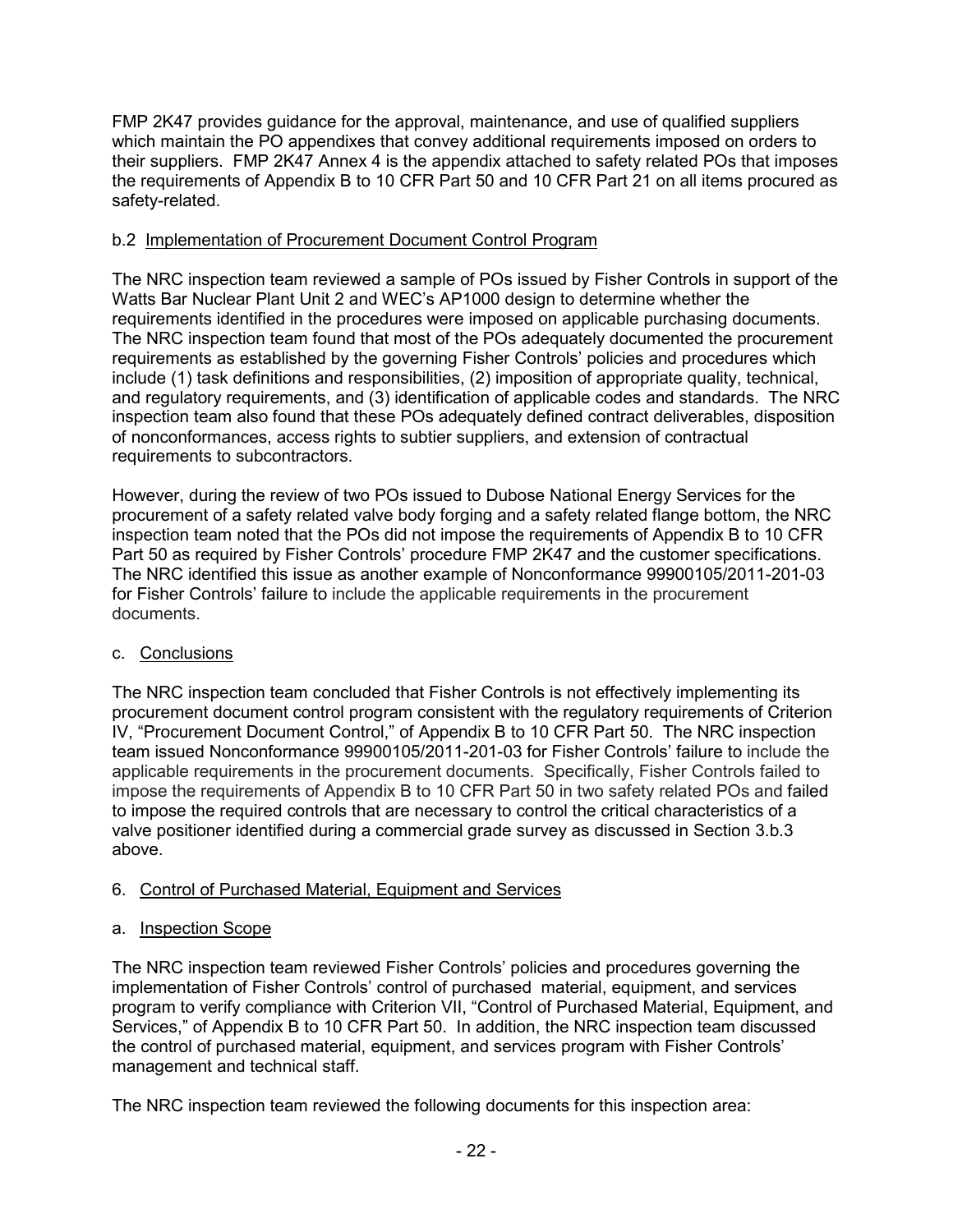- NQAM, Section 7, "Supplier Qualification," Revision 8, dated October 4, 2010
- NQAM, Section 19, "Surveys and Audits," Revision 8, dated October 4, 2010
- Quality Specification (QS) 50-0021, "Supplier Evaluation," Revision 8, dated November 30, 2009
- QS50-0018, "Quality Requirements for Suppliers," Revision 7, dated November 30, 2009
- Fisher Procurement Procedure (FPP) 009, "Supplier Qualification Procedure and Worksheets," Revision M, dated April 26, 2011
- FMP 2A7, "Initiation, Processing, Acceptance, and Documentation of Tryout Orders," Revision 5, dated December 18, 2009
- FMP 2H2, "Procedure for Control and Calibration of Gages, Measurements Equipment and Examination Equipment," Revision 43, dated May 12, 2010
- FMP 2K47, "Supplier Qualification and Control," Revision 2, dated June 3, 2010
- FMP 2S13, "Suspect and Counterfeit Item Detection," Revision 0, dated May 10, 2010

### b. Observations and Findings

#### b.1 Policies and Procedures for Vendor Qualification

Section 7 of Fisher Controls' NQAM describes the requirements for ensuring that the qualifications of suppliers are in compliance with the ASME Code and applicable regulatory requirements. The NQAM also provides referencing documentation in the processing and requirements of all audits and supplier evaluations for suppliers that provide raw, semifinished, and finished items and or services used in the manufacture of Fisher Controls' valves.

QS 50-0021 describes the minimum quality requirements for suppliers of materials, parts, and services to be listed on Fisher Controls' World Wide Qualified Suppliers List, or Site's Qualified Suppliers List, which is equivalent to Fisher Controls' approved suppliers list (ASL).

QS 50-0018 describes the requirements for providing material used in the production of process control equipment and the tryout requirements. A tryout is an experimental trail piece that requires verification of a supplier's patterns, dies, casting, or manufacturing techniques which may be used for a production order if the process deems the piece acceptable.

FPP 009 defines the total requirements used when assessing a supplier for addition to the Fisher Controls' ASL.

FMP 2A7 defines the internal roles and processes necessary for the verification of tryout parts which encompasses order initiation, order processing, acceptance, and documentation of tryout orders.

FMP 2H2 provides the requirements for maintaining accuracy of gauges, measuring instruments, and examination equipment used in acceptance inspection of products purchased or manufactured by Fisher Controls. It also describes the control system, inspection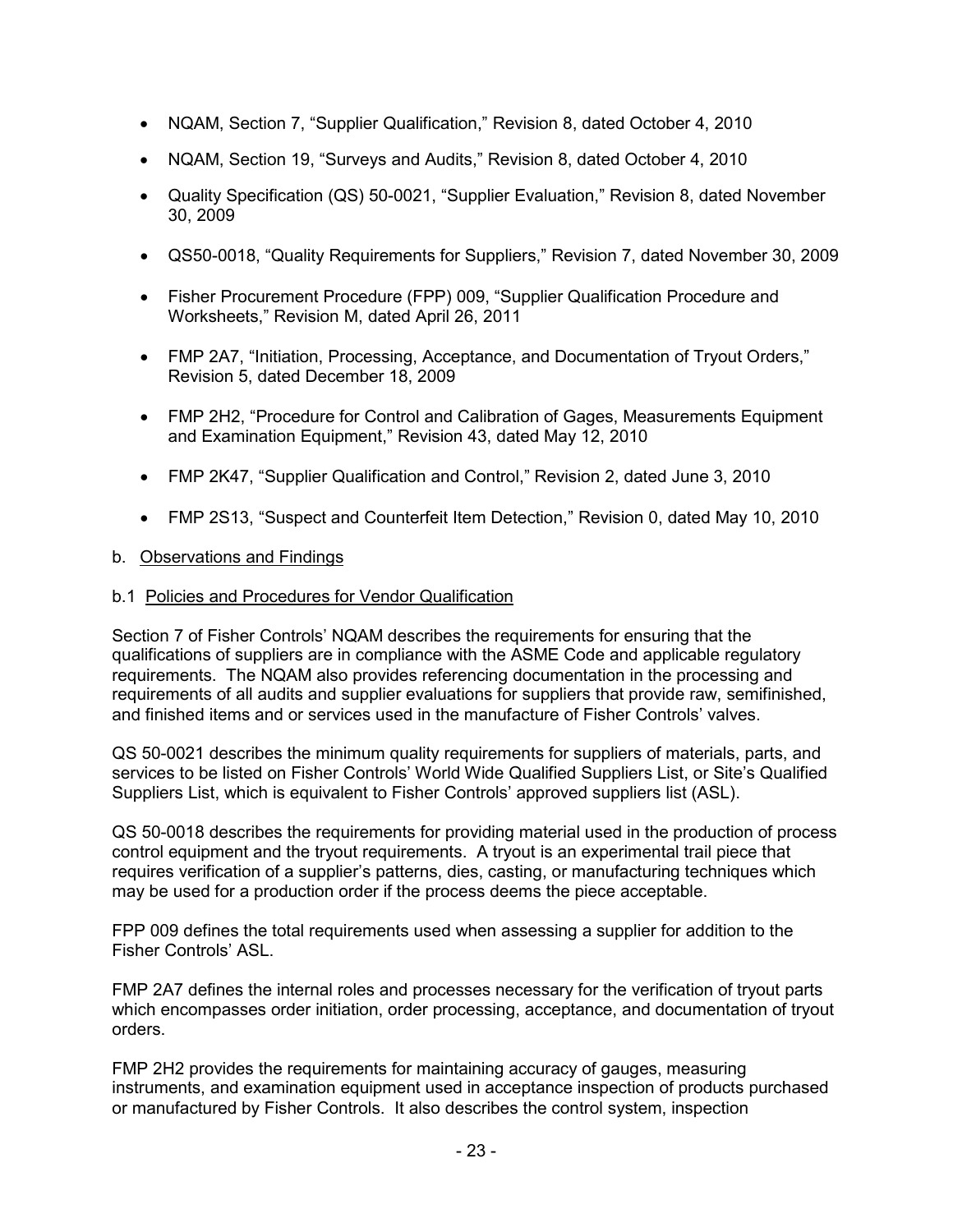instructions, inspection interval and methods used to inspect and calibrate dimensional gauges, measuring instruments, and examination equipment owned by the company

FMP 2K47 provides guidance for the approval, maintenance, and use of qualified suppliers, while FMP 2S13 provides guidance for the handling of suspect and counterfeit parts or components.

## b.2 Maintenance of the Approved Suppliers List

The NRC inspection team reviewed the ASL to ensure that qualified and approved suppliers were listed; that the lists were maintained, distributed, and periodically updated by authorized personnel; and that any revisions to the lists were implemented following the applicable procedures. The NRC inspection team confirmed that the suppliers performing work for Fisher Controls were appropriately listed on the ASL. In addition, the NRC inspection team confirmed that the scope of supply was documented and consistent for the activities contracted.

## b.3 External Audits

The NRC inspection team reviewed a sample of external audits and annual vendor evaluations to verify the implementation of Fisher Controls' audit program. The NRC inspection team verified that plans identifying the audit scope, focus, and applicable checklist criteria had been prepared and approved before the initiation of the audit activity. In addition, the NRC inspection team verified that qualified lead auditors and auditors performed the external audits. The NRC inspection team confirmed that the audit, annual evaluation, and commercial grade survey reports contained a review of the relevant QA criteria in Appendix B to 10 CFR Part 50 for the activities performed by the individual suppliers as well as documentation of pertinent supplier guidance associated with each criterion. For audits and surveys resulting in findings, the NRC inspection team verified that the supplier had established a plan for corrective action and that Fisher Controls had reviewed and approved the corrective action and verified its satisfactory completion and proper documentation.

During the review of the commercial grade surveys, the NRC inspection team noted that two surveys did not contain sufficient objective evidence to demonstrate that the critical characteristics were adequately controlled. The NRC inspection team identified this issue as an example of Nonconformance 99900105/2011-201-04. Section 3.b.3 above provides a detailed discussion of this nonconformance.

## b.4 Tryout Inspection

The NRC inspection team witnessed a tryout inspection of a valve forging for the AP1000 design. Tryout inspection 4249 was completed in accordance with FMP 2A7 and verified against Revision D of Drawing GE 43840 and Inspection Plan TR 003. During the tryout inspection, the Fisher Controls' inspector noted that the valve forging was originally machined to Revision C of Drawing GE 43840. The Fisher Controls' inspector initiated NCR 100240-1 to address this issue. The tryout inspection was completed to verify that all necessary corrections were made in accordance with the NCR. The NRC inspection team observed that the Fisher Controls' inspector had all procedures and drawings readily available and actively referred to them.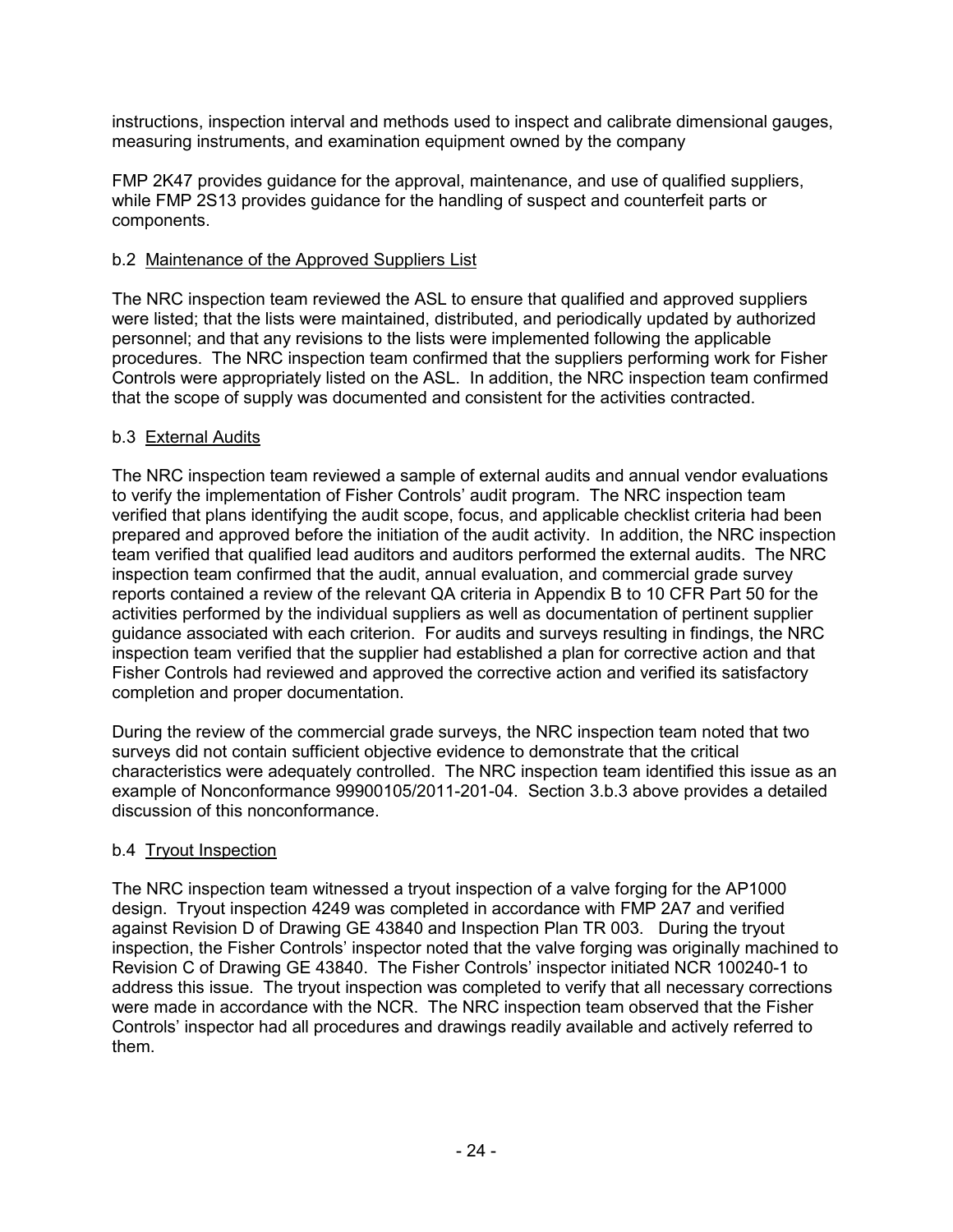## c. Conclusions

The NRC inspection team concluded that Fisher Controls is not effectively implementing its control of purchased material, equipment, and services program consistent with the regulatory requirements of Criterion VII, "Control of Purchased Material, Equipment, and Services," of Appendix B to 10 CFR Part 50. The NRC inspection team identified issued Nonconformance 99900105/2011-201-04 for Fisher Controls' failure to provide objective evidence of quality by the contractor through commercial grade surveys. Specifically, Fisher Controls' commercial grade surveys of SIMCO Electronics and Honeywell Inc. did not verify the critical characteristics identified in the commercial grade survey checklist. Section 3.b.3 above provides a detailed discussion of this nonconformance.

## 7. Control of Special Processes

## a. Inspection Scope

The NRC inspection team reviewed Fisher Controls' policies and procedures governing the implementation of Fisher Controls' control of special processes program to verify compliance with Criterion IX, "Control of Special Processes," of Appendix B to 10 CFR Part 50. In addition, the NRC inspection team discussed the control of control of special processes program with Fisher Controls' management and technical staff. Fisher Controls' special processes include welding, heat treatment, nondestructive examination (NDE), and painting.

The NRC inspection team reviewed the following documents for this inspection area:

- NQAM, Section 10, "Control of Special Manufacturing Processes," Revision 8, dated October 4, 2010
- FMP 2J1, "American Society for Non nondestructive Testing Personnel Qualification and Certification," Revision 26, dated October 21, 2010
- FMP 2G30, "Fluorescent Water Washable Liquid Penetrant Inspection," Revision 6, June 9, 2011
- FMP 5CP8.8G1.1TSNN, "GTAW-SMAW P8-P8 G1-G1, BMT=3/16″ 8″ w/NACE, w/PED, Revision 2, dated October 28, 2009
- Engineering Drawing for Part # V112298X432
- Assembly Test Report No. 1006154-1-1, Revision 0, dated June 4, 2010
- Assembly Test Report No. 1007863-1-1, Revision 1, dated July 10, 2010
- Inspection and Test Report No. 097930-2-2, Revision 0, dated November 4, 2010
- Inspection and Test Report No. 1007863-1-1, Revision 0, dated July 1, 2010
- Inspection and Test Report No. 1006154-1-1, Revision 0, dated June 4, 2010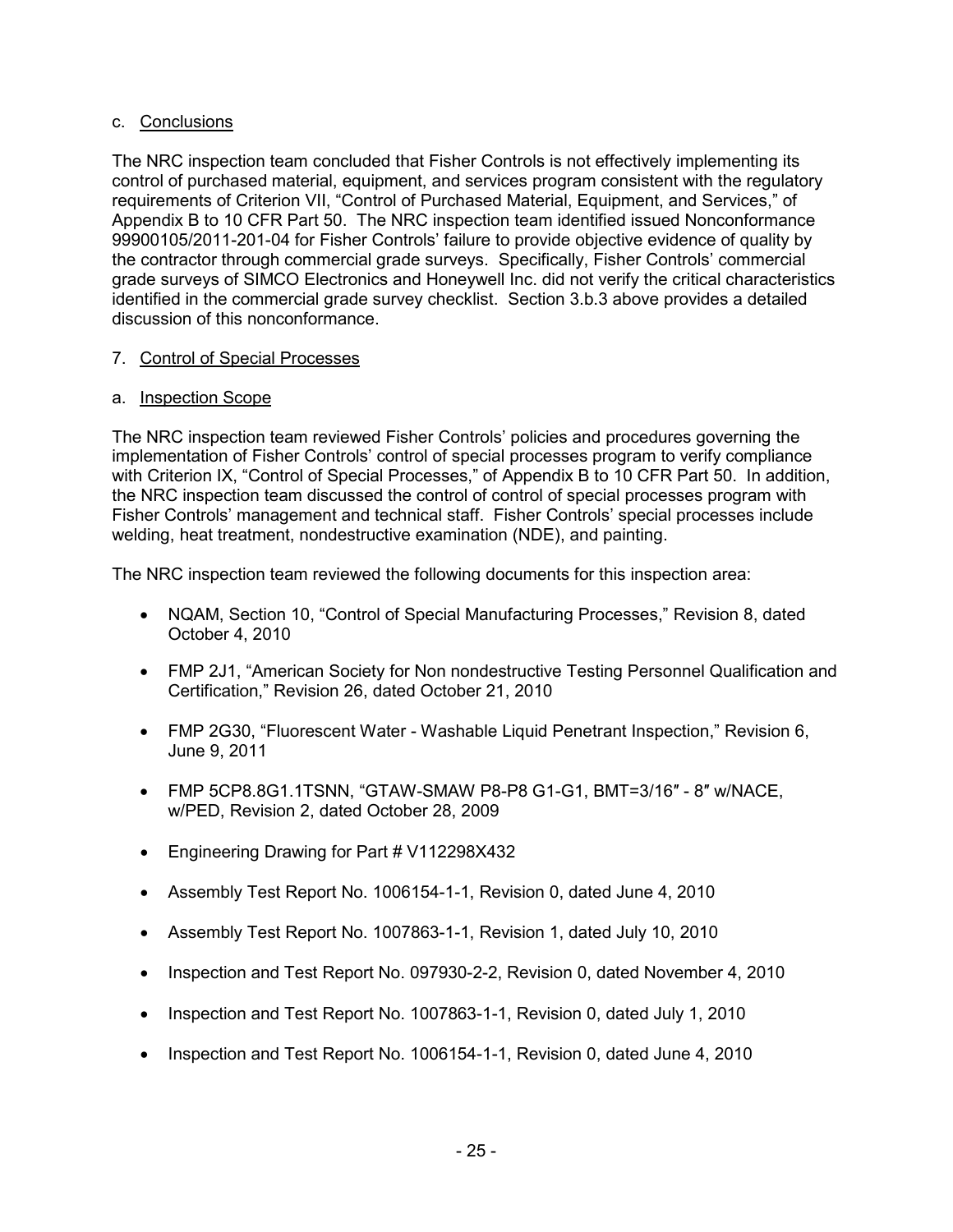- Manufacturing Processing Requirements Form No. 108732-1, Revision 1, dated January 17, 2011
- Weld Order for Part # V112298, dated August 2, 2011
- WELDQUAL 4, Welder Qualification Database

## b. Observations and Findings

## b.1 Policies and Procedures

Section 10 of Fisher Controls' NQAM describes responsibilities, requirements, and personnel qualifications necessary for the control of special fabrication processes. A suitable environment will be provided for items during the performing of fabrication processes, including: welding, heat treating, cleaning, NDE, and painting; under controlled conditions in accordance with the ASME Code, the customer specification, and other special requirements.

FMP 2G30 describes the requirements for liquid penetrant inspection, such as the cleaning, the application of the penetrant and developer, the surface examination, and the standard for determining the acceptability of a part.

FMP 5CP8.8G1.1TSNN is used for gas tungsten arc or shielded metal arc welding of stainless steel to stainless steel with a base metal thickness of 3/16 of an inch to 8 inches. The FMP is the welding procedure specification (WPS) and the procedure qualification record (PQR). The PQR is documentation that the WPS has been qualified per ASME Section IX, "Welding and Brazing Qualifications."

The NRC inspection team verified that Fisher Controls had established and implemented procedures for the control of special processes such as welding, NDE and heat treatment. The procedures provide measures for the generation of special process control documents such as travelers, shop orders, inspection and test reports, assembly test reports, and weld orders. The NRC inspection team verified that process control documents include personnel and equipment requirements, conditions for accomplishing the process, acceptance criteria, results of inspections, and appropriate signatures.

Additionally, the NRC inspection team reviewed a sample of completed routing packages for valves shipped to Watts Bar Nuclear Plant Unit 2 and verified that the supporting documentation, including assembly test reports, weld joint records, inspection and test reports, and the qualifications of the welders and NDE personnel performing those activities performed in accordance with Fisher Controls' procedures and applicable requirements.

## b.2 Welding

Section 10.2 of Fisher Controls' NQAM describes in detail the control of welding and states, in part, that all welding operations shall be performed using qualified WPSs and welders currently qualified per the ASME Code, Sections III and XI. The QA Manager, who is also responsible for certifying the PQR, approves the WPSs. The Welding Manager is responsible for (1) witnessing the qualification of WPSs and recording the actual parameters being used, (2) ensuring the qualification of welders and weld operators, and (3) establishing a weld log for each welder; which lists the name of the welder, the material, process, and procedure used. The Welding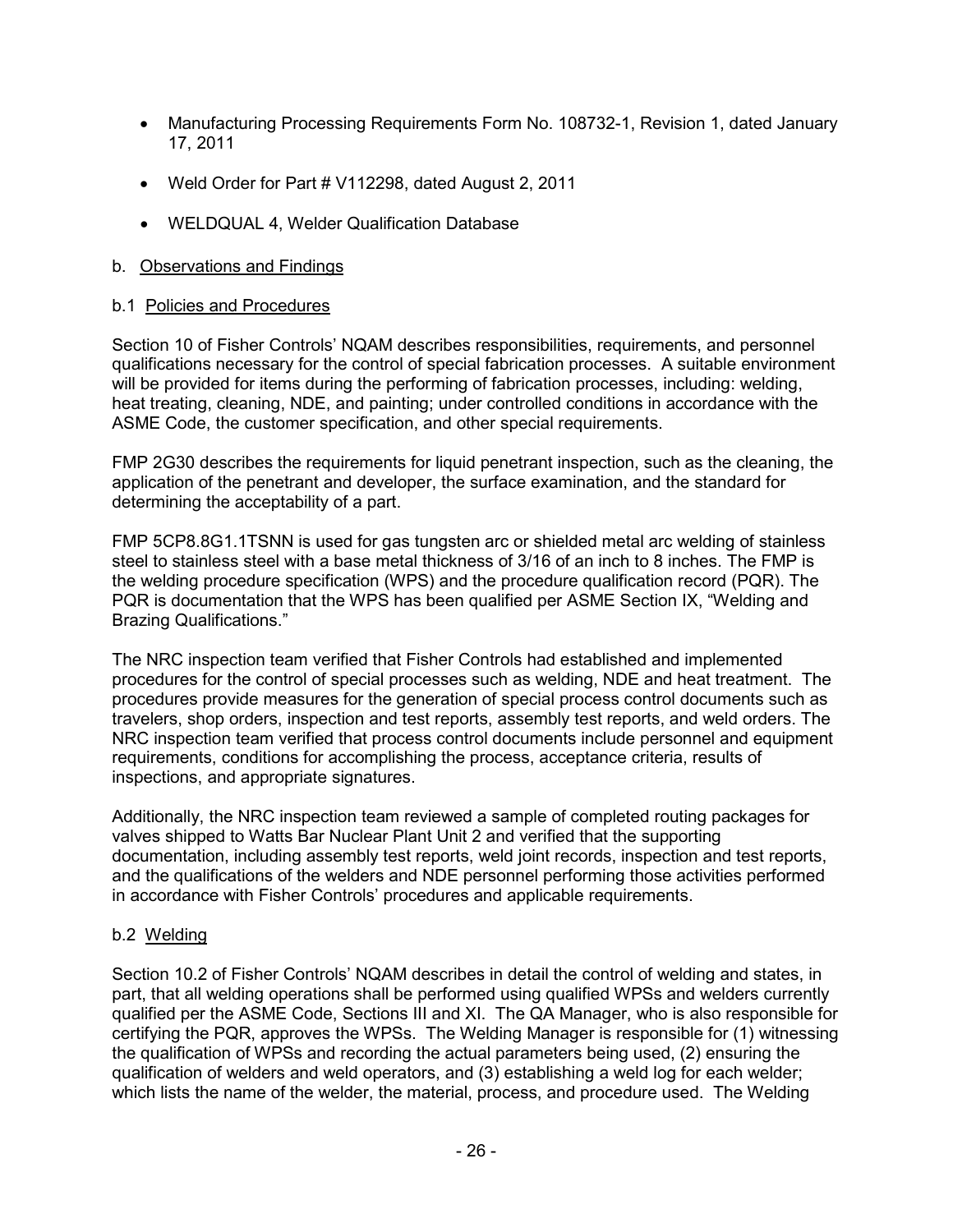Supervisor is responsible for (1) selecting the welder to perform a task, (2) ensuring that the proper procedures are used, (3) determining and issuing the weld filler material each job, (4) completing the weld order, and (5) creating a monthly record showing each welder's performance of a process for the purpose of documenting welder qualification. Welder qualifications are maintained in an electronic database titled WELDQUAL 4.

The NRC inspection team witnessed the performance of a valve stop to body weld for an 8 inch 7800 butterfly valve for the Edwin I Hatch Nuclear Plant (Customer Order No. 6085235). During this observation, the NRC inspection team reviewed the WPS and associated PQR contained in FMP 5CP8.8G1.1TSNN, the engineering drawing of the welded component, and the qualifications of the welder performing the job. The finished weld was inspected and the weld order was signed by the welder, the Welding Supervisor, and the inspector as required by Fisher Controls' procedures. In addition, the NRC inspection team verified that calibrated equipment was used to perform the weld and that the documents generated in support of the welding activity complied with Fisher Controls' procedures. Furthermore, the NRC inspection team determined that the welding procedure was in compliance with the requirements of Section XI of the ASME Code.

## b.3 Nondestructive Examination

Section 10.4 of Fisher Controls' NQAM describes the control of NDE. Section 10.4.1 states, in part, that NDE procedures are prepared in accordance with the ASME Code and approved by the NDE Level III technician. The QA Manager is responsible for ensuring that the NDE procedures are demonstrated to the satisfaction of the ANI before they are used. Qualification and certification of NDE personnel must meet with the requirements of FMP 2J1.

The NRC inspection team witnessed two liquid penetrant tests performed on valve disks for WEC and Caltrol Inc. For both tests, the team witnessed the application and removal of the liquid penetrant, the drying of the treated surface, the application of dry developer, and the surface examination and acceptance of the part. The NRC inspection team verified that the NDE procedure used was approved by the NDE Level III technician and was in accordance with the ASME Code. In addition, the NRC inspection team reviewed the documents generated in support of the liquid penetrant tests. The NRC inspection team also verified, through direct examination and discussions with the NDE operator, that the liquid penetrant examinations were performed satisfactorily in accordance with FMP 2G30 and the Fisher Controls' NQAM.

### c. Conclusions

The NRC inspection team concluded that the implementation of Fisher Controls' control of special processes program is consistent with the regulatory requirements of Criterion IX, "Control of Special Processes," of Appendix B to 10 CFR Part 50. Based on the limited sample of documents reviewed, the NRC inspection team determined that Fisher Controls is effectively implementing its policies and procedures associated with the control of special processes. No findings of significance were identified.

## 8. Test Control

### a. Inspection Scope

The NRC inspection team reviewed Fisher Controls' policies and procedures governing the implementation of Fisher Controls' test control program to verify compliance with Criterion XI,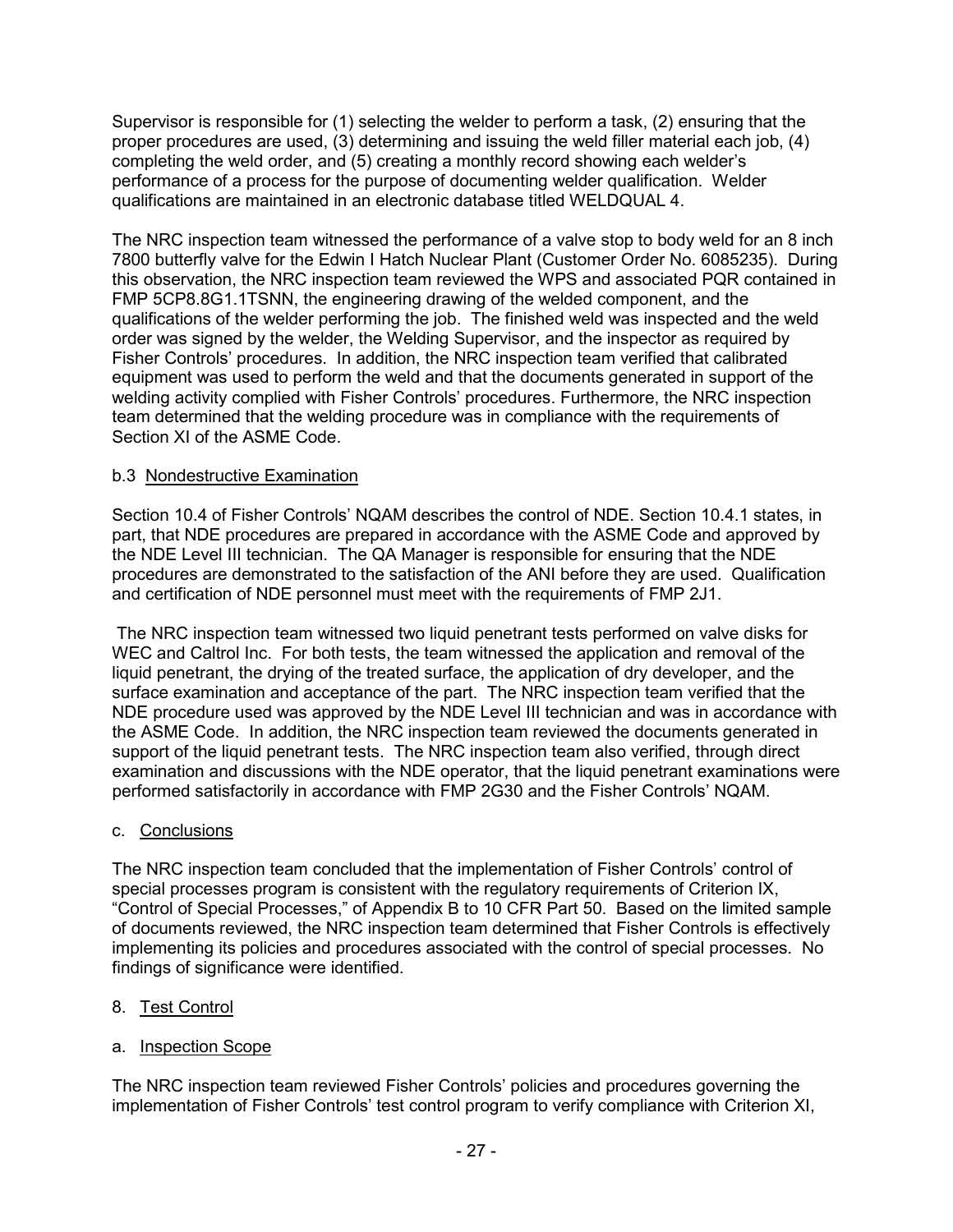"Test Control," of Appendix B to 10 CFR Part 50. In addition, the NRC inspection team discussed the test control program with Fisher Controls' management and technical staff.

The NRC inspection team reviewed the following documents for this inspection area:

- NQAM, Section 12, "Test Control," Revision 8, dated October 4, 2010
- FMP 2C2.8, "Hydrostatic Testing of a Nuclear Valve Body Assembly", Revision 8, dated July 20, 2009
- FMP 2J2, "Qualification of Clean Area Assembly/Assembly Test Personnel," Revision 12, dated May 17, 2010
- Assembly Test Report (ATR) No. 1006154-1-1, Revision 0, dated June 4, 2010
- ATR No. 1007863-1-1, Revision 1, dated July 10, 2010

## b. Observations and Findings

## b.1 Policies and Procedures

Section 12 of Fisher Controls' NQAM describes the responsibilities and requirements necessary to ensure that tests required by the ASME Code and the design specification meet the applicable requirements. The QA Documentation Supervisor is responsible for ensuring that (1) the test times, pressures, and acceptance criteria are included on the ATR, (2) test results are documented and (3) test results meet the procedure specified on the ATR. Personnel performing assembly and testing shall be qualified by experience and evaluation on the specific test involved. An inspector must witness hydrostatic tests, and the ANI must witness hydrostatic tests on valve assemblies and pressure boundary items greater than 4 inch nominal diameter valve size.

FMP 2C2.8 provides the requirements for hydrostatic testing of nuclear valve body assemblies under Fisher Controls' testing program.

### b.2 Implementation of Test Control Program

The NRC inspection team observed a hydrostatic test of a nuclear valve assembly, related to Customer Order No. 6085235. The test was performed using FMP 2C2.8 and witnessed by the Fisher Controls inspector and the ANI. Upon completion of the test, nuclear pressure gauge #222 was removed from the hydrostatic test machine and taken for recalibration. The NRC inspection team witnessed the calibration of the pressure gauge by a QA technician. The QA technician explained to the NRC inspection team that the nuclear pressure gauges are calibrated and installed on the hydrostatic tester before a nuclear valve assembly is tested and that once the hydrostatic testing is complete; the nuclear gauge is removed and recalibrated before being returned to storage. The NRC inspection team determined that this procedure for nuclear gauge calibration is in accordance with the requirements of Section 13.5.1 of the NQAM. The NRC inspection team also determined that the performance of the hydrostatic test and the supporting documentation were consistent with the requirements specified in FMP 2C2.8.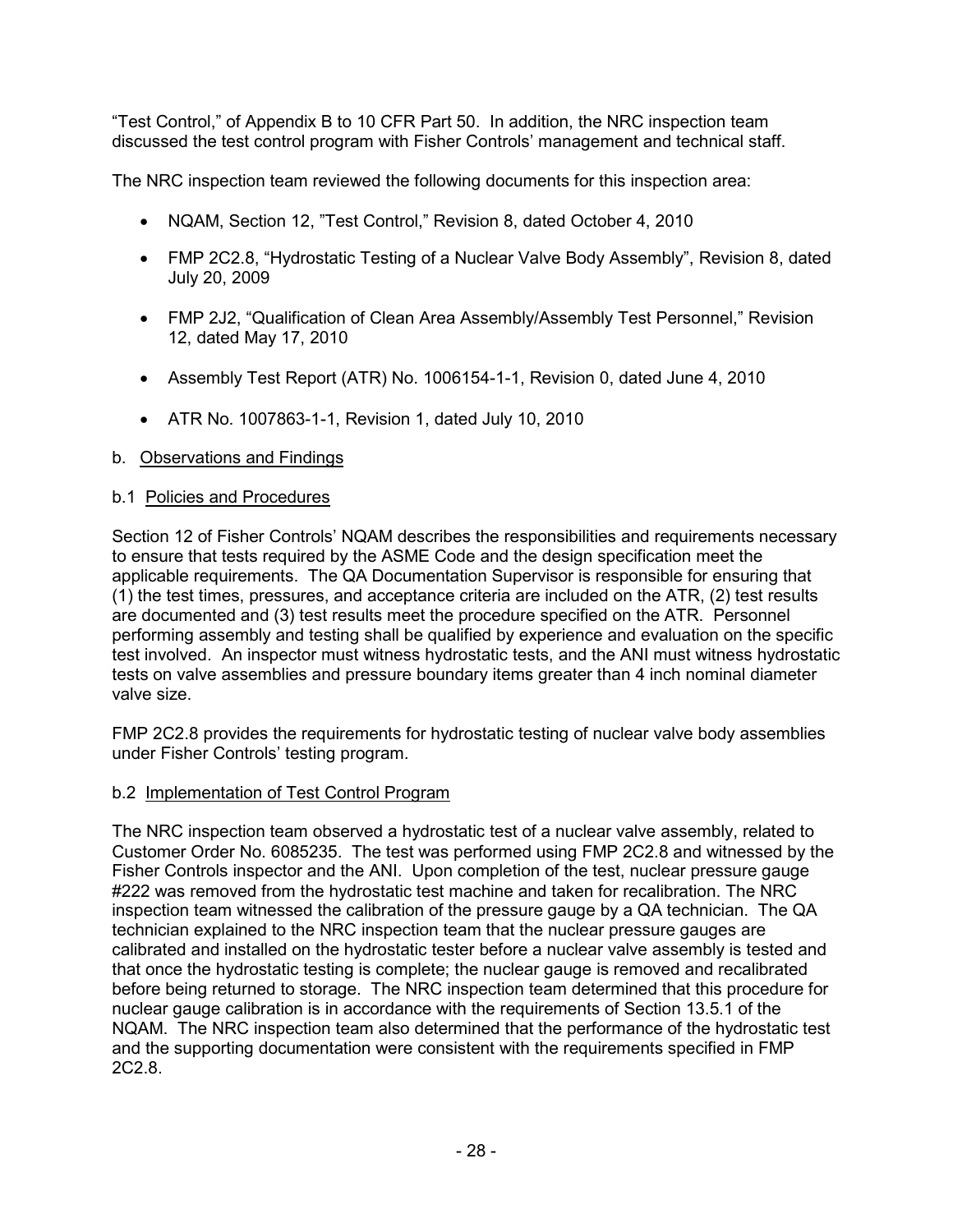The NRC inspection team also reviewed ATR No. 1006154-1-1 and ATR No. 107863-1-1 as part of the completed routing packages for valves shipped to Watts Bar Nuclear Plant Unit 2. The inspection team verified that the ATRs provide the information required by NQAM Section 12.1.1, including the item inspected, the type of test, the names of the assembler/tester and observer, the applicable procedures to be followed, and the mandatory hold points for testing to be witnessed by the ANI.

## c. Conclusions

The NRC inspection team concluded that the implementation of Fisher Controls' test control program is consistent with the regulatory requirements of Criterion XI, "Test Control," of Appendix B to 10 CFR Part 50. Based on the limited sample of documents reviewed, the NRC inspection team determined that Fisher Controls is effectively implementing its policies and procedures associated with test control. No findings of significance were identified.

## 9. Control of Measuring and Test Equipment

## a. Inspection Scope

The NRC inspection team reviewed Fisher Controls' policies and procedures governing the implementation of Fisher Controls' control of measuring and test equipment (M&TE) program to verify compliance with Criterion XII, "Control of Measuring and Test Equipment," of Appendix B to 10 CFR Part 50. In addition, the NRC inspection team discussed the control of M&TE program with Fisher Controls' management and technical staff.

The NRC inspection team reviewed the following documents for this inspection area:

- NQAM, Section 13, "Control of Measuring and Test Equipment," Revision 8, dated October 4, 2010
- FMP 2H2, "Procedure for Control and Calibration of Gages, Measurement Equipment and Examination Equipment," Revision 43, May 12, 2010

In addition, the NRC inspection team reviewed the calibration records for the following devices:

- Tri-point Micrometer, Serial ID# G10024-0015, calibrated September 6, 2010
- Blade Micrometer, Serial ID# G10123-0003, calibrated August 26, 2010
- Outer Diameter Micrometer, Serial ID# G10069-0003, calibrated August 31, 2010
- Threaded Ring Gauge, Serial ID# G12904-0004, calibrated February 14, 2011
- Threaded Ring Gauge, Serial ID# G11559-0002, calibrated April 27, 2011
- Hardness Tester, Serial ID# G16581-0005, calibrated July 27, 2011
- RMA-7 Flowmeter, Asset # 9206047, calibrated February 28, 2011
- Pressure Gauge, Asset # PG3034, calibrated February 28, 2011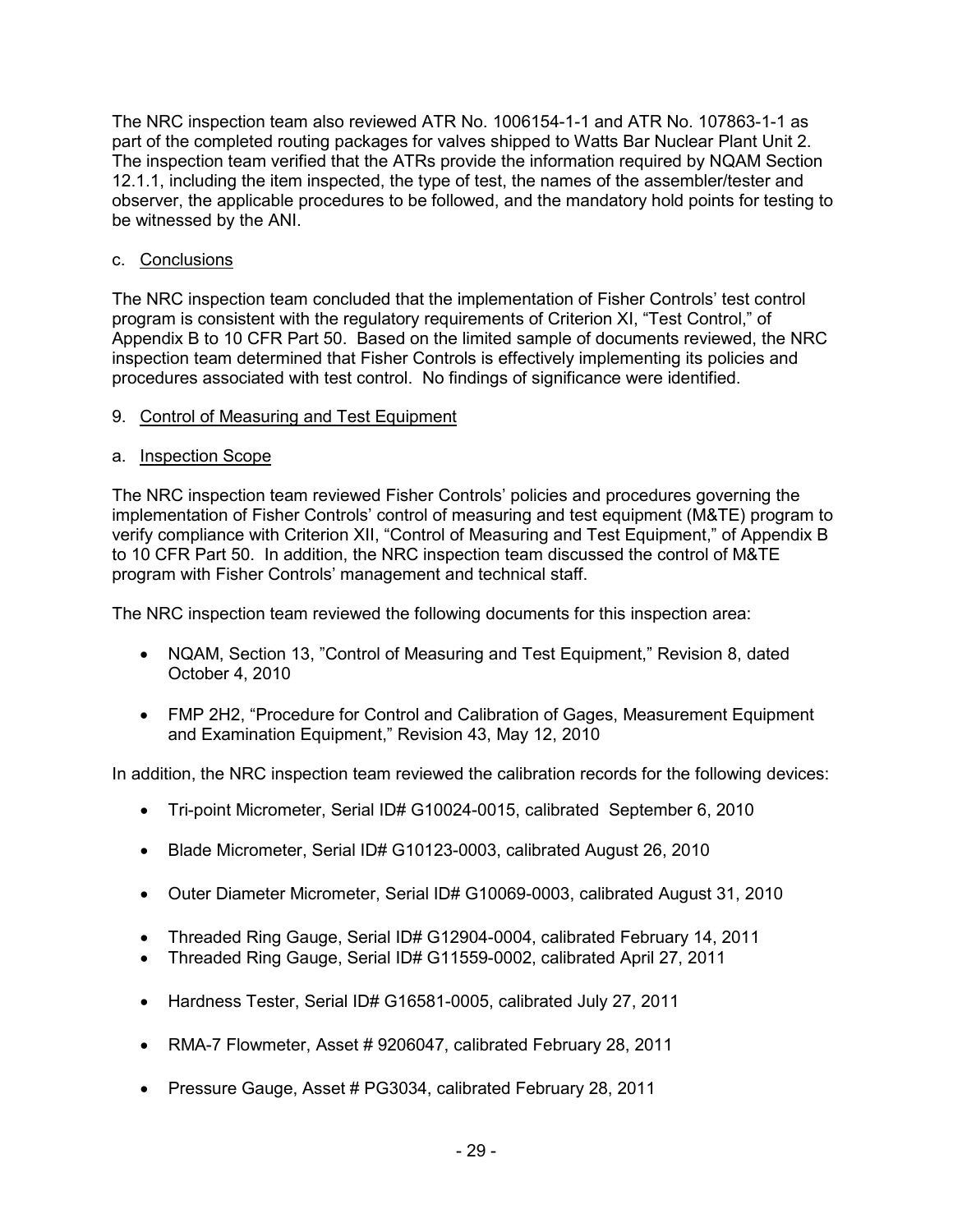• Pressure Gauge, Asset # PG3261, calibrated February 28, 2011,

## b. Observations and Findings

## b.1 Policies and Procedures

Section 13 of Fisher Controls' NQAM describes actions and requirements necessary to ensure that the tools, gauges, and other final measuring and testing devices used in manufacturing and inspection activities, are calibrated and properly adjusted at specified intervals to maintain accuracy within necessary limits. The QC technician is responsible for calibrating gauges and measuring instruments by the calibration due date. Inspection gauges and measuring instruments are calibrated in accordance with FMP 2H2. FMP 2H2 provides the procedure for control and calibration of gauges including the required calibration interval.

## b.2 Implementation of Control of Measuring and Test Equipment Program

The NRC inspection team verified that M&TE sampled had appropriate calibration stickers and current calibration dates, and that records were available for review. The NRC inspection team determined that the M&TE used was calibrated according to procedures traceable to known industry standards. Calibration records were determined to be in accordance with the Fisher Controls' NQAM and FMP 2H2.

## c. Conclusions

The NRC inspection team concluded that the implementation of Fisher Controls' control of M&TE program is consistent with the regulatory requirements of Criterion XII, "Control of Measuring and Test Equipment," of Appendix B to 10 CFR Part 50. Based on the limited sample of documents reviewed, the NRC inspection team determined that Fisher Controls is effectively implementing its policies and procedures associated with the control of M&TE. No findings of significance were identified.

## 10. Nonconforming Materials, Parts or Components

## a. Inspection Scope

The NRC inspection team reviewed Fisher Controls' policies and procedures governing the implementation of Fisher Controls' nonconforming materials, parts or components program to verify compliance with Criterion XV, "Nonconforming Materials, Parts or Components," of Appendix B to 10 CFR Part 50. In addition, the NRC inspection team discussed the nonconforming materials, parts or components program with Fisher Controls' management and technical staff.

The NRC inspection team reviewed the following documents for this inspection area:

- NQAM, Section 16, "Nonconforming Materials and Items," Revision 8, dated October 4, 2010
- FMP 2K29, "Processing of Nonconforming Materials and Items," Revision 10, dated July 8, 2011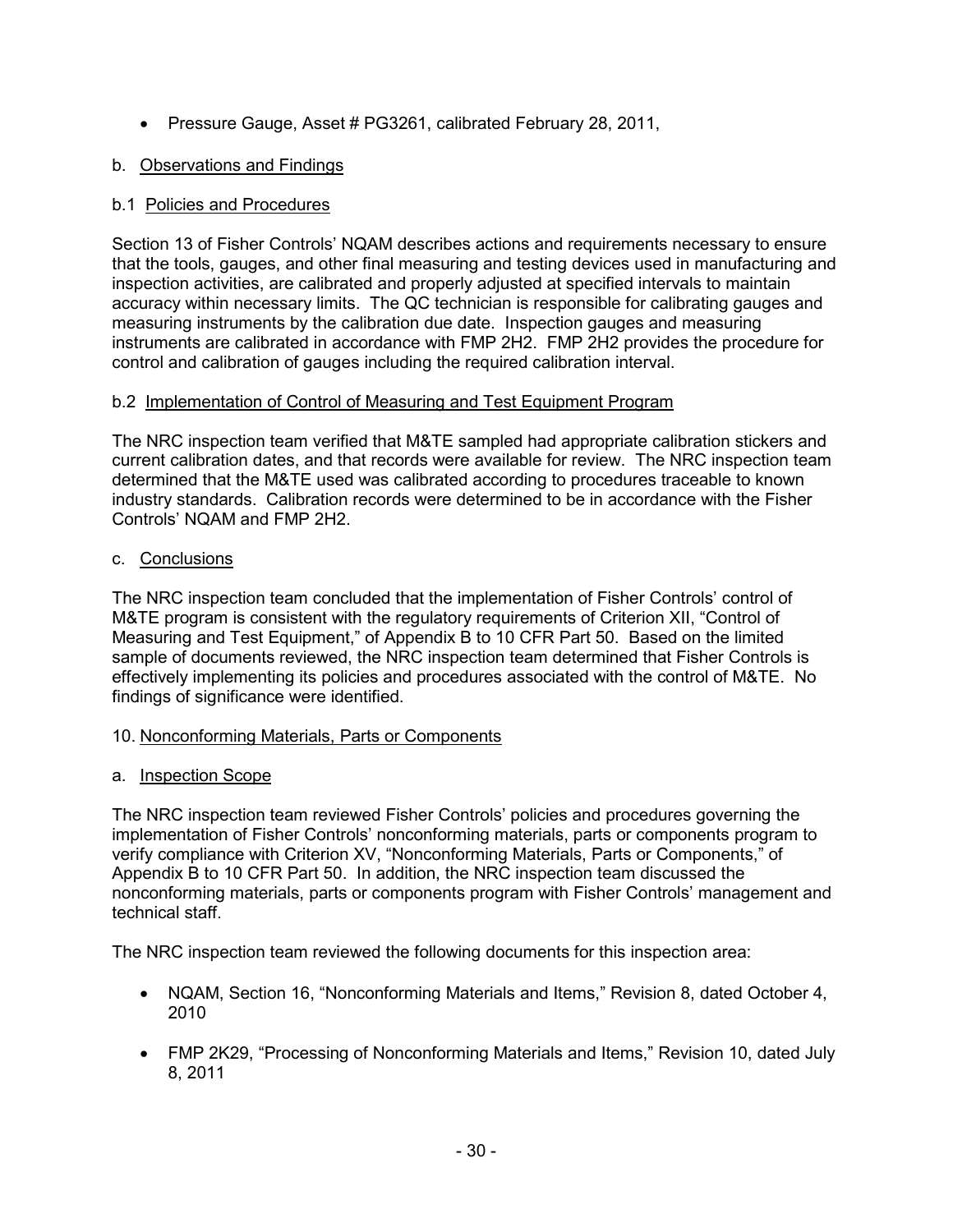## b. Observations and Findings

## b.1 Policies and Procedures

Section 16 of the Fisher Controls' NQAM establishes the measures to control nonconforming items or activities. FMP 2K29 provides additional guidance and describes the detailed actions required to implement the program, including definition of the roles and responsibilities of Fisher Controls' personnel and the requirements for identification, documentation, control, disposition, review, and approval of nonconforming materials and services.

### b.2 Implementation of Nonconforming Materials, Parts or Components Program

The NRC inspection team verified that the nonconformance reporting methods adequately identified the equipment, physical item description, description of the nonconformance (where applicable), and cause of the deficiency. In addition, the NRC inspection team identified the QA management reviewer, the justification for the disposition, the final quality review, closure date and signature, and the corrective actions completed and verified by the QA/QC staff. The NRC inspection team also verified that Fisher Controls' nonconformance process provides guidance to evaluate nonconformances for reportability under Fisher Controls' 10 CFR Part 21 program. The nonconformance process is also linked to the corrective action program.

The NRC inspection team also attended a Material Review Board meeting where representatives from various Fisher Controls' departments meet to discuss the disposition of nonconforming materials and items.

The NRC inspection team walked down Fisher Controls' assembly floor and verified that nonconforming materials were properly identified, marked, and segregated when practical to ensure that they were not reintroduced into the production processes. The NRC inspection team also verified that Fisher Controls had adequate controls for segregation of in-process nonconforming materials.

The NRC inspection team verified that, for the sample nonconformances reviewed, Fisher Controls had (1) dispositioned identified nonconformances in accordance with Fisher Controls' approved procedures, (2) presented an appropriate technical justification for each disposition, (3) taken adequate action with regard to the nonconforming material or item, and (4) subjected all identified nonconformances, as appropriate, to a 10 CFR Part 21 assessment or evaluation.

### c. Conclusions

The NRC inspection team concluded that the implementation of Fisher Controls' nonconforming materials, parts, or components program is consistent with the regulatory requirements of Criterion XV, "Non-conforming Materials, parts, or Components," of Appendix B to 10 CFR Part 50. Based on the limited sample of documents reviewed, the NRC inspection team determined that Fisher Controls is effectively implementing its policies and procedures associated with the control of nonconforming materials, parts, or components. No findings of significance were identified.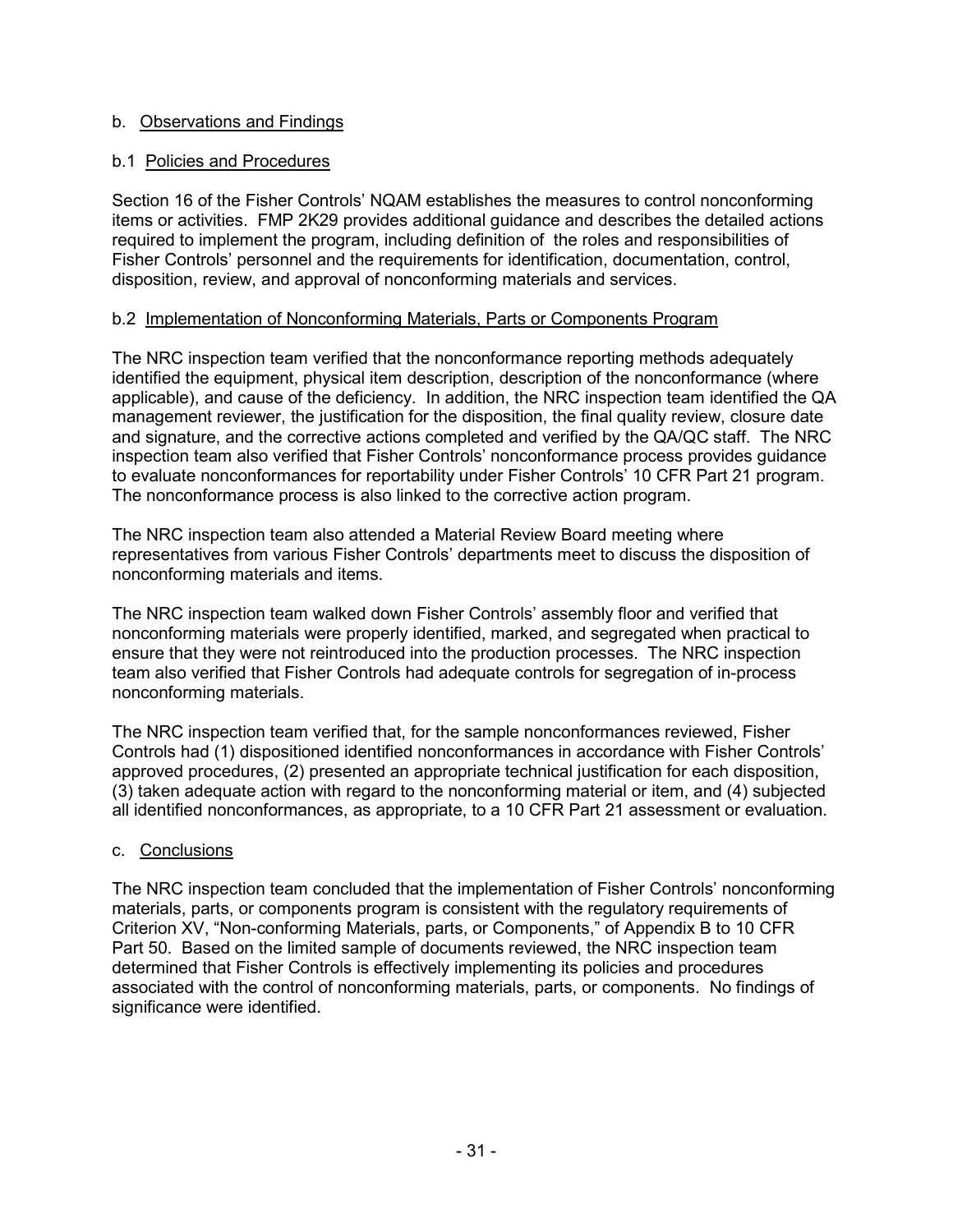## 11. Corrective Action

### a. Inspection Scope

The NRC inspection team reviewed Fisher Controls' policies and procedures governing the implementation of Fisher Controls' corrective action program to verify compliance with Criterion XVI, "Corrective Action," of Appendix B to 10 CFR Part 50. In addition, the NRC inspection team discussed the corrective action program with Fisher Controls' management and technical staff.

The NRC inspection team reviewed the following documents for this inspection area:

- NQAM, Section 17, "Corrective Action," Revision 8, dated October 4, 2010
- FMP 2K9, "Procedure for Corrective Action", Revision 19, dated July 14, 2011
- FMP 2K29, "Processing of Nonconforming Materials and Items," Revision 10, dated July 8, 2011
- Fisher Intra-Company Correspondence, "2010 Trend Analysis," dated May 17, 2011

## b. Observations and Findings

## b.1 Policies and Procedures

Section 17 of Fisher Controls' NQAM defines the processes for the identification and documentation of corrective and preventive actions. It also describes the detailed actions required to implement the corrective action program, which include defining the roles and responsibilities of Fisher Controls personnel, establishing documentation requirements such as CAR forms, identifying a process for periodic review of NCRs for initiation of a CAR form, and establishing actions to correct the condition and prevent reoccurrence.

FMP 2K9 assigns responsibilities for identifying and reviewing service requests associated with materials departing from technical requirements, NCRs and CARs, documentation, and disposition of deviation or failures to comply. The procedure describes the process for identifying, evaluating, reporting, and correcting nonconformances. In addition, the NRC inspection team discussed the nonconformance and corrective action process with the vendor, including the establishment and roles of the QA Manager in the periodic review process. During the review of Section 17 of Fisher Controls' NQAM and FMP 2K29, the NRC inspection team noted that Fisher Controls does not evaluate NCRs and CARs for significance. During discussions with the QA Manager and the Quality Engineering Manager, both managers stated that all adverse conditions identified by Fisher Controls are considered conditions adverse to quality. Fisher Controls' corrective action program does not have measures to evaluate for significant conditions adverse to quality. Specifically, the program considers all nonconformances, deviations, malfunctions, etc., as conditions adverse to quality and does not evaluate them to determine if they are significant conditions adverse to quality, requiring further actions to prevent recurrence, does not determine their cause and does not brief management on the condition, its cause and actions taken. The NRC inspection team identified this issue as an example of Nonconformance 99900105/2011-201-05 for Fisher Controls' failure to establish measures to evaluate significant conditions adverse to quality.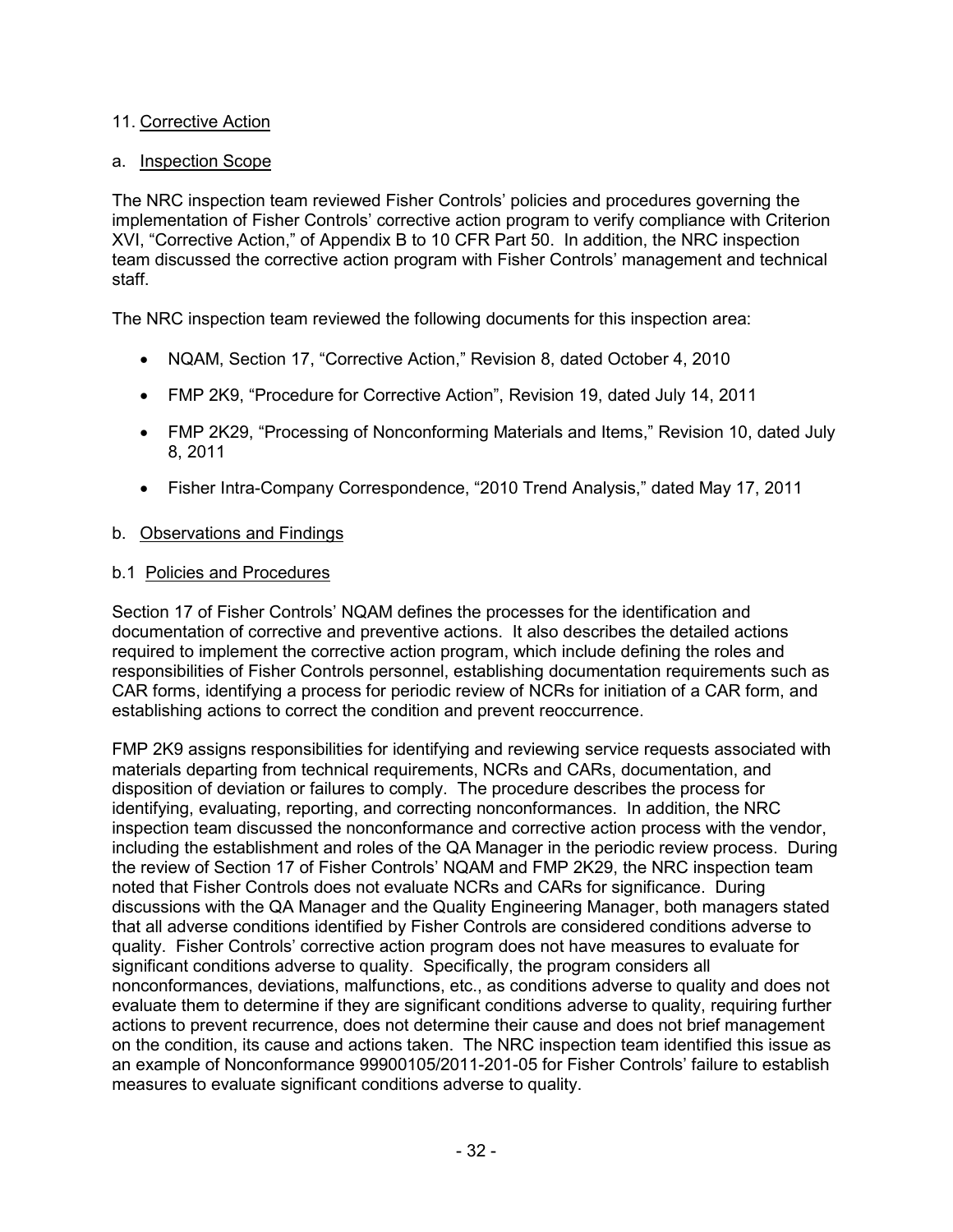## b.2 Implementation of Corrective Action Program

The NRC inspection team reviewed a sample of service requests, NCRs, and CARs and verified that each contained a detailed description of the nonconformance and a justification for the disposition, which usually included corrective action to be taken to prevent recurrence when applicable. The NRC inspection team noted that Fisher Controls' corrective action procedures requires Fisher Controls to evaluate deviations for reportability under 10 CFR Part 21, as required. The NRC inspection team noted that Fisher Controls' policies and implementing procedures provide the necessary guidance to adequately document, evaluate, correct, report, and verify resolution of conditions adverse to quality.

### c. Conclusions

The NRC inspection team concluded that Fisher Controls is not effectively implementing its corrective action program consistent with the regulatory requirements of Criterion XVI, "Corrective Action," of Appendix B to 10 CFR Part 50. The NRC inspection team issued Nonconformance 99900105/2011-201-05 for Fisher Controls' failure to establish measures to evaluate significant conditions adverse to quality. Specifically, Fisher Controls considers all nonconformances, deviations, malfunctions, etc., as conditions adverse to quality and does not evaluate them to determine if any are significant conditions adverse to quality, which require (1) that the cause of the condition be determined, (2) corrective action be taken to preclude repetition, and (3) that appropriate levels of management be notified of the significant condition adverse to quality, the cause of the condition, and the corrective action taken to preclude repetition.

### 12. Audits

### a. Inspection Scope

The NRC inspection team reviewed Fisher Controls' policies and procedures governing the implementation of Fisher Controls' audits program to verify compliance with Criterion XVIII, "Audits," of Appendix B to 10 CFR Part 50. In addition, the NRC inspection team discussed the audits program with Fisher Controls' management and technical staff.

The NRC inspection team reviewed the following documents for this inspection area:

- NQAM, Section 19, "Surveys and Audits," Revision 8, dated October 4, 2010
- FMP 2J3, "Qualification of Auditors/Audit Program," Revision 12, dated May 24, 2011

### b. Observations and Findings

### b.1 Policies and Procedures

Section 19 of Fisher Controls' NQAM specifies the requirements and activities necessary for assuring that required internal and external audits and commercial grade surveys are performed in accordance with the ASME Code.

FMP 2J3 defines the requirements for selecting and qualifying auditors and lead auditors and provides a common set of criteria necessary for auditor qualifications as required by NQA-1-1994.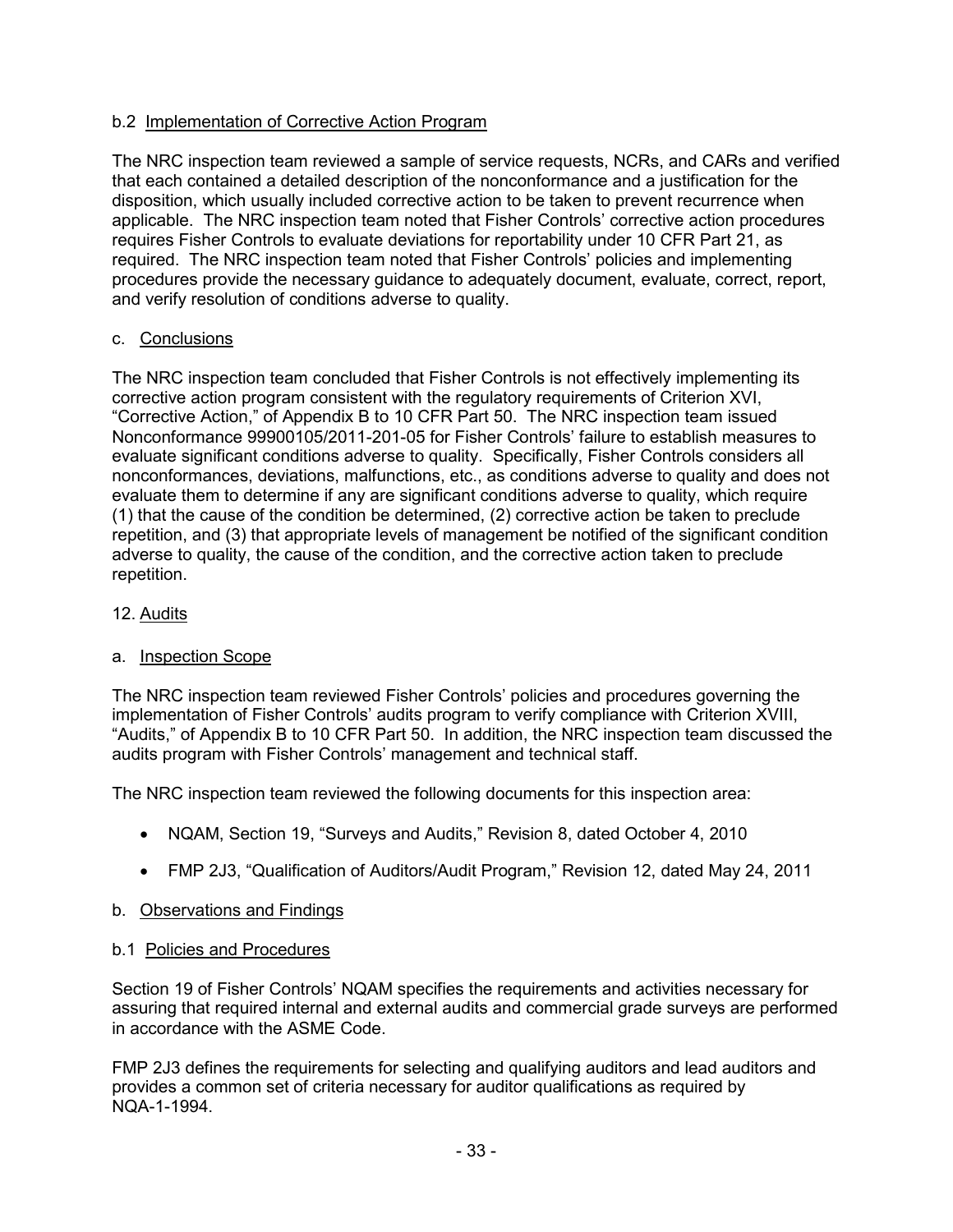## b.2 Internal Audits

For a sample of internal audits conducted in 2010 and 2011, the NRC inspection team verified that internal audits of QA program activities had been scheduled at least annually and had been conducted using a checklist to ensure that all applicable regulatory and quality requirements and criteria were evaluated. The checklists contained an adequate level of objective evidence to support the classification of checklist criteria as satisfactory or unsatisfactory, and CARs were opened for all findings and recommendations identified in audit reports. The NRC inspection team noted that corrective actions for the audit findings reviewed were taken promptly and that the reports included adequate objective evidence to support closing the audit finding.

The NRC inspection team also verified that audit plans identifying the audit scope, focus, and applicable checklist criteria had been prepared and approved before the initiation of the audit activity.

The NRC inspection team also noted that for an internal audit performed in 2010, an auditor participating as a member of the audit team conducted audit activities in areas for which he has direct responsibility. Specifically, the QA Manager, who has direct responsibility for the implementation of Fisher Controls' QA program, participated in an internal audit as a member of the audit team and audited an area for which he has direct responsibility. The NRC inspection team identified this issue as an example of Nonconformance 99900105/2011-201-06 for Fisher Controls' failure to verify that audits were performed by personnel not having direct responsibilities in the areas being audited. Fisher Controls initiated CAR 1506 to address this issue.

### c. Conclusions

The NRC inspection team concluded that Fisher Controls is not effectively implementing its organization and audits program consistent with the regulatory requirements of Criterion XVIII, "Audits," of Appendix B to 10 CFR Part 50. The NRC inspection team issued Nonconformance 99900105/2011-201-06 for Fisher Controls' failure to verify that audits were performed by personnel not having direct responsibilities in the areas being audited. Specifically, the NRC inspection team identified one internal audit in which the QA Manager, who has direct responsibility for the implementation of Fisher Controls' QA program, participated in an internal audit as a member of the audit team and audited an area for which he has direct responsibility.

### Entrance and Exit Meetings

On August 1, 2011, the NRC inspection team presented the inspection scope during an entrance meeting with Mr. Bill Fitzgerald, Vice President Nuclear Business Unit and other Fisher Controls' personnel. On August 5, 2011, the NRC inspection team presented the inspection results during an exit meeting with Mr. Fitzgerald and other Fisher Controls' personnel.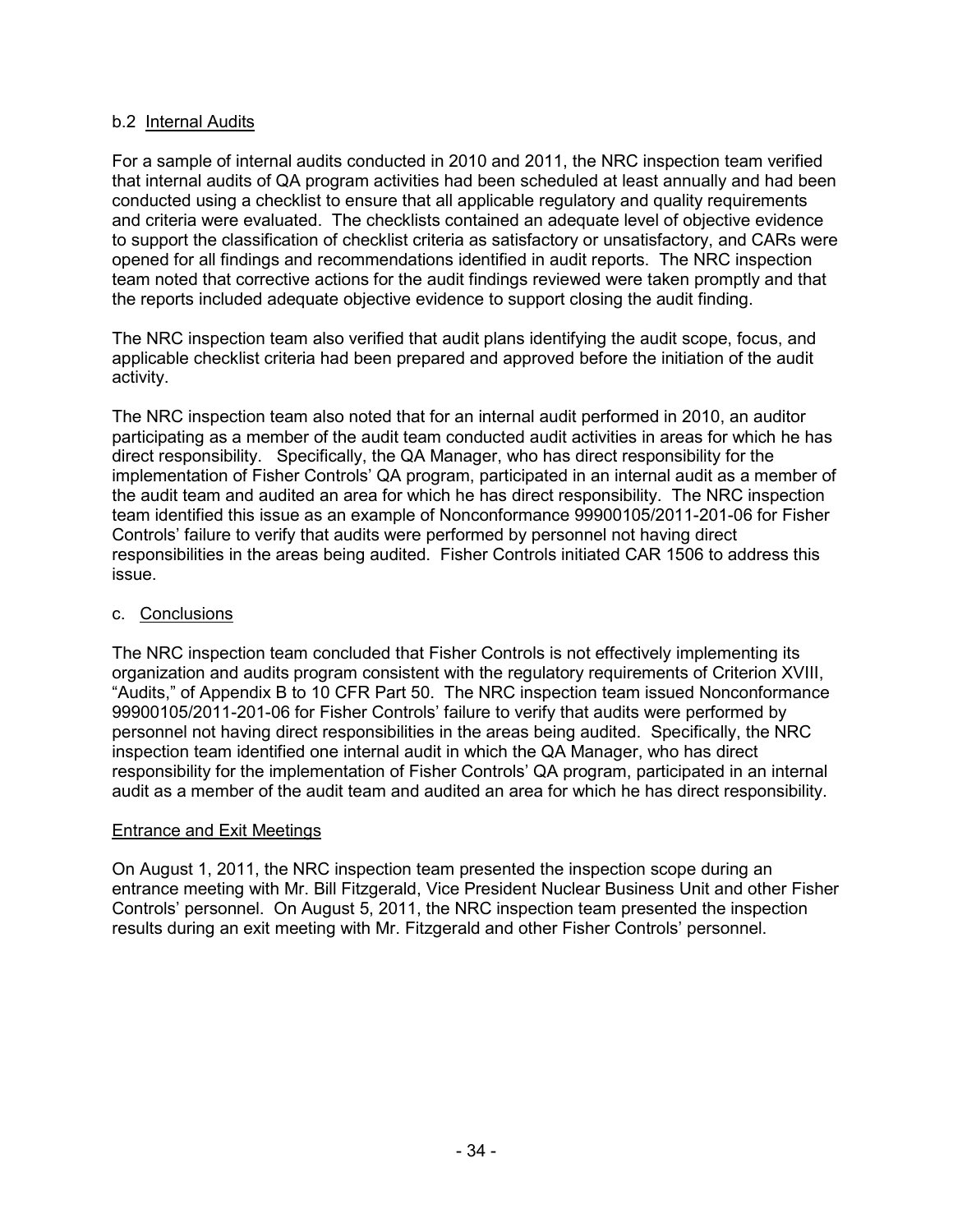# **ATTACHMENT 1**

# 1. PERSONS CONTACTED

| <b>NAME</b>           | <b>COMPANY</b>         | <b>ENTRANCE</b><br><b>MEETING</b> | <b>EXIT</b><br><b>MEETING</b> | <b>INTERVIEWED</b> |
|-----------------------|------------------------|-----------------------------------|-------------------------------|--------------------|
| <b>Scott Lustyk</b>   | <b>Fisher Controls</b> | $\sqrt{}$                         | $\sqrt{}$                     | $\sqrt{}$          |
| Dave Stanze           | <b>Fisher Controls</b> | $\sqrt{}$                         |                               |                    |
| <b>Scott Jones</b>    | <b>Fisher Controls</b> | $\sqrt{}$                         | $\sqrt{}$                     | $\sqrt{}$          |
| Don Rowley            | <b>Fisher Controls</b> | $\sqrt{}$                         | $\sqrt{}$                     |                    |
| Mike Mason            | <b>Fisher Controls</b> | $\sqrt{}$                         | $\sqrt{}$                     |                    |
| <b>Nate McCormick</b> | <b>Fisher Controls</b> | $\sqrt{}$                         | $\sqrt{}$                     |                    |
| <b>Marc Riveland</b>  | <b>Fisher Controls</b> | $\sqrt{}$                         | $\sqrt{}$                     |                    |
| Danny Nelson          | <b>Fisher Controls</b> | $\sqrt{}$                         | $\sqrt{}$                     |                    |
| Larry Weber           | <b>Fisher Controls</b> | $\sqrt{}$                         | $\sqrt{}$                     |                    |
| Jason Olberding       | <b>Fisher Controls</b> | $\sqrt{}$                         | $\sqrt{}$                     |                    |
| <b>Ed Merwald</b>     | <b>Fisher Controls</b> | √                                 | $\sqrt{}$                     |                    |
| Dan Zuelke            | <b>Fisher Controls</b> | $\sqrt{}$                         | $\sqrt{}$                     |                    |
| Jim Rhuland           | <b>Fisher Controls</b> | $\sqrt{}$                         | $\sqrt{}$                     |                    |
| <b>Ben Ahrens</b>     | <b>Fisher Controls</b> | $\sqrt{}$                         | $\sqrt{}$                     | $\sqrt{}$          |
| Michael Wedemayer     | <b>Fisher Controls</b> | $\sqrt{}$                         | $\sqrt{}$                     | $\sqrt{}$          |
| <b>Ted Grabau</b>     | <b>Fisher Controls</b> | V                                 | V                             |                    |
| <b>Graham Brett</b>   | <b>Fisher Controls</b> | $\sqrt{}$                         |                               |                    |
| Tim McMahon           | <b>Fisher Controls</b> | V                                 | V                             |                    |
| Jason Jablonski       | <b>Fisher Controls</b> | $\sqrt{}$                         | $\sqrt{}$                     |                    |
| <b>Wes Ranard</b>     | <b>Fisher Controls</b> | $\sqrt{}$                         | $\sqrt{}$                     | $\sqrt{}$          |
| Paul Alman            | <b>Fisher Controls</b> | $\sqrt{}$                         | $\sqrt{}$                     |                    |
| Dennis Swanson        | <b>Fisher Controls</b> | $\sqrt{}$                         | $\sqrt{}$                     |                    |
| Ross Long             | <b>Fisher Controls</b> | $\sqrt{}$                         | $\sqrt{}$                     |                    |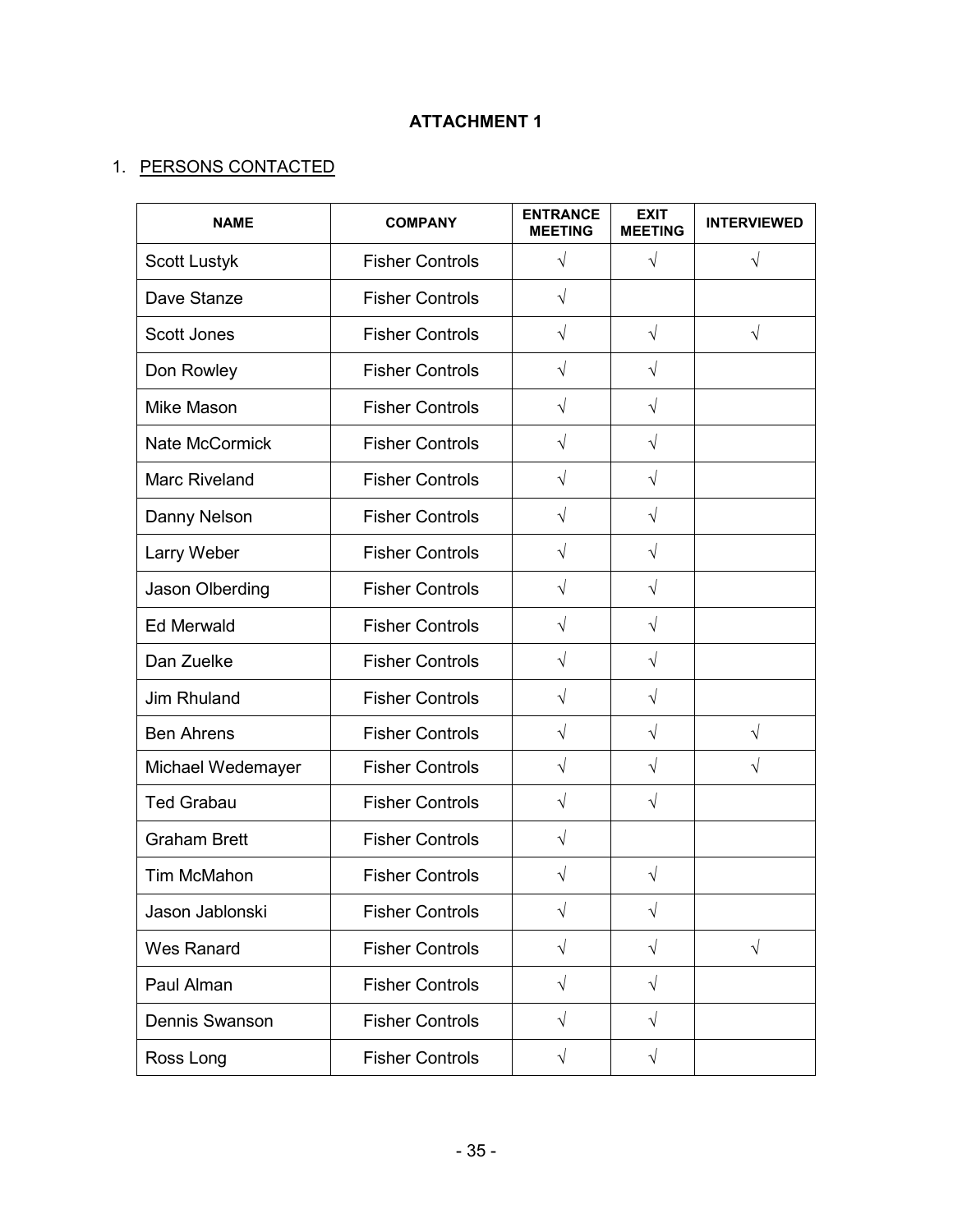| <b>NAME</b>              | <b>COMPANY</b>               | <b>ENTRANCE</b><br><b>MEETING</b> | <b>EXIT</b><br><b>MEETING</b> | <b>INTERVIEWED</b> |
|--------------------------|------------------------------|-----------------------------------|-------------------------------|--------------------|
| George Baitinger         | <b>Fisher Controls</b>       | $\sqrt{ }$                        | $\sqrt{}$                     | $\sqrt{}$          |
| Chad Engle               | <b>Fisher Controls</b>       | $\sqrt{}$                         | $\sqrt{}$                     |                    |
| Paul Abens               | <b>Fisher Controls</b>       | $\sqrt{}$                         | $\sqrt{}$                     | $\sqrt{}$          |
| <b>Trent Johnson</b>     | <b>Fisher Controls</b>       | $\sqrt{}$                         | $\sqrt{}$                     | V                  |
| <b>Neal Willer</b>       | <b>Fisher Controls</b>       |                                   | $\sqrt{}$                     | V                  |
| <b>Michael Frohwein</b>  | <b>Fisher Controls</b>       |                                   | $\sqrt{}$                     |                    |
| <b>Steve Anderson</b>    | <b>Fisher Controls</b>       |                                   | $\sqrt{}$                     |                    |
| Ken Carder               | <b>Fisher Controls</b>       |                                   | $\sqrt{}$                     |                    |
| <b>Bill Fitzgerald</b>   | <b>Fisher Controls</b>       |                                   | $\sqrt{}$                     |                    |
| Ken Wall                 | <b>Fisher Controls</b>       |                                   |                               | V                  |
| <b>Bill Mohr</b>         | <b>Fisher Controls</b>       |                                   |                               | V                  |
| <b>Tricia McReynolds</b> | <b>Fisher Controls</b>       |                                   |                               | V                  |
| Paul Anderson            | <b>Fisher Controls</b>       |                                   |                               | V                  |
| <b>Caleb Garten</b>      | <b>Fisher Controls</b>       |                                   |                               | V                  |
| Mark Elsberry            | <b>Fisher Controls</b>       |                                   |                               | V                  |
| Deanna Waters            | <b>Fisher Controls</b>       |                                   |                               | √                  |
| Jim Wormley              | <b>Fisher Controls</b>       |                                   |                               | V                  |
| <b>Kent Cocking</b>      | <b>Hartford Steam Boiler</b> | V                                 |                               |                    |
| Yamir Diaz-Castillo      | <b>NRC</b>                   | V                                 | V                             |                    |
| Samantha Crane           | <b>NRC</b>                   | $\sqrt{}$                         | $\sqrt{ }$                    |                    |
| Douglas Bollock          | <b>NRC</b>                   | $\sqrt{}$                         | $\sqrt{}$                     |                    |
| Paul Coco                | <b>NRC</b>                   | $\sqrt{}$                         | $\sqrt{}$                     |                    |
| Aixa Belén-Ojeda         | <b>NRC</b>                   | $\sqrt{ }$                        | $\sqrt{}$                     |                    |
| <b>Steven Downey</b>     | <b>NRC</b>                   | $\sqrt{}$                         | $\sqrt{}$                     |                    |
| Tuan Le                  | <b>NRC</b>                   | $\sqrt{}$                         | $\sqrt{}$                     |                    |
| <b>Robert Latta</b>      | <b>NRC</b>                   | $\sqrt{}$                         | $\sqrt{}$                     |                    |